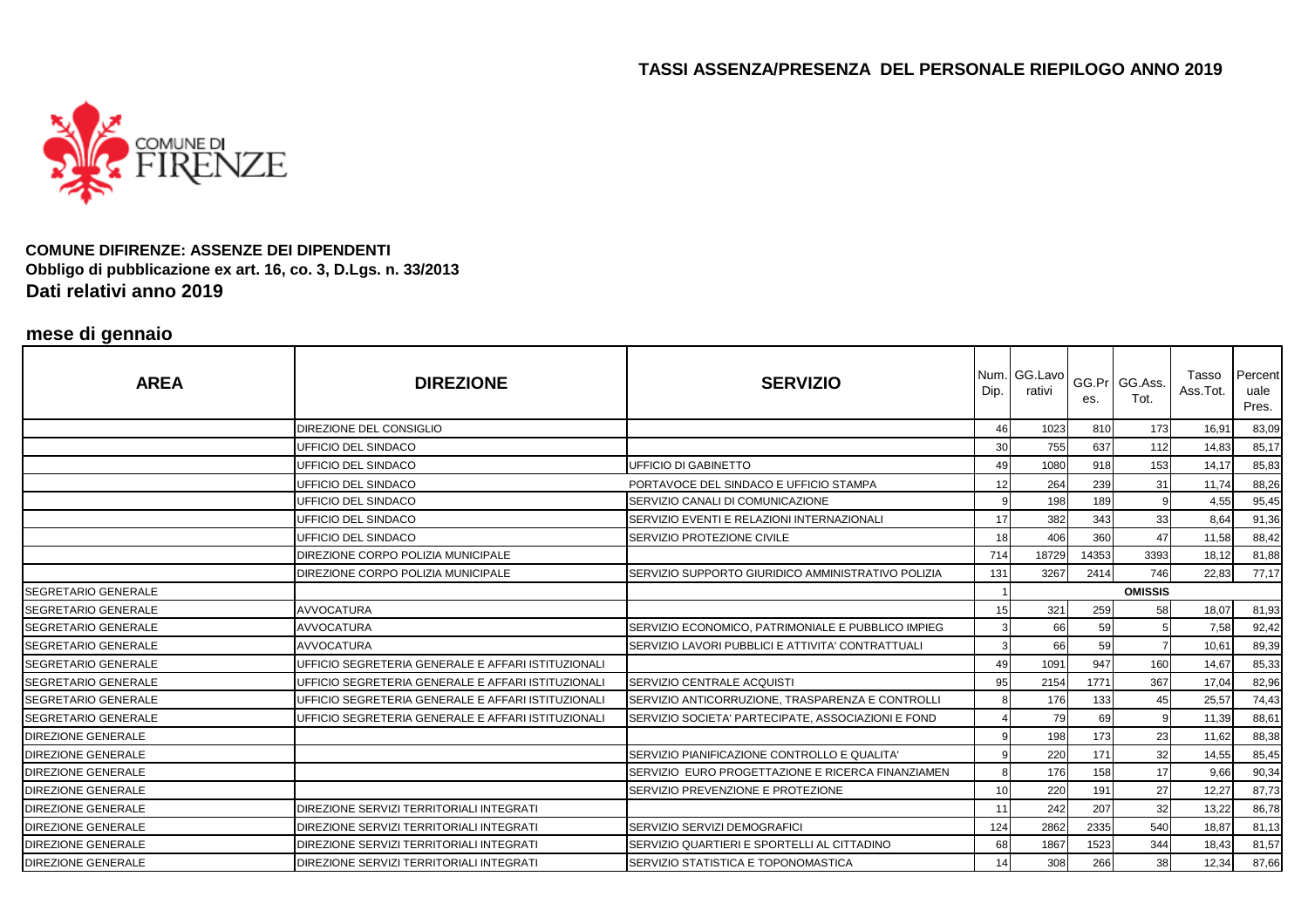| <b>AREA</b>                          | <b>DIREZIONE</b>                           | <b>SERVIZIO</b>                                    | Num.<br>Dip.   | GG.Lavo<br>rativi | es.  | GG.Pr GG.Ass.<br>Tot. | Tasso<br>Ass.Tot. | Percent<br>uale<br>Pres. |
|--------------------------------------|--------------------------------------------|----------------------------------------------------|----------------|-------------------|------|-----------------------|-------------------|--------------------------|
| <b>DIREZIONE GENERALE</b>            | DIREZIONE RISORSE FINANZIARIE              |                                                    | 18             | 418               | 364  | 51                    | 12,2              | 87,8                     |
| DIREZIONE GENERALE                   | DIREZIONE RISORSE FINANZIARIE              | SERVIZIO ECONOMICO FINANZIARIO                     | 34             | 735               | 563  | 158                   | 21,5              | 78,5                     |
| <b>DIREZIONE GENERALE</b>            | DIREZIONE RISORSE FINANZIARIE              | SERVIZIO RISCOSSIONE COATTIVA, CONTENZIOSO E RECUP | 15             | 326               | 261  | 83                    | 25,46             | 74,54                    |
| <b>DIREZIONE GENERALE</b>            | DIREZIONE RISORSE FINANZIARIE              | <b>SERVIZIO ENTRATE</b>                            | 35             | 792               | 639  | 134                   | 16,92             | 83,08                    |
| DIREZIONE GENERALE                   | DIREZIONE RISORSE UMANE                    |                                                    | 11             | 264               | 211  | 55                    | 20,83             | 79,17                    |
| DIREZIONE GENERALE                   | DIREZIONE RISORSE UMANE                    | SERVIZIO SVILUPPO ORGANIZZATIVO                    | 20             | 462               | 401  | 55                    | 11,9              | 88,1                     |
| DIREZIONE GENERALE                   | DIREZIONE RISORSE UMANE                    | SERVIZIO AMMINISTRAZIONE DEL PERSONALE             | 36             | 792               | 690  | 103                   | 13,01             | 86,99                    |
| <b>DIREZIONE GENERALE</b>            | DIREZIONE RISORSE UMANE                    | SERVIZIO ACQUISIZIONE RISORSE                      | 10             | 246               | 218  | 22                    | 8,94              | 91,06                    |
| AREA DI COORDINAMENTO TECNICA        |                                            |                                                    |                |                   |      | <b>OMISSIS</b>        |                   |                          |
| AREA DI COORDINAMENTO TECNICA        |                                            | SERVIZIO AMMINISTRATIVO OPERE E LAVORI PUBBLICI    | 17             | 396               | 305  | 99                    | 25                | 75                       |
| AREA DI COORDINAMENTO TECNICA        | <b>DIREZIONE AMBIENTE</b>                  |                                                    | 24             | 550               | 461  | 98                    | 17,82             | 82,18                    |
| AREA DI COORDINAMENTO TECNICA        | <b>DIREZIONE AMBIENTE</b>                  | SERVIZIO SOSTENIBILITA', VALUTAZIONE AMBIENTALE, G | 19             | 418               | 352  | 69                    | 16,51             | 83,49                    |
| AREA DI COORDINAMENTO TECNICA        | <b>DIREZIONE AMBIENTE</b>                  | SERVIZIO PARCHI GIARDINI ED AREE VERDI             | 126            | 2949              | 2506 | 453                   | 15,36             | 84,64                    |
| AREA DI COORDINAMENTO TECNICA        | <b>DIREZIONE AMBIENTE</b>                  | SERVIZIO RIFIUTI, IGIENE PUBBLICA, AMBIENTALE E DE | 21             | 484               | 415  | 76                    | 15,7              | 84,3                     |
| AREA DI COORDINAMENTO TECNICA        | DIREZIONE SERVIZI TECNICI                  |                                                    | 47             | 1048              | 865  | 174                   | 16,6              | 83,4                     |
| AREA DI COORDINAMENTO TECNICA        | DIREZIONE SERVIZI TECNICI                  | SERVIZIO GESTIONE E MANUTENZIONE                   | 67             | 1586              | 1317 | 271                   | 17,09             | 82,91                    |
| AREA DI COORDINAMENTO TECNICA        | <b>DIREZIONE SERVIZI TECNICI</b>           | SERVIZIO SUPPORTO TECNICO QUARTIERI E IMPIANTI SPO | 35             | 769               | 669  | 102                   | 13,26             | 86,74                    |
| AREA DI COORDINAMENTO TECNICA        | <b>DIREZIONE SERVIZI TECNICI</b>           | SERVIZIO BELLE ARTI E FABBRICA DI PALAZZO VECCHIO  | 28             | 618               | 533  | 77                    | 12,46             | 87,54                    |
| AREA DI COORDINAMENTO TECNICA        | DIREZIONE NUOVE INFRASTRUTTURE E MOBILITA' |                                                    | 33             | 740               | 665  | 67                    | 9,05              | 90,95                    |
| AREA DI COORDINAMENTO TECNICA        | DIREZIONE NUOVE INFRASTRUTTURE E MOBILITA' | SERVIZIO UFFICIO TRAMVIA/INTERVENTI TAV E AUTOSTRA | 15             | 330               | 278  | 49                    | 14,85             | 85,15                    |
| AREA DI COORDINAMENTO TECNICA        | DIREZIONE NUOVE INFRASTRUTTURE E MOBILITA  | <b>SERVIZIO MOBILITA</b>                           | 42             | 903               | 750  | 148                   | 16,39             | 83,61                    |
| AREA DI COORDINAMENTO TECNICA        | DIREZIONE NUOVE INFRASTRUTTURE E MOBILITA' | <b>SERVIZIO VIABILITA'</b>                         | 37             | 806               | 682  | 113                   | 14,02             | 85,98                    |
| AREA DI COORDINAMENTO TECNICA        | DIREZIONE NUOVE INFRASTRUTTURE E MOBILITA' | SERVIZIO PROGRAMMAZIONE MOBILITA' E PISTE CICLABIL | 20             | 440               | 391  | 47                    | 10,68             | 89,32                    |
| AREA DI COORDINAMENTO TECNICA        | <b>DIREZIONE URBANISTICA</b>               |                                                    |                | 154               | 139  | 14                    | 9,09              | 90,91                    |
| AREA DI COORDINAMENTO TECNICA        | <b>DIREZIONE URBANISTICA</b>               | SERVIZIO EDILIZIA PRIVATA                          | 44             | 985               | 820  | 174                   | 17,66             | 82,34                    |
| AREA DI COORDINAMENTO TECNICA        | <b>DIREZIONE URBANISTICA</b>               | SERVIZIO PIANIFICAZIONE URBANISTICA                | 11             | 242               | 209  | 30                    | 12,4              | 87,6                     |
| AREA DI COORDINAMENTO TECNICA        | <b>DIREZIONE URBANISTICA</b>               | SERVIZIO AMMINISTRATIVO URBANISTICA                | 43             | 942               | 799  | 146                   | 15,5              | 84,5                     |
| AREA DI COORDINAMENTO TECNICA        | <b>DIREZIONE SISTEMI INFORMATIVI</b>       |                                                    |                | 110               | 93   | 15                    | 13,64             | 86,36                    |
| AREA DI COORDINAMENTO TECNICA        | DIREZIONE SISTEMI INFORMATIVI              | SERVIZIO GESTIONE INFRASTRUTTURE TECNOLOGICHE      | 27             | 576               | 475  | 101                   | 17,53             | 82,47                    |
| AREA DI COORDINAMENTO TECNICA        | <b>DIREZIONE SISTEMI INFORMATIVI</b>       | SERVIZIO SVILUPPO INFRASTRUTTURE TECNOLOGICHE      | 15             | 330               | 277  | 54                    | 16,36             | 83,64                    |
| AREA DI COORDINAMENTO TECNICA        | DIREZIONE SISTEMI INFORMATIVI              | SERVIZIO AMMINISTRATIVO SISTEMI INFORMATIVI        | 13             | 312               | 195  | 124                   | 39,74             | 60,26                    |
| AREA DI COORDINAMENTO AMMINISTRATIVA |                                            |                                                    | 11             | 308               | 269  | 33                    | 10,71             | 89,29                    |
| AREA DI COORDINAMENTO AMMINISTRATIVA | DIREZIONE PATRIMONIO IMMOBILIARE           |                                                    | 26             | 572               | 450  | 127                   | 22,2              | 77,8                     |
| AREA DI COORDINAMENTO AMMINISTRATIVA | DIREZIONE PATRIMONIO IMMOBILIARE           | SERVIZIO CASA                                      | 24             | 519               | 428  | 92                    | 17,73             | 82,27                    |
| AREA DI COORDINAMENTO AMMINISTRATIVA | DIREZIONE PATRIMONIO IMMOBILIARE           | SERVIZIO GESTIONE PATRIMONIO                       | 19             | 400               | 333  | 67                    | 16,75             | 83,25                    |
| AREA DI COORDINAMENTO AMMINISTRATIVA | DIREZIONE ATTIVITA' ECONOMICHE E TURISMO   |                                                    | 24             | 519               | 442  | 69                    | 13,29             | 86,71                    |
| AREA DI COORDINAMENTO AMMINISTRATIVA | DIREZIONE ATTIVITA' ECONOMICHE E TURISMO   | SERVIZIO ATTIVITA' PRODUTTIVE                      | 26             | 607               | 479  | 137                   | 22,57             | 77,43                    |
| AREA DI COORDINAMENTO AMMINISTRATIVA | DIREZIONE ATTIVITA' ECONOMICHE E TURISMO   | SERVIZIO COMMERCIO AREE PUBBLICHE OCCUPAZIONE SUOL | 35             | 770               | 655  | 112                   | 14,55             | 85,45                    |
| AREA DI COORDINAMENTO AMMINISTRATIVA | DIREZIONE ATTIVITA' ECONOMICHE E TURISMO   | SERVIZIO PROMOZIONE ECONOMICA, TURISTICA E LAVORO  | $\overline{7}$ | 150               | 127  | 21                    | 14                | 86                       |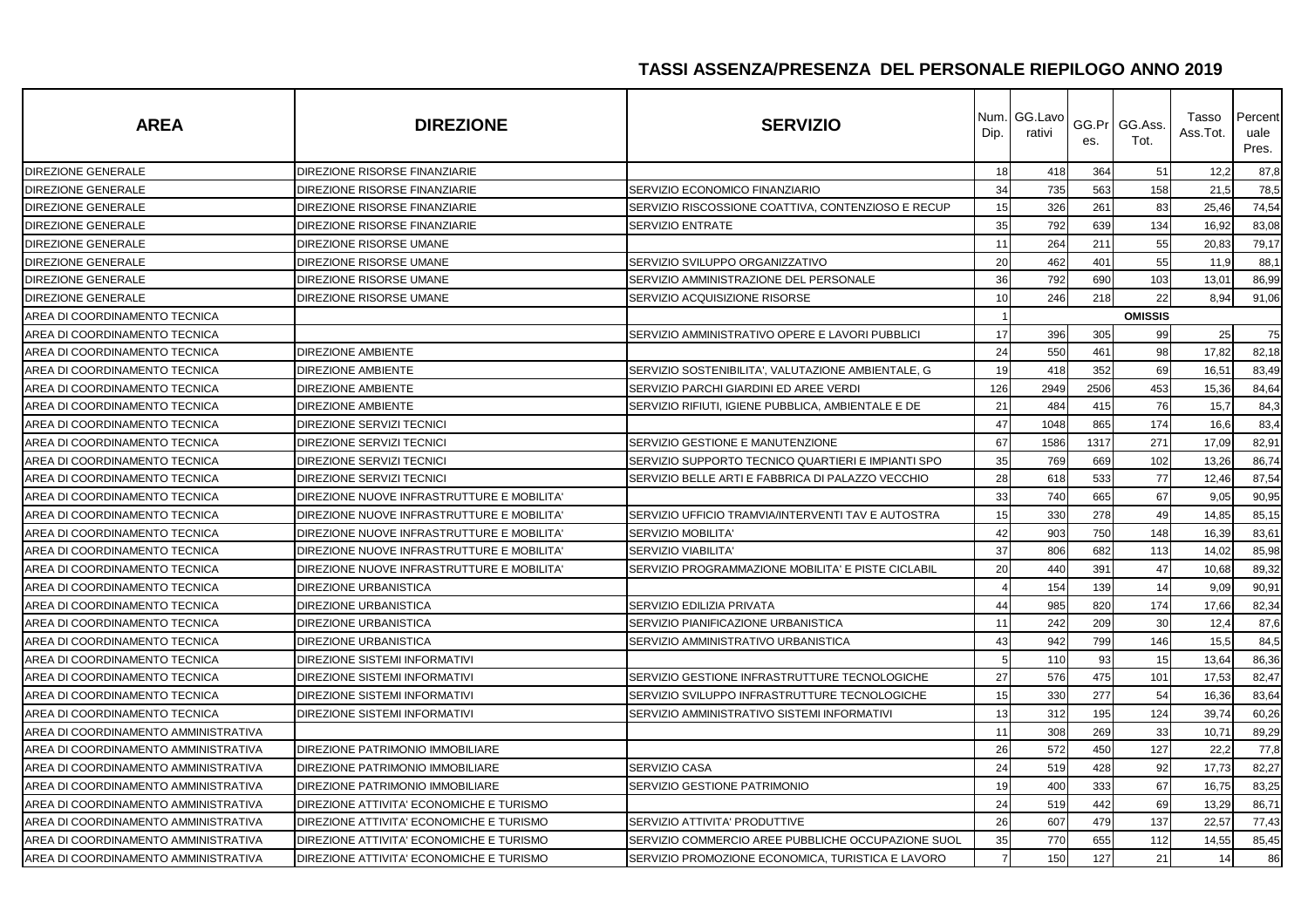| <b>AREA</b>                           | <b>DIREZIONE</b>            | <b>SERVIZIO</b>                                  | Dip. | Num. GG.Lavo<br>rativi | es.        | GG.Pr GG.Ass.<br>Tot. | Tasso<br>Ass.Tot. | Percent<br>uale<br>Pres. |
|---------------------------------------|-----------------------------|--------------------------------------------------|------|------------------------|------------|-----------------------|-------------------|--------------------------|
| AREA DI COORDINAMENTO AMMINISTRATIVA  | DIREZIONE ISTRUZIONE        |                                                  | 28   | 638                    | 565        | 67                    | 10,5              | 89,5                     |
| IAREA DI COORDINAMENTO AMMINISTRATIVA | DIREZIONE ISTRUZIONE        | SERVIZIO SERVIZI ALL' INFANZIA                   | 694  | 17192                  | 12689      | 3259                  | 18,96             | 81,04                    |
| AREA DI COORDINAMENTO AMMINISTRATIVA  | DIREZIONE ISTRUZIONE        | SERVIZIO SUPPORTO ALLA SCUOLA                    | 40   | 920                    | <b>711</b> | 173                   | 18,8              | 81,2                     |
| AREA DI COORDINAMENTO AMMINISTRATIVA  | <b>DIREZIONE ISTRUZIONE</b> | SERVIZIO ATTIVITA' EDUCATIVE E FORMATIVE         | 69   | 1514                   | 1150       | 374                   | 24,7              | 75,3                     |
| AREA DI COORDINAMENTO AMMINISTRATIVA  | DIREZIONE CULTURA E SPORT   |                                                  | 21   | 519                    | 389        | 123                   | 23,7              | 76,3                     |
| AREA DI COORDINAMENTO AMMINISTRATIVA  | DIREZIONE CULTURA E SPORT   | SERVIZIO BIBLIOTECHE, ARCHIVI E POLITICHE GIOVAN | 99   | 2289                   | 1845       | 455                   | 19,88             | 80,12                    |
| IAREA DI COORDINAMENTO AMMINISTRATIVA | DIREZIONE CULTURA E SPORT   | SERVIZIO MUSEI COMUNALI ED ATTIVITA' CULTURALI   | 29   | 666                    | 558        | 124                   | 18,62             | 81,38                    |
| IAREA DI COORDINAMENTO AMMINISTRATIVA | DIREZIONE CULTURA E SPORT   | <b>SERVIZIO SPORT</b>                            | 75   | 1857                   | 1554       | 300                   | 16,16             | 83,84                    |
| AREA DI COORDINAMENTO AMMINISTRATIVA  | DIREZIONE SERVIZI SOCIALI   |                                                  | 261  | 555                    | 448        | 107                   | 19,28             | 80,72                    |
| AREA DI COORDINAMENTO AMMINISTRATIVA  | DIREZIONE SERVIZI SOCIALI   | SERVIZIO SOCIALE AMMINISTRATIVO                  | 108  | 2457                   | 1998       | 455                   | 18,52             | 81,48                    |
| AREA DI COORDINAMENTO AMMINISTRATIVA  | DIREZIONE SERVIZI SOCIALI   | SERVIZIO SOCIALE PROFESSIONALE                   | 141  | 3099                   | 2469       | 679                   | 21,91             | 78,09                    |
| IAREA DI COORDINAMENTO AMMINISTRATIVA | DIREZIONE SERVIZI SOCIALI   | <b>SERVIZIO SERVIZI CIMITERIALI</b>              | 751  | 1946                   | 1602       | 328                   | 16,86             | 83,14                    |

## **mese di febbraio**

| <b>AREA</b>                 | <b>DIREZIONE</b>                                   | <b>SERVIZIO</b>                                    | Dip. | Num. GG. Lavo GG. Pr GG. Ass.<br>rativi | es.   | ITot.          | Tasso<br>Ass.Tot. | Percent<br>uale<br>Pres. |
|-----------------------------|----------------------------------------------------|----------------------------------------------------|------|-----------------------------------------|-------|----------------|-------------------|--------------------------|
|                             | DIREZIONE DEL CONSIGLIO                            |                                                    |      | 898                                     | 751   | 116            | 12,92             | 87,08                    |
|                             | <b>JFFICIO DEL SINDACO</b>                         |                                                    | 31   | 643                                     | 561   | 58             | 9,02              | 90,98                    |
|                             | UFFICIO DEL SINDACO                                | <b>UFFICIO DI GABINETTO</b>                        | 49   | 982                                     | 884   | 89             | 9,06              | 90,94                    |
|                             | UFFICIO DEL SINDACO                                | PORTAVOCE DEL SINDACO E UFFICIO STAMPA             | 12   | 240                                     | 215   | 28             | 11,67             | 88,33                    |
|                             | UFFICIO DEL SINDACO                                | SERVIZIO CANALI DI COMUNICAZIONE                   |      | 180                                     | 156   | 22             | 12,22             | 87,78                    |
|                             | UFFICIO DEL SINDACO                                | SERVIZIO EVENTI E RELAZIONI INTERNAZIONALI         | 17   | 348                                     | 299   | 51             | 14,66             | 85,34                    |
|                             | UFFICIO DEL SINDACO                                | SERVIZIO PROTEZIONE CIVILE                         | 18   | 369                                     | 347   | 25             | 6.78              | 93,22                    |
|                             | DIREZIONE CORPO POLIZIA MUNICIPALE                 |                                                    | 732  | 17216                                   | 13915 | 2077           | 12,06             | 87,94                    |
|                             | DIREZIONE CORPO POLIZIA MUNICIPALE                 | SERVIZIO SUPPORTO GIURIDICO AMMINISTRATIVO POLIZIA | 133  | 3058                                    | 2381  | 486            | 15,89             | 84,11                    |
| <b>SEGRETARIO GENERALE</b>  |                                                    |                                                    |      |                                         |       | <b>OMISSIS</b> |                   |                          |
| <b>SEGRETARIO GENERALE</b>  | <b>AVVOCATURA</b>                                  |                                                    | 15   | 292                                     | 224   | 60             | 20,55             | 79,45                    |
| <b>SEGRETARIO GENERALE</b>  | <b>AVVOCATURA</b>                                  | SERVIZIO ECONOMICO, PATRIMONIALE E PUBBLICO IMPIEG |      | 60                                      | 57    |                | 6,67              | 93,33                    |
| <b>ISEGRETARIO GENERALE</b> | <b>AVVOCATURA</b>                                  | SERVIZIO LAVORI PUBBLICI E ATTIVITA' CONTRATTUALI  | 3    | 60                                      | 57    |                |                   | 95                       |
| <b>SEGRETARIO GENERALE</b>  | UFFICIO SEGRETERIA GENERALE E AFFARI ISTITUZIONALI |                                                    | 50   | 987                                     | 861   | 143            | 14,49             | 85,51                    |
| <b>SEGRETARIO GENERALE</b>  | UFFICIO SEGRETERIA GENERALE E AFFARI ISTITUZIONALI | <b>SERVIZIO CENTRALE ACQUISTI</b>                  | 95   | 1900                                    | 1662  | 229            | 12,05             | 87,95                    |
| <b>ISEGRETARIO GENERALE</b> | UFFICIO SEGRETERIA GENERALE E AFFARI ISTITUZIONALI | SERVIZIO ANTICORRUZIONE, TRASPARENZA E CONTROLLI   | 8    | 160                                     | 126   | 31             | 19,38             | 80,62                    |
| <b>ISEGRETARIO GENERALE</b> | UFFICIO SEGRETERIA GENERALE E AFFARI ISTITUZIONALI | SERVIZIO SOCIETA' PARTECIPATE, ASSOCIAZIONI E FOND |      | 81                                      | 78    |                | 3,7               | 96,3                     |
| <b>DIREZIONE GENERALE</b>   |                                                    |                                                    |      | 180                                     | 166   | 12             | 6,67              | 93,33                    |
| <b>DIREZIONE GENERALE</b>   |                                                    | SERVIZIO PIANIFICAZIONE CONTROLLO E QUALITA'       | q    | 180                                     | 150   | 29             | 16.11             | 83,89                    |
| <b>DIREZIONE GENERALE</b>   |                                                    | SERVIZIO EURO PROGETTAZIONE E RICERCA FINANZIAMEN  | 8    | 160                                     | 135   | 32             | 20                | 80                       |
| <b>DIREZIONE GENERALE</b>   |                                                    | SERVIZIO PREVENZIONE E PROTEZIONE                  | 10   | 200                                     | 143   | 63             | 31,5              | 68,5                     |
| <b>DIREZIONE GENERALE</b>   | DIREZIONE SERVIZI TERRITORIALI INTEGRATI           |                                                    | 11   | 221                                     | 181   | 37             | 16,74             | 83,26                    |
| <b>DIREZIONE GENERALE</b>   | DIREZIONE SERVIZI TERRITORIALI INTEGRATI           | SERVIZIO SERVIZI DEMOGRAFICI                       | 125  | 2506                                    | 2099  | 452            | 18,04             | 81,96                    |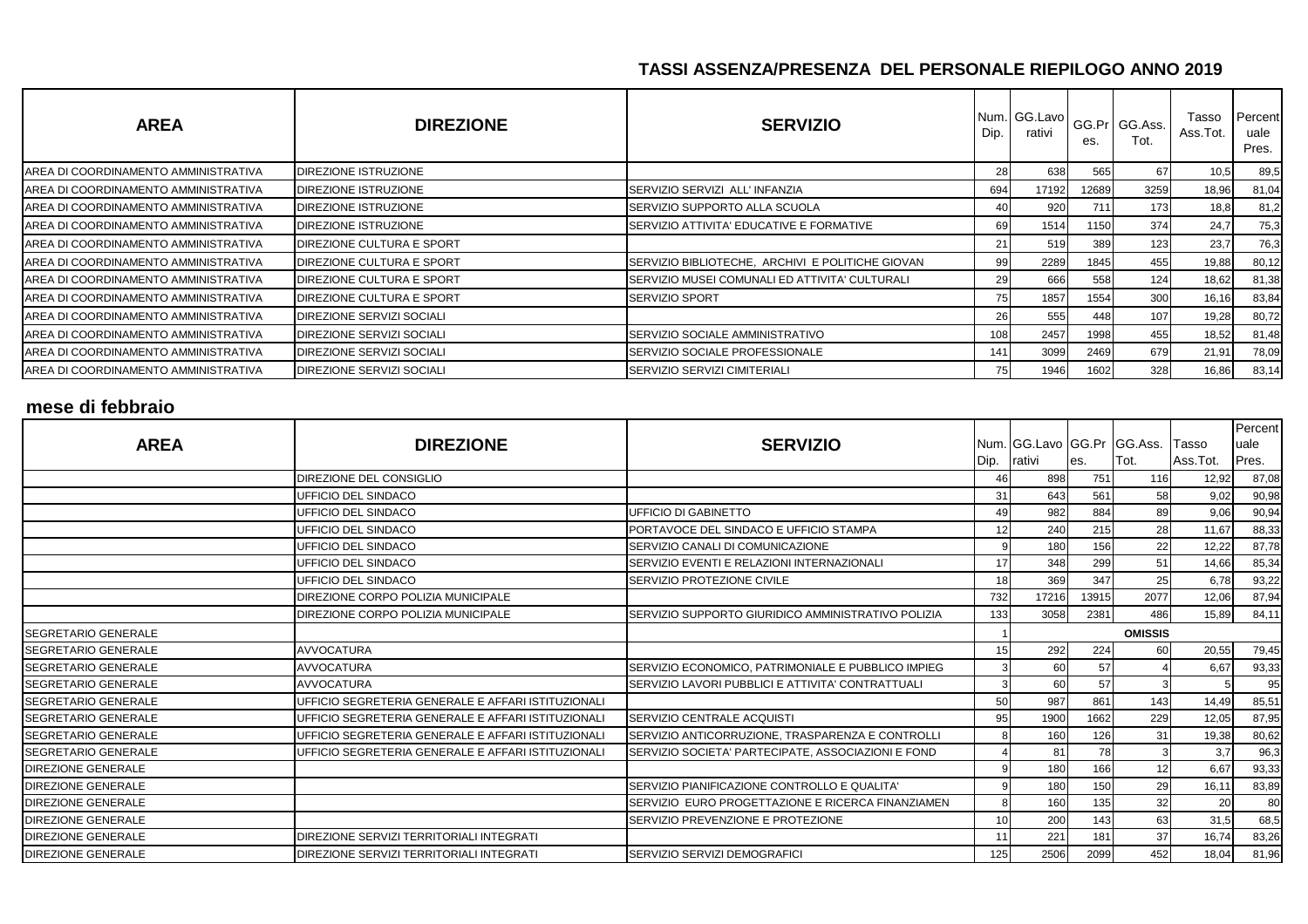| <b>AREA</b>                          | <b>DIREZIONE</b>                           | <b>SERVIZIO</b>                                    | Num.<br>Dip. | GG.Lavo<br>rativi | es.  | GG.Pr GG.Ass.<br>Tot. | Tasso<br>Ass.Tot. | Percent<br>uale<br>Pres. |
|--------------------------------------|--------------------------------------------|----------------------------------------------------|--------------|-------------------|------|-----------------------|-------------------|--------------------------|
| <b>DIREZIONE GENERALE</b>            | DIREZIONE SERVIZI TERRITORIALI INTEGRATI   | SERVIZIO QUARTIERI E SPORTELLI AL CITTADINO        | 68           | 1346              | 1101 | 255                   | 18,95             | 81,05                    |
| <b>DIREZIONE GENERALE</b>            | DIREZIONE SERVIZI TERRITORIALI INTEGRATI   | SERVIZIO STATISTICA E TOPONOMASTICA                | 14           | 280               | 262  | 16                    | 5,71              | 94,29                    |
| DIREZIONE GENERALE                   | DIREZIONE RISORSE FINANZIARIE              |                                                    | 18           | 352               | 315  | 27                    | 7,67              | 92,33                    |
| DIREZIONE GENERALE                   | DIREZIONE RISORSE FINANZIARIE              | SERVIZIO ECONOMICO FINANZIARIO                     | 34           | 659               | 545  | 123                   | 18,66             | 81,34                    |
| DIREZIONE GENERALE                   | DIREZIONE RISORSE FINANZIARIE              | SERVIZIO RISCOSSIONE COATTIVA, CONTENZIOSO E RECUP | 15           | 287               | 215  | 90                    | 31,36             | 68,64                    |
| <b>DIREZIONE GENERALE</b>            | DIREZIONE RISORSE FINANZIARIE              | <b>SERVIZIO ENTRATE</b>                            | 35           | 709               | 599  | 99                    | 13,96             | 86,04                    |
| DIREZIONE GENERALE                   | DIREZIONE RISORSE UMANE                    |                                                    | 11           | 220               | 164  | 63                    | 28,64             | 71,36                    |
| DIREZIONE GENERALE                   | DIREZIONE RISORSE UMANE                    | SERVIZIO SVILUPPO ORGANIZZATIVO                    | 20           | 400               | 355  | 41                    | 10,25             | 89,75                    |
| <b>DIREZIONE GENERALE</b>            | DIREZIONE RISORSE UMANE                    | SERVIZIO AMMINISTRAZIONE DEL PERSONALE             | 36           | 720               | 652  | 75                    | 10,42             | 89,58                    |
| DIREZIONE GENERALE                   | DIREZIONE RISORSE UMANE                    | SERVIZIO ACQUISIZIONE RISORSE                      | 11           | 220               | 208  | 10                    | 4,55              | 95,45                    |
| AREA DI COORDINAMENTO TECNICA        |                                            |                                                    |              |                   |      | <b>OMISSIS</b>        |                   |                          |
| AREA DI COORDINAMENTO TECNICA        |                                            | SERVIZIO AMMINISTRATIVO OPERE E LAVORI PUBBLICI    | 17           | 340               | 273  | 71                    | 20,88             | 79,12                    |
| AREA DI COORDINAMENTO TECNICA        | <b>DIREZIONE AMBIENTE</b>                  |                                                    | 23           | 463               | 406  | 67                    | 14,47             | 85,53                    |
| AREA DI COORDINAMENTO TECNICA        | <b>DIREZIONE AMBIENTE</b>                  | SERVIZIO SOSTENIBILITA', VALUTAZIONE AMBIENTALE, G | 19           | 380               | 320  | 59                    | 15,53             | 84,47                    |
| AREA DI COORDINAMENTO TECNICA        | <b>DIREZIONE AMBIENTE</b>                  | SERVIZIO PARCHI GIARDINI ED AREE VERDI             | 126          | 2678              | 2281 | 383                   | 14,3              | 85,7                     |
| AREA DI COORDINAMENTO TECNICA        | <b>DIREZIONE AMBIENTE</b>                  | SERVIZIO RIFIUTI, IGIENE PUBBLICA, AMBIENTALE E DE | 22           | 440               | 365  | 88                    | 20                | 80                       |
| AREA DI COORDINAMENTO TECNICA        | <b>DIREZIONE SERVIZI TECNICI</b>           |                                                    | 48           | 946               | 815  | 126                   | 13,32             | 86,68                    |
| AREA DI COORDINAMENTO TECNICA        | DIREZIONE SERVIZI TECNICI                  | SERVIZIO GESTIONE E MANUTENZIONE                   | 67           | 1342              | 1167 | 170                   | 12,67             | 87,33                    |
| AREA DI COORDINAMENTO TECNICA        | DIREZIONE SERVIZI TECNICI                  | SERVIZIO SUPPORTO TECNICO QUARTIERI E IMPIANTI SPO | 35           | 693               | 648  | 52                    | 7,5               | 92,5                     |
| AREA DI COORDINAMENTO TECNICA        | <b>DIREZIONE SERVIZI TECNICI</b>           | SERVIZIO BELLE ARTI E FABBRICA DI PALAZZO VECCHIO  | 28           | 562               | 506  | 52                    | 9,25              | 90,75                    |
| AREA DI COORDINAMENTO TECNICA        | DIREZIONE NUOVE INFRASTRUTTURE E MOBILITA' |                                                    | 38           | 746               | 656  | 84                    | 11,26             | 88,74                    |
| AREA DI COORDINAMENTO TECNICA        | DIREZIONE NUOVE INFRASTRUTTURE E MOBILITA' | SERVIZIO UFFICIO TRAMVIA/INTERVENTI TAV E AUTOSTRA | 15           | 300               | 275  | 21                    |                   | 93                       |
| AREA DI COORDINAMENTO TECNICA        | DIREZIONE NUOVE INFRASTRUTTURE E MOBILITA' | <b>SERVIZIO MOBILITA'</b>                          | 42           | 820               | 676  | 142                   | 17,32             | 82,68                    |
| AREA DI COORDINAMENTO TECNICA        | DIREZIONE NUOVE INFRASTRUTTURE E MOBILITA' | <b>SERVIZIO VIABILITA'</b>                         | 42           | 828               | 759  | 67                    | 8,09              | 91,91                    |
| AREA DI COORDINAMENTO TECNICA        | DIREZIONE NUOVE INFRASTRUTTURE E MOBILITA' | SERVIZIO PROGRAMMAZIONE MOBILITA' E PISTE CICLABIL | 22           | 440               | 394  | 41                    | 9,32              | 90,68                    |
| AREA DI COORDINAMENTO TECNICA        | <b>DIREZIONE URBANISTICA</b>               |                                                    |              | 80                | 73   | $\overline{7}$        | 8,75              | 91,25                    |
| AREA DI COORDINAMENTO TECNICA        | DIREZIONE URBANISTICA                      | SERVIZIO EDILIZIA PRIVATA                          | 44           | 876               | 729  | 133                   | 15,18             | 84,82                    |
| AREA DI COORDINAMENTO TECNICA        | <b>DIREZIONE URBANISTICA</b>               | SERVIZIO PIANIFICAZIONE URBANISTICA                | 11           | 220               | 205  | 13                    | 5,91              | 94,09                    |
| AREA DI COORDINAMENTO TECNICA        | <b>DIREZIONE URBANISTICA</b>               | SERVIZIO AMMINISTRATIVO URBANISTICA                | 43           | 847               | 704  | 148                   | 17,47             | 82,53                    |
| AREA DI COORDINAMENTO TECNICA        | DIREZIONE SISTEMI INFORMATIVI              |                                                    |              | 100               | 98   | $\overline{2}$        |                   | 98                       |
| AREA DI COORDINAMENTO TECNICA        | <b>DIREZIONE SISTEMI INFORMATIVI</b>       | SERVIZIO GESTIONE INFRASTRUTTURE TECNOLOGICHE      | 28           | 536               | 466  | 69                    | 12,87             | 87,13                    |
| AREA DI COORDINAMENTO TECNICA        | DIREZIONE SISTEMI INFORMATIVI              | SERVIZIO SVILUPPO INFRASTRUTTURE TECNOLOGICHE      | 18           | 360               | 327  | 31                    | 8,61              | 91,39                    |
| AREA DI COORDINAMENTO TECNICA        | <b>DIREZIONE SISTEMI INFORMATIVI</b>       | SERVIZIO AMMINISTRATIVO SISTEMI INFORMATIVI        | 13           | 264               | 183  | 85                    | 32,2              | 67,8                     |
| AREA DI COORDINAMENTO AMMINISTRATIVA |                                            |                                                    | 11           | 220               | 193  | 27                    | 12,27             | 87,73                    |
| AREA DI COORDINAMENTO AMMINISTRATIVA | DIREZIONE PATRIMONIO IMMOBILIARE           |                                                    | 26           | 520               | 440  | 77                    | 14,81             | 85,19                    |
| AREA DI COORDINAMENTO AMMINISTRATIVA | DIREZIONE PATRIMONIO IMMOBILIARE           | SERVIZIO CASA                                      | 24           | 472               | 400  | 70                    | 14,83             | 85,17                    |
| AREA DI COORDINAMENTO AMMINISTRATIVA | DIREZIONE PATRIMONIO IMMOBILIARE           | SERVIZIO GESTIONE PATRIMONIO                       | 19           | 364               | 323  | 41                    | 11,26             | 88,74                    |
| AREA DI COORDINAMENTO AMMINISTRATIVA | DIREZIONE ATTIVITA' ECONOMICHE E TURISMO   |                                                    | 24           | 473               | 416  | 52                    | 10,99             | 89,01                    |
| AREA DI COORDINAMENTO AMMINISTRATIVA | DIREZIONE ATTIVITA' ECONOMICHE E TURISMO   | SERVIZIO ATTIVITA' PRODUTTIVE                      | 26           | 512               | 436  | 77                    | 15,04             | 84,96                    |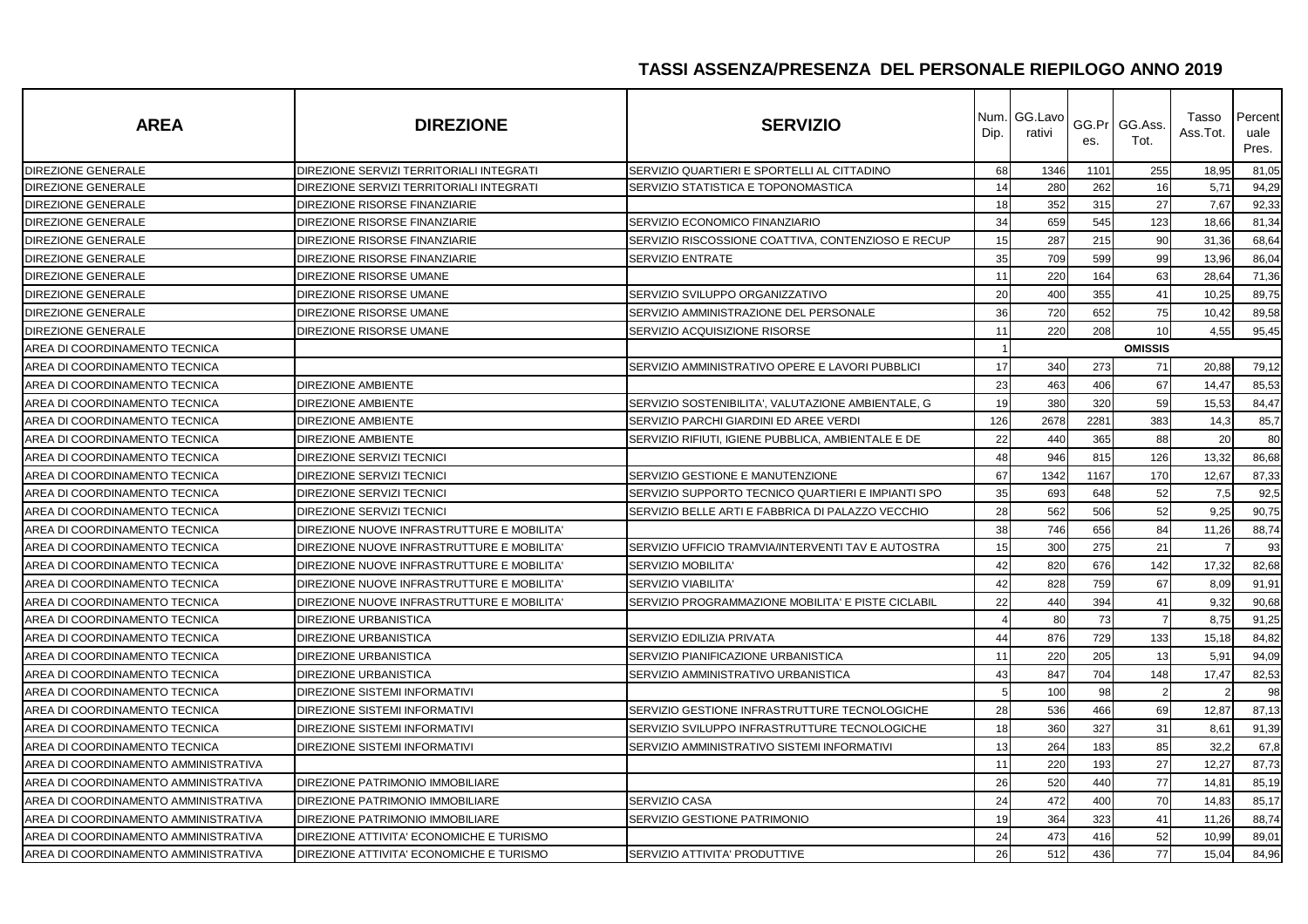| <b>AREA</b>                          | <b>DIREZIONE</b>                         | <b>SERVIZIO</b>                                    | Dip. | Num. GG.Lavo<br>rativi | es.   | GG.Pr GG.Ass.<br>Tot. | Tasso<br>Ass.Tot. | Percent<br>uale<br>Pres. |
|--------------------------------------|------------------------------------------|----------------------------------------------------|------|------------------------|-------|-----------------------|-------------------|--------------------------|
| AREA DI COORDINAMENTO AMMINISTRATIVA | DIREZIONE ATTIVITA' ECONOMICHE E TURISMO | SERVIZIO COMMERCIO AREE PUBBLICHE OCCUPAZIONE SUOL | 35   | 700                    | 604   | 77                    |                   | 89                       |
| AREA DI COORDINAMENTO AMMINISTRATIVA | DIREZIONE ATTIVITA' ECONOMICHE E TURISMO | SERVIZIO PROMOZIONE ECONOMICA, TURISTICA E LAVORO  |      | 146                    | 130   |                       | 8.9               | 91,1                     |
| AREA DI COORDINAMENTO AMMINISTRATIVA | DIREZIONE ISTRUZIONE                     |                                                    | 28   | 540                    | 487   | 52                    | 9,63              | 90,37                    |
| AREA DI COORDINAMENTO AMMINISTRATIVA | DIREZIONE ISTRUZIONE                     | SERVIZIO SERVIZI ALL'INFANZIA                      | 881  | 19540                  | 15138 | 3157                  | 16,16             | 83,84                    |
| AREA DI COORDINAMENTO AMMINISTRATIVA | DIREZIONE ISTRUZIONE                     | SERVIZIO SUPPORTO ALLA SCUOLA                      | 41   | 810                    | 711   | 65                    | 8.02              | 91,98                    |
| AREA DI COORDINAMENTO AMMINISTRATIVA | DIREZIONE ISTRUZIONE                     | SERVIZIO ATTIVITA' EDUCATIVE E FORMATIVE           | 69   | 1355                   | 1113  | 257                   | 18,97             | 81,03                    |
| AREA DI COORDINAMENTO AMMINISTRATIVA | DIREZIONE CULTURA E SPORT                |                                                    | 21   | 412                    | 310   | 111                   | 26,94             | 73,06                    |
| AREA DI COORDINAMENTO AMMINISTRATIVA | DIREZIONE CULTURA E SPORT                | SERVIZIO BIBLIOTECHE. ARCHIVI E POLITICHE GIOVAN   | 99   | 2047                   | 1741  | 298                   | 14,56             | 85,44                    |
| AREA DI COORDINAMENTO AMMINISTRATIVA | DIREZIONE CULTURA E SPORT                | SERVIZIO MUSEI COMUNALI ED ATTIVITA' CULTURALI     | 29   | 603                    | 492   | 126                   | 20,9              | 79,1                     |
| AREA DI COORDINAMENTO AMMINISTRATIVA | DIREZIONE CULTURA E SPORT                | <b>SERVIZIO SPORT</b>                              | 75   | 1660                   | 1441  | 218                   | 13,13             | 86,87                    |
| AREA DI COORDINAMENTO AMMINISTRATIVA | DIREZIONE SERVIZI SOCIALI                |                                                    | 26   | 511                    | 431   | 75                    | 14,68             | 85,32                    |
| AREA DI COORDINAMENTO AMMINISTRATIVA | DIREZIONE SERVIZI SOCIALI                | SERVIZIO SOCIALE AMMINISTRATIVO                    | 108  | 2140                   | 1789  | 364                   | 17,01             | 82,99                    |
| AREA DI COORDINAMENTO AMMINISTRATIVA | DIREZIONE SERVIZI SOCIALI                | SERVIZIO SOCIALE PROFESSIONALE                     | 174  | 3444                   | 2815  | 673                   | 19,54             | 80,46                    |
| AREA DI COORDINAMENTO AMMINISTRATIVA | DIREZIONE SERVIZI SOCIALI                | SERVIZIO SERVIZI CIMITERIALI                       | 77   | 1787                   | 1479  | 287                   | 16,06             | 83,94                    |

#### **mese di marzo**

| <b>AREA</b>                | <b>DIREZIONE</b>                                   | <b>SERVIZIO</b>                                    | Dip. | Num. GG. Lavo<br>rativi | GG.Pr<br>es. | GG.Ass.<br>Tot. | Tasso<br>Ass.Tot. | Percent<br>uale<br>Pres. |
|----------------------------|----------------------------------------------------|----------------------------------------------------|------|-------------------------|--------------|-----------------|-------------------|--------------------------|
|                            | DIREZIONE DEL CONSIGLIO                            |                                                    | 46   | 943                     | 762          | 132             | 14                | 86                       |
|                            | UFFICIO DEL SINDACO                                |                                                    | 31   | 679                     | 588          | 62              | 9.13              | 90,87                    |
|                            | UFFICIO DEL SINDACO                                | UFFICIO DI GABINETTO                               | 49   | 1031                    | 928          | 98              | 9,51              | 90,49                    |
|                            | UFFICIO DEL SINDACO                                | PORTAVOCE DEL SINDACO E UFFICIO STAMPA             | 12   | 252                     | 245          | 15              | 5,95              | 94,05                    |
|                            | UFFICIO DEL SINDACO                                | SERVIZIO CANALI DI COMUNICAZIONE                   |      | 189                     | 175          | 13              | 6,88              | 93,12                    |
|                            | UFFICIO DEL SINDACO                                | SERVIZIO EVENTI E RELAZIONI INTERNAZIONALI         | 17   | 367                     | 313          | 59              | 16,08             | 83,92                    |
|                            | UFFICIO DEL SINDACO                                | SERVIZIO PROTEZIONE CIVILE                         | 19   | 405                     | 383          | 21              | 5,19              | 94,81                    |
|                            | DIREZIONE CORPO POLIZIA MUNICIPALE                 |                                                    | 708  | 18070                   | 14466        | 2471            | 13,67             | 86,33                    |
|                            | DIREZIONE CORPO POLIZIA MUNICIPALE                 | SERVIZIO SUPPORTO GIURIDICO AMMINISTRATIVO POLIZIA | 136  | 3381                    | 2593         | 574             | 16,98             | 83,02                    |
| SEGRETARIO GENERALE        |                                                    |                                                    |      |                         |              | <b>OMISSIS</b>  |                   |                          |
| <b>SEGRETARIO GENERALE</b> | <b>AVVOCATURA</b>                                  |                                                    | 14   | 288                     | 222          | 50              | 17,36             | 82,64                    |
| <b>SEGRETARIO GENERALE</b> | <b>AVVOCATURA</b>                                  | SERVIZIO ECONOMICO, PATRIMONIALE E PUBBLICO IMPIEG |      | 63                      | 58           |                 | 6,35              | 93,65                    |
| SEGRETARIO GENERALE        | <b>AVVOCATURA</b>                                  | SERVIZIO LAVORI PUBBLICI E ATTIVITA' CONTRATTUALI  |      | 63                      | 59           |                 | 4,76              | 95,24                    |
| SEGRETARIO GENERALE        | UFFICIO SEGRETERIA GENERALE E AFFARI ISTITUZIONALI |                                                    | 51   | 1057                    | 923          | 150             | 14,19             | 85,81                    |
| SEGRETARIO GENERALE        | UFFICIO SEGRETERIA GENERALE E AFFARI ISTITUZIONALI | SERVIZIO CENTRALE ACQUISTI                         | 95   | 1999                    | 1749         | 253             | 12,66             | 87,34                    |
| <b>SEGRETARIO GENERALE</b> | UFFICIO SEGRETERIA GENERALE E AFFARI ISTITUZIONALI | SERVIZIO ANTICORRUZIONE, TRASPARENZA E CONTROLLI   |      | 168                     | 149          | 18              | 10,71             | 89,29                    |
| SEGRETARIO GENERALE        | UFFICIO SEGRETERIA GENERALE E AFFARI ISTITUZIONALI | SERVIZIO SOCIETA' PARTECIPATE, ASSOCIAZIONI E FOND |      | 97                      | 94           |                 | 4,12              | 95,88                    |
| <b>DIREZIONE GENERALE</b>  |                                                    |                                                    |      | 189                     | 170          | 15              | 7,94              | 92,06                    |
| <b>DIREZIONE GENERALE</b>  |                                                    | SERVIZIO EURO PROGETTAZIONE E RICERCA FINANZIAMEN  |      | 168                     | 142          | 38              | 22,62             | 77,38                    |
| <b>DIREZIONE GENERALE</b>  |                                                    | SERVIZIO PIANIFICAZIONE CONTROLLO E QUALITA'       |      | 189                     | 176          | 13              | 6,88              | 93,12                    |
| <b>DIREZIONE GENERALE</b>  |                                                    | SERVIZIO PREVENZIONE E PROTEZIONE                  | 10   | 210                     | 184          | 25              | 11,9              | 88,1                     |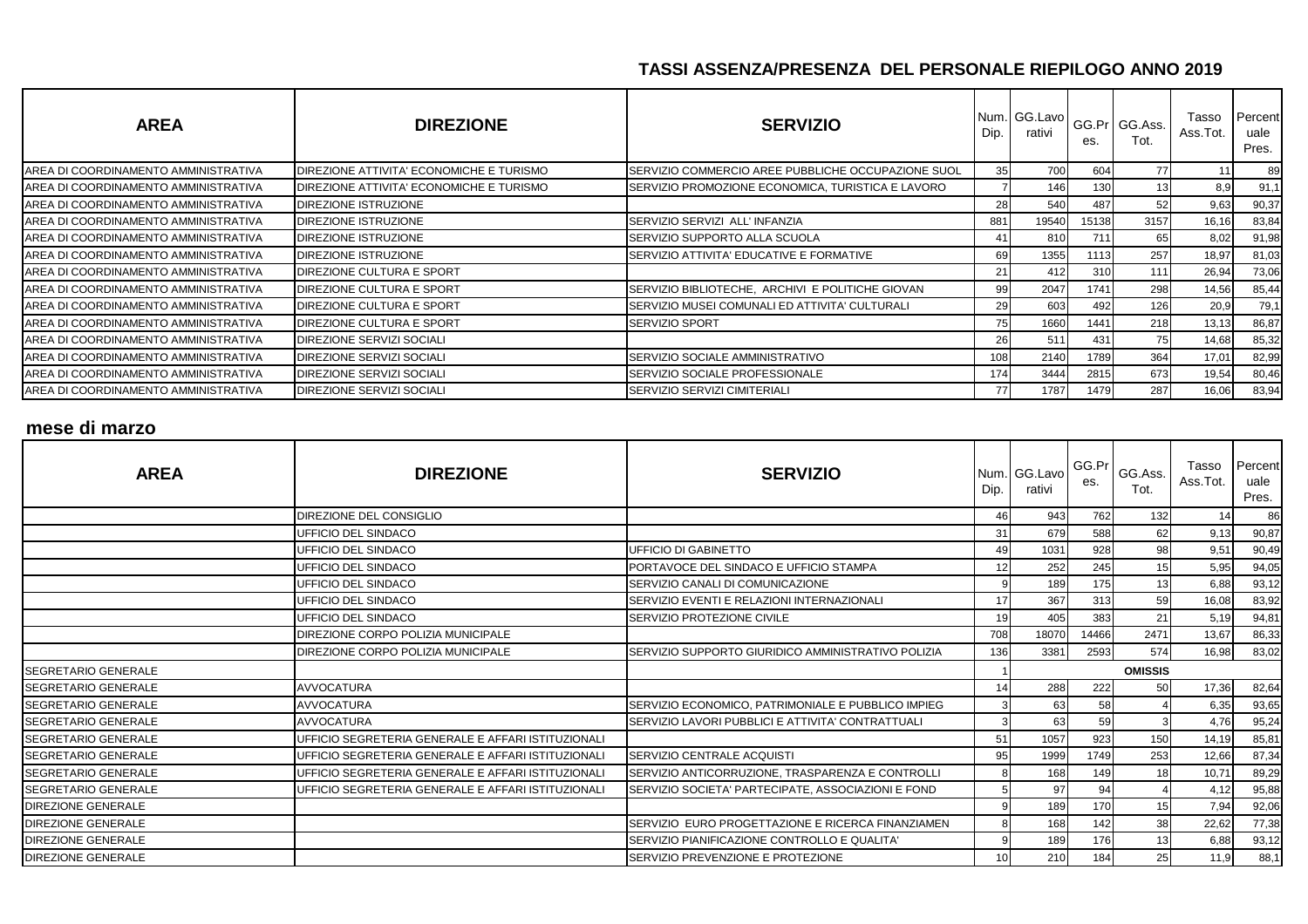| <b>AREA</b>                          | <b>DIREZIONE</b>                           | <b>SERVIZIO</b>                                    | Dip. | Num. GG.Lavo<br>rativi | GG.Pr<br>es. | GG.Ass.<br>Tot. | Tasso<br>Ass.Tot. | Percent<br>uale<br>Pres. |
|--------------------------------------|--------------------------------------------|----------------------------------------------------|------|------------------------|--------------|-----------------|-------------------|--------------------------|
| DIREZIONE GENERALE                   | DIREZIONE SERVIZI TERRITORIALI INTEGRATI   |                                                    | 11   | 231                    | 166          | 71              | 30,74             | 69,26                    |
| <b>DIREZIONE GENERALE</b>            | DIREZIONE SERVIZI TERRITORIALI INTEGRATI   | SERVIZIO SERVIZI DEMOGRAFICI                       | 125  | 2637                   | 2212         | 494             | 18,73             | 81,27                    |
| <b>DIREZIONE GENERALE</b>            | DIREZIONE SERVIZI TERRITORIALI INTEGRATI   | SERVIZIO QUARTIERI E SPORTELLI AL CITTADINO        | 68   | 1415                   | 1149         | 274             | 19,36             | 80,64                    |
| DIREZIONE GENERALE                   | DIREZIONE SERVIZI TERRITORIALI INTEGRATI   | SERVIZIO STATISTICA E TOPONOMASTICA                | 14   | 294                    | 261          | 30              | 10,2              | 89,8                     |
| <b>DIREZIONE GENERALE</b>            | DIREZIONE RISORSE FINANZIARIE              |                                                    | 18   | 369                    | 348          | 21              | 5,69              | 94,31                    |
| DIREZIONE GENERALE                   | DIREZIONE RISORSE FINANZIARIE              | SERVIZIO ECONOMICO FINANZIARIO                     | 33   | 680                    | 534          | 137             | 20,15             | 79,85                    |
| <b>DIREZIONE GENERALE</b>            | DIREZIONE RISORSE FINANZIARIE              | SERVIZIO RISCOSSIONE COATTIVA, CONTENZIOSO E RECUP | 14   | 289                    | 228          | 78              | 26,99             | 73,01                    |
| <b>DIREZIONE GENERALE</b>            | DIREZIONE RISORSE FINANZIARIE              | <b>SERVIZIO ENTRATE</b>                            | 36   | 756                    | 685          | 66              | 8,73              | 91,27                    |
| DIREZIONE GENERALE                   | DIREZIONE RISORSE UMANE                    |                                                    | 10   | 210                    | 154          | 62              | 29,52             | 70,48                    |
| DIREZIONE GENERALE                   | DIREZIONE RISORSE UMANE                    | SERVIZIO SVILUPPO ORGANIZZATIVO                    | 20   | 420                    | 394          | 23              | 5,48              | 94,52                    |
| DIREZIONE GENERALE                   | DIREZIONE RISORSE UMANE                    | SERVIZIO AMMINISTRAZIONE DEL PERSONALE             | 36   | 756                    | 686          | 67              | 8,86              | 91,14                    |
| DIREZIONE GENERALE                   | DIREZIONE RISORSE UMANE                    | SERVIZIO ACQUISIZIONE RISORSE                      | 11   | 231                    | 220          | 11              | 4,76              | 95,24                    |
| AREA DI COORDINAMENTO TECNICA        |                                            |                                                    |      |                        |              | <b>OMISSIS</b>  |                   |                          |
| AREA DI COORDINAMENTO TECNICA        |                                            | SERVIZIO AMMINISTRATIVO OPERE E LAVORI PUBBLICI    | 17   | 357                    | 289          | 74              | 20,73             | 79,27                    |
| AREA DI COORDINAMENTO TECNICA        | <b>DIREZIONE AMBIENTE</b>                  |                                                    | 23   | 480                    | 402          | 73              | 15,21             | 84,79                    |
| AREA DI COORDINAMENTO TECNICA        | <b>DIREZIONE AMBIENTE</b>                  | SERVIZIO SOSTENIBILITA', VALUTAZIONE AMBIENTALE, G | 19   | 399                    | 326          | 86              | 21,55             | 78,45                    |
| AREA DI COORDINAMENTO TECNICA        | <b>DIREZIONE AMBIENTE</b>                  | SERVIZIO PARCHI GIARDINI ED AREE VERDI             | 126  | 2905                   | 2402         | 505             | 17,38             | 82,62                    |
| AREA DI COORDINAMENTO TECNICA        | <b>DIREZIONE AMBIENTE</b>                  | SERVIZIO RIFIUTI, IGIENE PUBBLICA, AMBIENTALE E DE | 22   | 462                    | 409          | 68              | 14,72             | 85,28                    |
| AREA DI COORDINAMENTO TECNICA        | DIREZIONE SERVIZI TECNICI                  |                                                    | 46   | 961                    | 840          | 116             | 12,07             | 87,93                    |
| AREA DI COORDINAMENTO TECNICA        | DIREZIONE SERVIZI TECNICI                  | SERVIZIO GESTIONE E MANUTENZIONE                   | 68   | 1434                   | 1245         | 195             | 13,6              | 86,4                     |
| AREA DI COORDINAMENTO TECNICA        | <b>DIREZIONE SERVIZI TECNICI</b>           | SERVIZIO SUPPORTO TECNICO QUARTIERI E IMPIANTI SPO | 34   | 717                    | 651          | 68              | 9,48              | 90,52                    |
| AREA DI COORDINAMENTO TECNICA        | DIREZIONE SERVIZI TECNICI                  | SERVIZIO BELLE ARTI E FABBRICA DI PALAZZO VECCHIO  | 29   | 609                    | 541          | 62              | 10,18             | 89,82                    |
| AREA DI COORDINAMENTO TECNICA        | DIREZIONE NUOVE INFRASTRUTTURE E MOBILITA' |                                                    | 36   | 747                    | 674          | 68              | 9,1               | 90,9                     |
| AREA DI COORDINAMENTO TECNICA        | DIREZIONE NUOVE INFRASTRUTTURE E MOBILITA' | SERVIZIO UFFICIO TRAMVIA/INTERVENTI TAV E AUTOSTRA | 15   | 315                    | 290          | 22              | 6,98              | 93,02                    |
| AREA DI COORDINAMENTO TECNICA        | DIREZIONE NUOVE INFRASTRUTTURE E MOBILITA' | SERVIZIO MOBILITA'                                 | 42   | 860                    | 726          | 121             | 14,07             | 85,93                    |
| AREA DI COORDINAMENTO TECNICA        | DIREZIONE NUOVE INFRASTRUTTURE E MOBILITA' | SERVIZIO VIABILITA'                                | 37   | 763                    | 683          | 67              | 8,78              | 91,22                    |
| AREA DI COORDINAMENTO TECNICA        | DIREZIONE NUOVE INFRASTRUTTURE E MOBILITA' | SERVIZIO PROGRAMMAZIONE MOBILITA' E PISTE CICLABIL | 20   | 420                    | 404          | 19              | 4,52              | 95,48                    |
| AREA DI COORDINAMENTO TECNICA        | <b>DIREZIONE URBANISTICA</b>               |                                                    | 4    | 84                     | 55           | 35              | 41,67             | 58,33                    |
| AREA DI COORDINAMENTO TECNICA        | <b>DIREZIONE URBANISTICA</b>               | SERVIZIO EDILIZIA PRIVATA                          | 44   | 920                    | 806          | 110             | 11,96             | 88,04                    |
| AREA DI COORDINAMENTO TECNICA        | <b>DIREZIONE URBANISTICA</b>               | SERVIZIO PIANIFICAZIONE URBANISTICA                | 11   | 231                    | 198          | 29              | 12,55             | 87,45                    |
| AREA DI COORDINAMENTO TECNICA        | DIREZIONE URBANISTICA                      | SERVIZIO AMMINISTRATIVO URBANISTICA                | 42   | 877                    | 757          | 118             | 13,45             | 86,55                    |
| AREA DI COORDINAMENTO TECNICA        | DIREZIONE SISTEMI INFORMATIVI              |                                                    |      | 105                    | 96           | 9               | 8,57              | 91,43                    |
| AREA DI COORDINAMENTO TECNICA        | <b>DIREZIONE SISTEMI INFORMATIVI</b>       | SERVIZIO GESTIONE INFRASTRUTTURE TECNOLOGICHE      | 27   | 543                    | 492          | 54              | 9,94              | 90,06                    |
| AREA DI COORDINAMENTO TECNICA        | DIREZIONE SISTEMI INFORMATIVI              | SERVIZIO SVILUPPO INFRASTRUTTURE TECNOLOGICHE      | 15   | 315                    | 299          | 16              | 5,08              | 94,92                    |
| AREA DI COORDINAMENTO TECNICA        | DIREZIONE SISTEMI INFORMATIVI              | SERVIZIO AMMINISTRATIVO SISTEMI INFORMATIVI        | 13   | 278                    | 230          | 55              | 19,78             | 80,22                    |
| AREA DI COORDINAMENTO AMMINISTRATIVA |                                            |                                                    | 11   | 231                    | 229          | 5               | 2,16              | 97,84                    |
| AREA DI COORDINAMENTO AMMINISTRATIVA | DIREZIONE PATRIMONIO IMMOBILIARE           |                                                    | 25   | 535                    | 465          | 72              | 13,46             | 86,54                    |
| AREA DI COORDINAMENTO AMMINISTRATIVA | DIREZIONE PATRIMONIO IMMOBILIARE           | SERVIZIO CASA                                      | 24   | 496                    | 425          | 77              | 15,52             | 84,48                    |
| AREA DI COORDINAMENTO AMMINISTRATIVA | DIREZIONE PATRIMONIO IMMOBILIARE           | SERVIZIO GESTIONE PATRIMONIO                       | 19   | 382                    | 352          | 31              | 8,12              | 91,88                    |
| AREA DI COORDINAMENTO AMMINISTRATIVA | DIREZIONE ATTIVITA' ECONOMICHE E TURISMO   |                                                    | 24   | 496                    | 435          | 61              | 12.3              | 87,7                     |
| AREA DI COORDINAMENTO AMMINISTRATIVA | DIREZIONE ATTIVITA' ECONOMICHE E TURISMO   | SERVIZIO ATTIVITA' PRODUTTIVE                      | 26   | 538                    | 473          | 64              | 11,9              | 88,1                     |
| AREA DI COORDINAMENTO AMMINISTRATIVA | DIREZIONE ATTIVITA' ECONOMICHE E TURISMO   | SERVIZIO COMMERCIO AREE PUBBLICHE OCCUPAZIONE SUOL | 35   | 735                    | 599          | 99              | 13,47             | 86,53                    |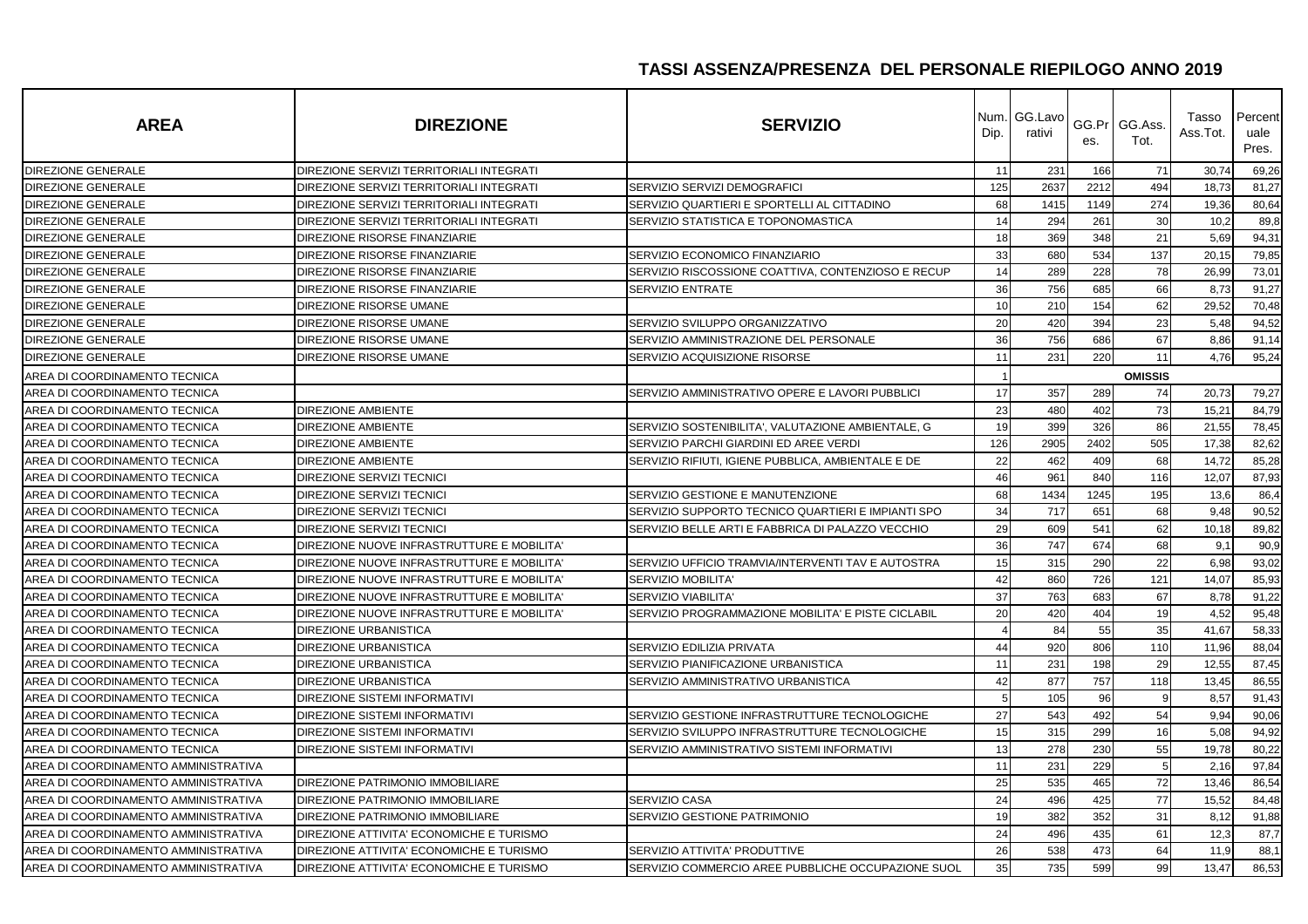| <b>AREA</b>                          | <b>DIREZIONE</b>                         | <b>SERVIZIO</b>                                   | Dip.      | Num. GG.Lavo<br>rativi | es.   | GG.Pr GG.Ass.<br>Tot. | Tasso<br>Ass.Tot. | Percent<br>uale<br>Pres. |
|--------------------------------------|------------------------------------------|---------------------------------------------------|-----------|------------------------|-------|-----------------------|-------------------|--------------------------|
| AREA DI COORDINAMENTO AMMINISTRATIVA | DIREZIONE ATTIVITA' ECONOMICHE E TURISMO | SERVIZIO PROMOZIONE ECONOMICA, TURISTICA E LAVORO |           | 168                    | 158   |                       | 5,95              | 94,05                    |
| AREA DI COORDINAMENTO AMMINISTRATIVA | DIREZIONE ISTRUZIONE                     |                                                   | 28        | 567                    | 509   | 56                    | 9,88              | 90,12                    |
| AREA DI COORDINAMENTO AMMINISTRATIVA | DIREZIONE ISTRUZIONE                     | SERVIZIO SERVIZI ALL'INFANZIA                     | 689       | 16305                  | 12113 | 2774                  | 17,01             | 82,99                    |
| AREA DI COORDINAMENTO AMMINISTRATIVA | <b>DIREZIONE ISTRUZIONE</b>              | SERVIZIO SUPPORTO ALLA SCUOLA                     |           | 838                    | 731   | 79                    | 9,43              | 90,57                    |
| AREA DI COORDINAMENTO AMMINISTRATIVA | <b>DIREZIONE ISTRUZIONE</b>              | SERVIZIO ATTIVITA' EDUCATIVE E FORMATIVE          | 69        | 1421                   | 1196  | 233                   | 16,4              | 83,6                     |
| AREA DI COORDINAMENTO AMMINISTRATIVA | DIREZIONE CULTURA E SPORT                |                                                   | 21        | 433                    | 365   | 62                    | 14,32             | 85,68                    |
| AREA DI COORDINAMENTO AMMINISTRATIVA | DIREZIONE CULTURA E SPORT                | SERVIZIO BIBLIOTECHE, ARCHIVI E POLITICHE GIOVAN  | 100       | 2178                   | 1807  | 398                   | 18,27             | 81,73                    |
| AREA DI COORDINAMENTO AMMINISTRATIVA | DIREZIONE CULTURA E SPORT                | SERVIZIO MUSEI COMUNALI ED ATTIVITA' CULTURALI    | 29        | 649                    | 520   | 140                   | 21,57             | 78,43                    |
| AREA DI COORDINAMENTO AMMINISTRATIVA | DIREZIONE CULTURA E SPORT                | <b>ISERVIZIO SPORT</b>                            | 75        | 1778                   | 1491  | 260                   | 14,62             | 85,38                    |
| AREA DI COORDINAMENTO AMMINISTRATIVA | DIREZIONE SERVIZI SOCIALI                |                                                   | <b>26</b> | 533                    | 456   | 70                    | 13,13             | 86,87                    |
| AREA DI COORDINAMENTO AMMINISTRATIVA | DIREZIONE SERVIZI SOCIALI                | SERVIZIO SOCIALE AMMINISTRATIVO                   | 108       | 2245                   | 1900  | 335                   | 14,92             | 85,08                    |
| AREA DI COORDINAMENTO AMMINISTRATIVA | DIREZIONE SERVIZI SOCIALI                | SERVIZIO SOCIALE PROFESSIONALE                    | 141       | 2905                   | 2336  | 611                   | 21,03             | 78,97                    |
| AREA DI COORDINAMENTO AMMINISTRATIVA | DIREZIONE SERVIZI SOCIALI                | SERVIZIO SERVIZI CIMITERIALI                      | 73        | 1841                   | 1475  | 340                   | 18,47             | 81,53                    |

#### **mese di aprile**

| <b>AREA</b>                 | <b>DIREZIONE</b>                                   | <b>SERVIZIO</b>                                    | Num.<br>Dip. | GG.Lavora GG.Pres GG.Ass.To<br>tivi |       |                | Tasso<br>Ass.Tot. | Percentu<br>ale Pres. |
|-----------------------------|----------------------------------------------------|----------------------------------------------------|--------------|-------------------------------------|-------|----------------|-------------------|-----------------------|
|                             | DIREZIONE DEL CONSIGLIO                            |                                                    | 47           | 913                                 | 646   | 224            | 24,53             | 75,47                 |
|                             | UFFICIO DEL SINDACO                                |                                                    | 32           | 667                                 | 547   | 96             | 14,39             | 85,61                 |
|                             | UFFICIO DEL SINDACO                                | <b>UFFICIO DI GABINETTO</b>                        | 48           | 972                                 | 784   | 169            | 17,39             | 82,61                 |
|                             | UFFICIO DEL SINDACO                                | PORTAVOCE DEL SINDACO E UFFICIO STAMPA             | 12           | 240                                 | 213   | 30             | 12,5              | 87,5                  |
|                             | UFFICIO DEL SINDACO                                | SERVIZIO CANALI DI COMUNICAZIONE                   | 9            | 180                                 | 141   | 35             | 19,44             | 80,56                 |
|                             | UFFICIO DEL SINDACO                                | SERVIZIO EVENTI E RELAZIONI INTERNAZIONALI         | 17           | 348                                 | 293   | 54             | 15,52             | 84,48                 |
|                             | UFFICIO DEL SINDACO                                | SERVIZIO PROTEZIONE CIVILE                         | 19           | 392                                 | 321   | 64             | 16,33             | 83,67                 |
|                             | DIREZIONE CORPO POLIZIA MUNICIPALE                 |                                                    | 762          | 17836                               | 14075 | 2798           | 15,69             | 84,31                 |
|                             | DIREZIONE CORPO POLIZIA MUNICIPALE                 | SERVIZIO SUPPORTO GIURIDICO AMMINISTRATIVO POLIZIA | 135          | 3102                                | 2273  | 664            | 21,41             | 78,59                 |
| <b>SEGRETARIO GENERALE</b>  |                                                    |                                                    |              |                                     |       | <b>OMISSIS</b> |                   |                       |
| <b>SEGRETARIO GENERALE</b>  | <b>AVVOCATURA</b>                                  |                                                    | 15           | 281                                 | 221   | 58             | 20,64             | 79,36                 |
| <b>SEGRETARIO GENERALE</b>  | <b>AVVOCATURA</b>                                  | SERVIZIO ECONOMICO, PATRIMONIALE E PUBBLICO IMPIEG | 3            | 60                                  | 49    | 11             | 18,33             | 81,67                 |
| <b>SEGRETARIO GENERALE</b>  | <b>AVVOCATURA</b>                                  | SERVIZIO LAVORI PUBBLICI E ATTIVITA' CONTRATTUALI  |              | 60                                  | 53    |                | 11,67             | 88,33                 |
| <b>ISEGRETARIO GENERALE</b> | UFFICIO SEGRETERIA GENERALE E AFFARI ISTITUZIONALI |                                                    | 36           | 722                                 | 604   | 116            | 16,07             | 83,93                 |
| <b>ISEGRETARIO GENERALE</b> | UFFICIO SEGRETERIA GENERALE E AFFARI ISTITUZIONALI | SERVIZIO CENTRALE ACQUISTI                         | 95           | 1907                                | 1441  | 438            | 22,97             | 77,03                 |
| <b>ISEGRETARIO GENERALE</b> | UFFICIO SEGRETERIA GENERALE E AFFARI ISTITUZIONALI | SERVIZIO ANTICORRUZIONE, TRASPARENZA E CONTROLLI   |              | 160                                 | 126   | 35             | 21,88             | 78,12                 |
| <b>SEGRETARIO GENERALE</b>  | UFFICIO SEGRETERIA GENERALE E AFFARI ISTITUZIONALI | SERVIZIO SOCIETA' PARTECIPATE, ASSOCIAZIONI E FOND |              | 92                                  | 82    | q              | 9,78              | 90,22                 |
| <b>DIREZIONE GENERALE</b>   |                                                    |                                                    | q            | 180                                 | 125   | 60             | 33,33             | 66,67                 |
| <b>DIREZIONE GENERALE</b>   |                                                    | SERVIZIO EURO PROGETTAZIONE E RICERCA FINANZIAMEN  | 8            | 160                                 | 117   | 52             | 32,5              | 67,5                  |
| <b>DIREZIONE GENERALE</b>   |                                                    | SERVIZIO PIANIFICAZIONE CONTROLLO E QUALITA'       | 9            | 180                                 | 146   | 33             | 18,33             | 81,67                 |
| <b>DIREZIONE GENERALE</b>   |                                                    | SERVIZIO PREVENZIONE E PROTEZIONE                  | 10           | 200                                 | 155   | 38             | 19                | 81                    |
| <b>DIREZIONE GENERALE</b>   | DIREZIONE SERVIZI TERRITORIALI INTEGRATI           |                                                    | 11           | 224                                 | 182   | 46             | 20,54             | 79,46                 |
| <b>DIREZIONE GENERALE</b>   | DIREZIONE SERVIZI TERRITORIALI INTEGRATI           | SERVIZIO SERVIZI DEMOGRAFICI                       | 127          | 2551                                | 2068  | 512            | 20,07             | 79,93                 |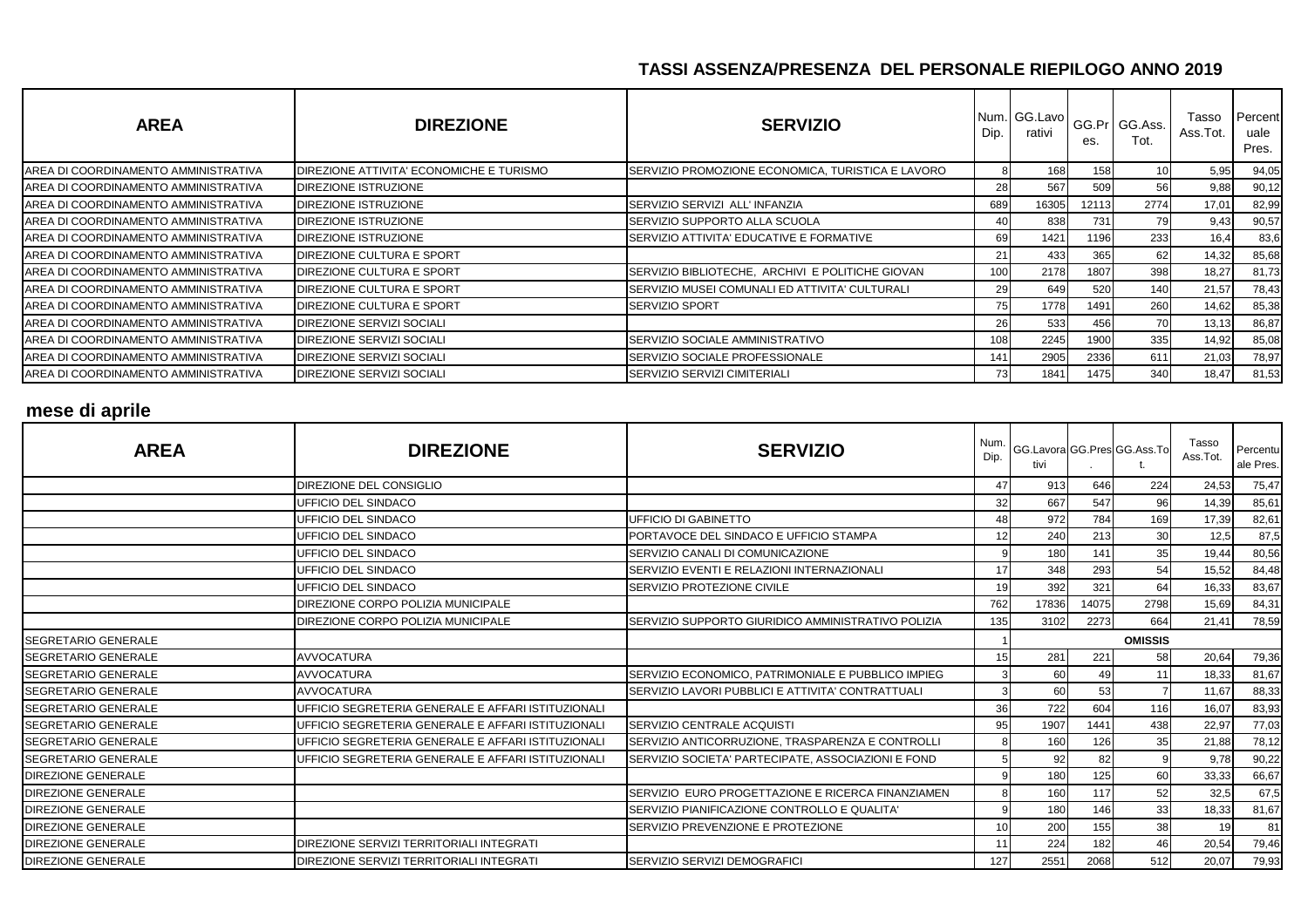| <b>AREA</b>                          | <b>DIREZIONE</b>                           | <b>SERVIZIO</b>                                    | Num.<br>Dip. | GG.Lavo<br>rativi | es.  | GG.Pr GG.Ass.<br>Tot. | Tasso<br>Ass.Tot. | Percent<br>uale<br>Pres. |
|--------------------------------------|--------------------------------------------|----------------------------------------------------|--------------|-------------------|------|-----------------------|-------------------|--------------------------|
| DIREZIONE GENERALE                   | DIREZIONE SERVIZI TERRITORIALI INTEGRATI   | SERVIZIO QUARTIERI E SPORTELLI AL CITTADINO        | 69           | 1364              | 1064 | 282                   | 20,67             | 79,33                    |
| DIREZIONE GENERALE                   | DIREZIONE SERVIZI TERRITORIALI INTEGRATI   | SERVIZIO STATISTICA E TOPONOMASTICA                | 14           | 280               | 241  | 36                    | 12,86             | 87,14                    |
| DIREZIONE GENERALE                   | DIREZIONE RISORSE FINANZIARIE              |                                                    | 20           | 382               | 299  | 77                    | 20,16             | 79,84                    |
| <b>DIREZIONE GENERALE</b>            | DIREZIONE RISORSE FINANZIARIE              | SERVIZIO ECONOMICO FINANZIARIO                     | 32           | 636               | 444  | 168                   | 26,42             | 73,58                    |
| DIREZIONE GENERALE                   | DIREZIONE RISORSE FINANZIARIE              | SERVIZIO RISCOSSIONE COATTIVA, CONTENZIOSO E RECUP | 14           | 276               | 183  | 104                   | 37,68             | 62,32                    |
| DIREZIONE GENERALE                   | DIREZIONE RISORSE FINANZIARIE              | <b>SERVIZIO ENTRATE</b>                            | 36           | 720               | 563  | 146                   | 20,28             | 79,72                    |
| <b>DIREZIONE GENERALE</b>            | DIREZIONE RISORSE UMANE                    |                                                    | 10           | 200               | 157  | 50                    | 25                | 75                       |
| DIREZIONE GENERALE                   | DIREZIONE RISORSE UMANE                    | SERVIZIO SVILUPPO ORGANIZZATIVO                    | 21           | 420               | 331  | 80                    | 19,05             | 80,95                    |
| <b>DIREZIONE GENERALE</b>            | DIREZIONE RISORSE UMANE                    | SERVIZIO AMMINISTRAZIONE DEL PERSONALE             | 36           | 720               | 586  | 123                   | 17,08             | 82,92                    |
| DIREZIONE GENERALE                   | DIREZIONE RISORSE UMANE                    | SERVIZIO ACQUISIZIONE RISORSE                      | 12           | 234               | 195  | 34                    | 14,53             | 85,47                    |
| AREA DI COORDINAMENTO TECNICA        |                                            |                                                    |              |                   |      | <b>OMISSIS</b>        |                   |                          |
| AREA DI COORDINAMENTO TECNICA        |                                            | SERVIZIO AMMINISTRATIVO OPERE E LAVORI PUBBLICI    | 17           | 340               | 236  | 108                   | 31,76             | 68,24                    |
| AREA DI COORDINAMENTO TECNICA        | <b>DIREZIONE AMBIENTE</b>                  |                                                    | 24           | 476               | 355  | 118                   | 24,79             | 75,21                    |
| AREA DI COORDINAMENTO TECNICA        | <b>DIREZIONE AMBIENTE</b>                  | SERVIZIO SOSTENIBILITA', VALUTAZIONE AMBIENTALE, G | 19           | 380               | 265  | 122                   | 32,11             | 67,89                    |
| AREA DI COORDINAMENTO TECNICA        | <b>DIREZIONE AMBIENTE</b>                  | SERVIZIO PARCHI GIARDINI ED AREE VERDI             | 127          | 2699              | 2184 | 551                   | 20,4'             | 79,59                    |
| AREA DI COORDINAMENTO TECNICA        | <b>DIREZIONE AMBIENTE</b>                  | SERVIZIO RIFIUTI, IGIENE PUBBLICA, AMBIENTALE E DE | 24           | 470               | 373  | 113                   | 24,04             | 75,96                    |
| AREA DI COORDINAMENTO TECNICA        | DIREZIONE SERVIZI TECNICI                  |                                                    | 47           | 932               | 765  | 157                   | 16,85             | 83,15                    |
| AREA DI COORDINAMENTO TECNICA        | DIREZIONE SERVIZI TECNICI                  | SERVIZIO GESTIONE E MANUTENZIONE                   | 68           | 1356              | 1139 | 200                   | 14,75             | 85,25                    |
| AREA DI COORDINAMENTO TECNICA        | <b>DIREZIONE SERVIZI TECNICI</b>           | SERVIZIO SUPPORTO TECNICO QUARTIERI E IMPIANTI SPO | 35           | 707               | 610  | 92                    | 13,01             | 86,99                    |
| AREA DI COORDINAMENTO TECNICA        | <b>DIREZIONE SERVIZI TECNICI</b>           | SERVIZIO BELLE ARTI E FABBRICA DI PALAZZO VECCHIO  | 29           | 576               | 477  | 90                    | 15,63             | 84,37                    |
| AREA DI COORDINAMENTO TECNICA        | DIREZIONE NUOVE INFRASTRUTTURE E MOBILITA' |                                                    | 39           | 777               | 631  | 142                   | 18,28             | 81,72                    |
| AREA DI COORDINAMENTO TECNICA        | DIREZIONE NUOVE INFRASTRUTTURE E MOBILITA' | SERVIZIO UFFICIO TRAMVIA/INTERVENTI TAV E AUTOSTRA | 15           | 300               | 236  | 58                    | 19,33             | 80,67                    |
| AREA DI COORDINAMENTO TECNICA        | DIREZIONE NUOVE INFRASTRUTTURE E MOBILITA' | SERVIZIO MOBILITA'                                 | 42           | 820               | 682  | 117                   | 14,27             | 85,73                    |
| AREA DI COORDINAMENTO TECNICA        | DIREZIONE NUOVE INFRASTRUTTURE E MOBILITA  | <b>SERVIZIO VIABILITA'</b>                         | 38           | 743               | 629  | 104                   | 14                | 86                       |
| AREA DI COORDINAMENTO TECNICA        | DIREZIONE NUOVE INFRASTRUTTURE E MOBILITA' | SERVIZIO PROGRAMMAZIONE MOBILITA' E PISTE CICLABIL | 20           | 400               | 290  | 110                   | 27,5              | 72,5                     |
| AREA DI COORDINAMENTO TECNICA        | <b>DIREZIONE URBANISTICA</b>               |                                                    | 6            | 113               | 79   | 43                    | 38,05             | 61,95                    |
| AREA DI COORDINAMENTO TECNICA        | <b>DIREZIONE URBANISTICA</b>               | SERVIZIO EDILIZIA PRIVATA                          | 43           | 862               | 680  | 174                   | 20,19             | 79,81                    |
| AREA DI COORDINAMENTO TECNICA        | <b>DIREZIONE URBANISTICA</b>               | SERVIZIO PIANIFICAZIONE URBANISTICA                | 10           | 207               | 170  | 32                    | 15,46             | 84,54                    |
| AREA DI COORDINAMENTO TECNICA        | <b>DIREZIONE URBANISTICA</b>               | SERVIZIO AMMINISTRATIVO URBANISTICA                | 42           | 836               | 677  | 146                   | 17,46             | 82,54                    |
| AREA DI COORDINAMENTO TECNICA        | <b>DIREZIONE SISTEMI INFORMATIVI</b>       |                                                    | 5            | 100               | 79   | 18                    | 18                | 82                       |
| AREA DI COORDINAMENTO TECNICA        | DIREZIONE SISTEMI INFORMATIVI              | SERVIZIO GESTIONE INFRASTRUTTURE TECNOLOGICHE      | 27           | 516               | 438  | 74                    | 14,34             | 85,66                    |
| AREA DI COORDINAMENTO TECNICA        | <b>DIREZIONE SISTEMI INFORMATIVI</b>       | SERVIZIO SVILUPPO INFRASTRUTTURE TECNOLOGICHE      | 15           | 300               | 243  | 52                    | 17,33             | 82,67                    |
| AREA DI COORDINAMENTO TECNICA        | <b>DIREZIONE SISTEMI INFORMATIVI</b>       | SERVIZIO AMMINISTRATIVO SISTEMI INFORMATIVI        | 13           | 264               | 207  | 58                    | 21,97             | 78,03                    |
| AREA DI COORDINAMENTO AMMINISTRATIVA |                                            |                                                    | 11           | 220               | 185  | 38                    | 17,27             | 82,73                    |
| AREA DI COORDINAMENTO AMMINISTRATIVA | DIREZIONE PATRIMONIO IMMOBILIARE           |                                                    | 27           | 529               | 422  | 97                    | 18,34             | 81,66                    |
| AREA DI COORDINAMENTO AMMINISTRATIVA | DIREZIONE PATRIMONIO IMMOBILIARE           | SERVIZIO CASA                                      | 24           | 463               | 350  | 103                   | 22,25             | 77,75                    |
| AREA DI COORDINAMENTO AMMINISTRATIVA | DIREZIONE PATRIMONIO IMMOBILIARE           | SERVIZIO GESTIONE PATRIMONIO                       | 19           | 364               | 288  | 71                    | 19,51             | 80,49                    |
| AREA DI COORDINAMENTO AMMINISTRATIVA | DIREZIONE ATTIVITA' ECONOMICHE E TURISMO   |                                                    | 23           | 456               | 342  | 110                   | 24,12             | 75,88                    |
| AREA DI COORDINAMENTO AMMINISTRATIVA | DIREZIONE ATTIVITA' ECONOMICHE E TURISMO   | SERVIZIO ATTIVITA' PRODUTTIVE                      | 26           | 511               | 404  | 106                   | 20,74             | 79,26                    |
| AREA DI COORDINAMENTO AMMINISTRATIVA | DIREZIONE ATTIVITA' ECONOMICHE E TURISMO   | SERVIZIO COMMERCIO AREE PUBBLICHE OCCUPAZIONE SUOL | 37           | 738               | 541  | 161                   | 21,82             | 78,18                    |
| AREA DI COORDINAMENTO AMMINISTRATIVA | DIREZIONE ATTIVITA' ECONOMICHE E TURISMO   | SERVIZIO PROMOZIONE ECONOMICA, TURISTICA E LAVORO  | 8            | 160               | 126  | 32                    | 20                | 80                       |
| AREA DI COORDINAMENTO AMMINISTRATIVA | DIREZIONE ISTRUZIONE                       |                                                    | 28           | 540               | 452  | 81                    | 15                | 85                       |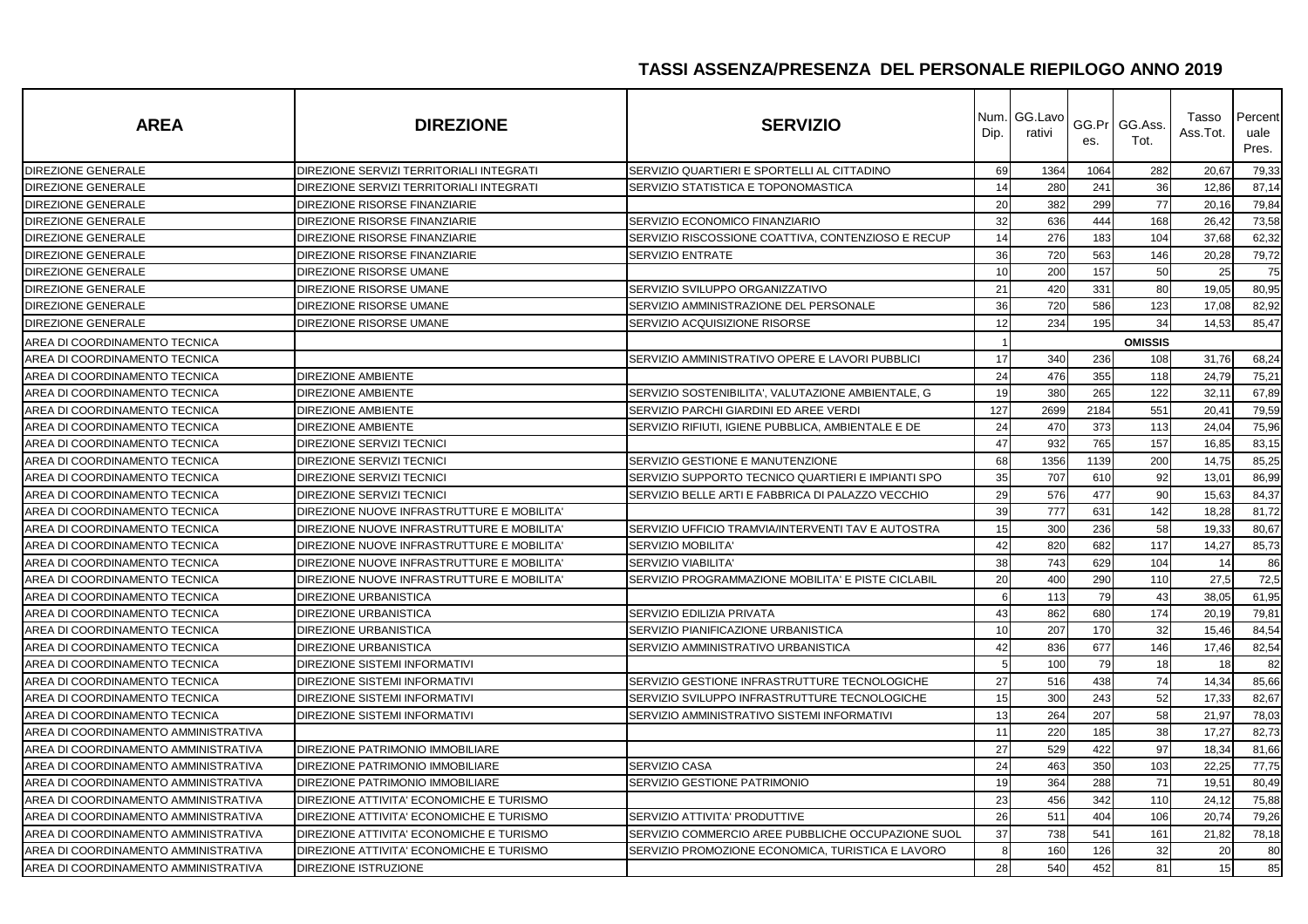| <b>AREA</b>                           | <b>DIREZIONE</b>                 | <b>SERVIZIO</b>                                  | Dip. | Num. GG.Lavo<br>rativi | es.   | GG.Pr GG.Ass.<br>Tot. | Tasso<br>Ass.Tot. | Percent<br>uale<br>Pres. |
|---------------------------------------|----------------------------------|--------------------------------------------------|------|------------------------|-------|-----------------------|-------------------|--------------------------|
| AREA DI COORDINAMENTO AMMINISTRATIVA  | <b>DIREZIONE ISTRUZIONE</b>      | SERVIZIO SERVIZI ALL'INFANZIA                    | 684  | 15159                  | 11186 | 2752                  | 18,15             | 81,85                    |
| AREA DI COORDINAMENTO AMMINISTRATIVA  | <b>DIREZIONE ISTRUZIONE</b>      | SERVIZIO SUPPORTO ALLA SCUOLA                    | 40   | 796                    | 620   | 148                   | 18,59             | 81,41                    |
| IAREA DI COORDINAMENTO AMMINISTRATIVA | <b>DIREZIONE ISTRUZIONE</b>      | SERVIZIO ATTIVITA' EDUCATIVE E FORMATIVE         | 69   | 1355                   | 1030  | 311                   | 22,95             | 77,05                    |
| AREA DI COORDINAMENTO AMMINISTRATIVA  | <b>DIREZIONE CULTURA E SPORT</b> |                                                  | 23   | 452                    | 343   | 81                    | 17,92             | 82,08                    |
| IAREA DI COORDINAMENTO AMMINISTRATIVA | <b>DIREZIONE CULTURA E SPORT</b> | SERVIZIO BIBLIOTECHE, ARCHIVI E POLITICHE GIOVAN | 101  | 2070                   | 1501  | 598                   | 28,89             | 71,11                    |
| IAREA DI COORDINAMENTO AMMINISTRATIVA | DIREZIONE CULTURA E SPORT        | SERVIZIO MUSEI COMUNALI ED ATTIVITA' CULTURALI   | 28   | 580                    | 444   | 163                   | 28,1              | 71,9                     |
| IAREA DI COORDINAMENTO AMMINISTRATIVA | DIREZIONE CULTURA E SPORT        | <b>SERVIZIO SPORT</b>                            | 76   | 1681                   | 1310  | 368                   | 21,89             | 78,11                    |
| AREA DI COORDINAMENTO AMMINISTRATIVA  | DIREZIONE SERVIZI SOCIALI        |                                                  | 291  | 556                    | 444   | 100                   | 17,99             | 82,01                    |
| AREA DI COORDINAMENTO AMMINISTRATIVA  | <b>DIREZIONE SERVIZI SOCIALI</b> | SERVIZIO SOCIALE AMMINISTRATIVO                  | 109  | 2154                   | 1737  | 387                   | 17,97             | 82,03                    |
| AREA DI COORDINAMENTO AMMINISTRATIVA  | <b>DIREZIONE SERVIZI SOCIALI</b> | SERVIZIO SOCIALE PROFESSIONALE                   | 1411 | 2769                   | 2122  | 682                   | 24,63             | 75,37                    |
| AREA DI COORDINAMENTO AMMINISTRATIVA  | <b>DIREZIONE SERVIZI SOCIALI</b> | SERVIZIO SERVIZI CIMITERIALI                     | 72   | 1689                   | 1366  | 292                   | 17,29             | 82,71                    |

# **mese di maggio**

| <b>AREA</b>                | <b>DIREZIONE</b>                                   | <b>SERVIZIO</b>                                    | Dip. | tivi  |       | Num. GG.Lavora GG.Pres GG.Ass.To | Tasso<br>Ass.Tot. | Percentu<br>ale Pres. |
|----------------------------|----------------------------------------------------|----------------------------------------------------|------|-------|-------|----------------------------------|-------------------|-----------------------|
|                            | DIREZIONE DEL CONSIGLIO                            |                                                    | 46   | 987   | 801   | 149                              | 15,1              | 84,9                  |
|                            | UFFICIO DEL SINDACO                                |                                                    | 33   | 743   | 628   | 92                               | 12,38             | 87,62                 |
|                            | UFFICIO DEL SINDACO                                | <b>UFFICIO DI GABINETTO</b>                        | 47   | 1028  | 799   | 203                              | 19,75             | 80,25                 |
|                            | UFFICIO DEL SINDACO                                | PORTAVOCE DEL SINDACO E UFFICIO STAMPA             | 11   | 246   | 216   | 36                               | 14,63             | 85,37                 |
|                            | UFFICIO DEL SINDACO                                | SERVIZIO CANALI DI COMUNICAZIONE                   | 9    | 198   | 175   | 23                               | 11,62             | 88,38                 |
|                            | <b>UFFICIO DEL SINDACO</b>                         | SERVIZIO EVENTI E RELAZIONI INTERNAZIONALI         | 17   | 382   | 344   | 42                               | 10,99             | 89,01                 |
|                            | UFFICIO DEL SINDACO                                | SERVIZIO PROTEZIONE CIVILE                         | 19   | 422   | 380   | 32                               | 7,58              | 92,42                 |
|                            | DIREZIONE CORPO POLIZIA MUNICIPALE                 |                                                    | 805  | 20489 | 16977 | 2283                             | 11,14             | 88,86                 |
|                            | DIREZIONE CORPO POLIZIA MUNICIPALE                 | SERVIZIO SUPPORTO GIURIDICO AMMINISTRATIVO POLIZIA | 134  | 3347  | 2630  | 546                              | 16,31             | 83,69                 |
| <b>SEGRETARIO GENERALE</b> |                                                    |                                                    |      |       |       | <b>OMISSIS</b>                   |                   |                       |
| <b>SEGRETARIO GENERALE</b> | <b>AVVOCATURA</b>                                  |                                                    | 15   | 321   | 268   | 48                               | 14,95             | 85,05                 |
| <b>SEGRETARIO GENERALE</b> | <b>AVVOCATURA</b>                                  | SERVIZIO ECONOMICO, PATRIMONIALE E PUBBLICO IMPIEG |      | 66    | 58    |                                  | 10,61             | 89,39                 |
| SEGRETARIO GENERALE        | <b>AVVOCATURA</b>                                  | SERVIZIO LAVORI PUBBLICI E ATTIVITA' CONTRATTUALI  |      | 66    | 56    | 12                               | 18,18             | 81,82                 |
| <b>SEGRETARIO GENERALE</b> | UFFICIO SEGRETERIA GENERALE E AFFARI ISTITUZIONALI |                                                    | 36   | 784   | 711   | 78                               | 9,95              | 90,05                 |
| <b>SEGRETARIO GENERALE</b> | UFFICIO SEGRETERIA GENERALE E AFFARI ISTITUZIONALI | SERVIZIO CENTRALE ACQUISTI                         | 95   | 2090  | 1750  | 326                              | 15,6              | 84,4                  |
| <b>SEGRETARIO GENERALE</b> | UFFICIO SEGRETERIA GENERALE E AFFARI ISTITUZIONALI | SERVIZIO ANTICORRUZIONE, TRASPARENZA E CONTROLLI   | 8    | 176   | 160   | 14                               | 7,95              | 92,05                 |
| <b>SEGRETARIO GENERALE</b> | UFFICIO SEGRETERIA GENERALE E AFFARI ISTITUZIONALI | SERVIZIO SOCIETA' PARTECIPATE, ASSOCIAZIONI E FOND |      | 101   | 95    | 6                                | 5,94              | 94,06                 |
| DIREZIONE GENERALE         |                                                    |                                                    |      | 208   | 172   | 40                               | 19,23             | 80,77                 |
| <b>DIREZIONE GENERALE</b>  |                                                    | SERVIZIO EURO PROGETTAZIONE E RICERCA FINANZIAMEN  |      | 154   | 125   | 38                               | 24,68             | 75,32                 |
| <b>DIREZIONE GENERALE</b>  |                                                    | SERVIZIO PIANIFICAZIONE CONTROLLO E QUALITA'       |      | 198   | 173   | 24                               | 12,12             | 87,88                 |
| <b>DIREZIONE GENERALE</b>  |                                                    | SERVIZIO PREVENZIONE E PROTEZIONE                  | 10   | 220   | 193   | 25                               | 11,36             | 88,64                 |
| <b>DIREZIONE GENERALE</b>  | DIREZIONE SERVIZI TERRITORIALI INTEGRATI           |                                                    | 11   | 243   | 207   | 36                               | 14,81             | 85,19                 |
| <b>DIREZIONE GENERALE</b>  | DIREZIONE SERVIZI TERRITORIALI INTEGRATI           | SERVIZIO SERVIZI DEMOGRAFICI                       | 126  | 2775  | 2427  | 340                              | 12,25             | 87,75                 |
| <b>DIREZIONE GENERALE</b>  | DIREZIONE SERVIZI TERRITORIALI INTEGRATI           | SERVIZIO QUARTIERI E SPORTELLI AL CITTADINO        | 69   | 1511  | 1250  | 239                              | 15,82             | 84,18                 |
| <b>DIREZIONE GENERALE</b>  | DIREZIONE SERVIZI TERRITORIALI INTEGRATI           | SERVIZIO STATISTICA E TOPONOMASTICA                | 14   | 308   | 264   | 39                               | 12,66             | 87,34                 |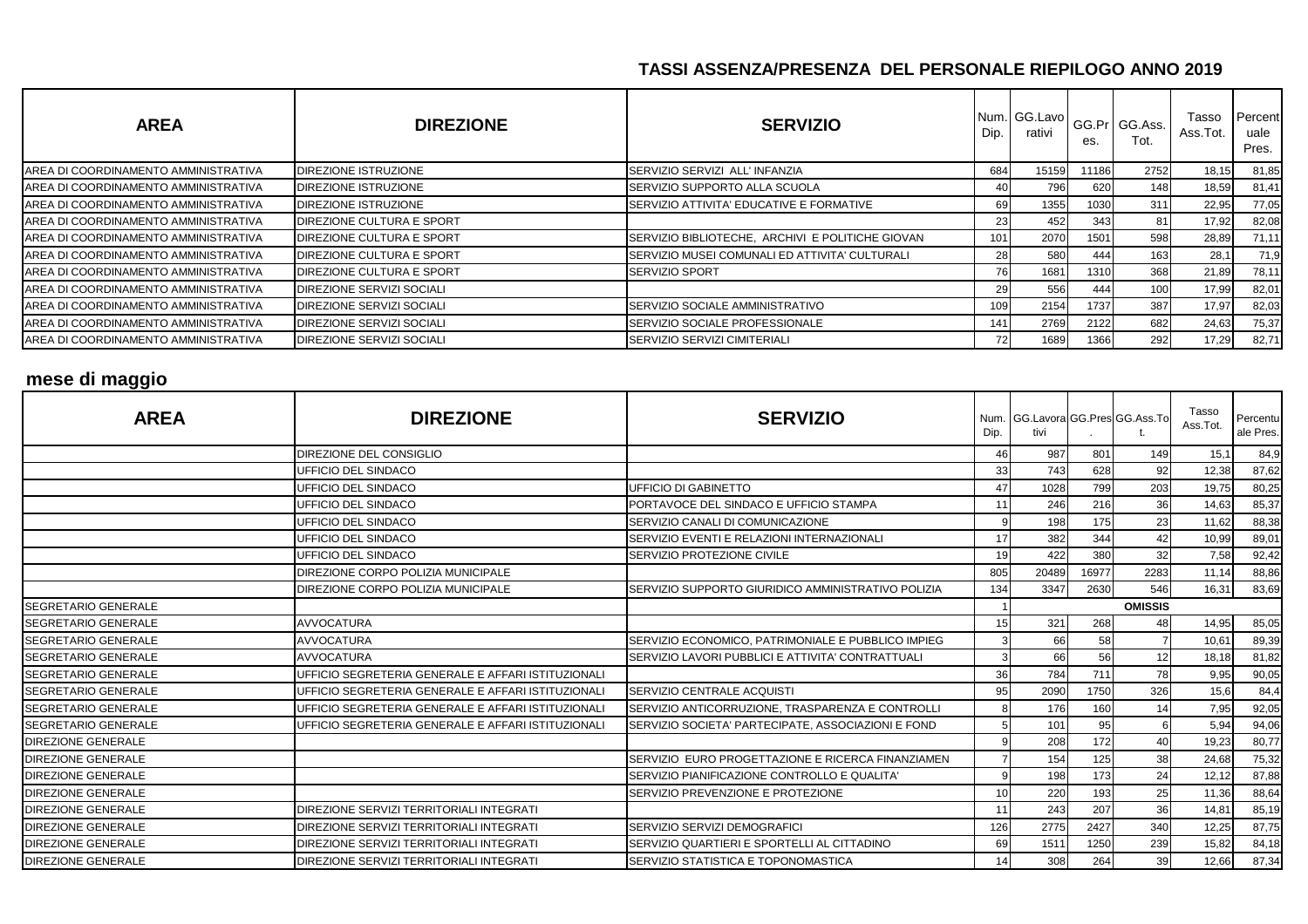| <b>AREA</b>                          | <b>DIREZIONE</b>                           | <b>SERVIZIO</b>                                    | Dip.           | Num. GG.Lavo<br>rativi | es.   | GG.Pr GG.Ass.<br>Tot. | Tasso<br>Ass.Tot. | Percent<br>uale<br>Pres. |
|--------------------------------------|--------------------------------------------|----------------------------------------------------|----------------|------------------------|-------|-----------------------|-------------------|--------------------------|
| <b>DIREZIONE GENERALE</b>            | DIREZIONE RISORSE FINANZIARIE              |                                                    | 19             | 418                    | 369   | 44                    | 10,53             | 89,47                    |
| DIREZIONE GENERALE                   | DIREZIONE RISORSE FINANZIARIE              | SERVIZIO ECONOMICO FINANZIARIO                     | 32             | 690                    | 559   | 121                   | 17,54             | 82,46                    |
| DIREZIONE GENERALE                   | DIREZIONE RISORSE FINANZIARIE              | SERVIZIO RISCOSSIONE COATTIVA, CONTENZIOSO E RECUP | 14             | 303                    | 257   | 43                    | 14,19             | 85,81                    |
| DIREZIONE GENERALE                   | DIREZIONE RISORSE FINANZIARIE              | SERVIZIO ENTRATE                                   | 37             | 812                    | 718   | 89                    | 10,96             | 89,04                    |
| DIREZIONE GENERALE                   | DIREZIONE RISORSE UMANE                    |                                                    | 10             | 220                    | 166   | 66                    | 30                | 70                       |
| DIREZIONE GENERALE                   | DIREZIONE RISORSE UMANE                    | SERVIZIO SVILUPPO ORGANIZZATIVO                    | 21             | 462                    | 422   | 35                    | 7,58              | 92,42                    |
| DIREZIONE GENERALE                   | DIREZIONE RISORSE UMANE                    | SERVIZIO AMMINISTRAZIONE DEL PERSONALE             | 36             | 792                    | 689   | 77                    | 9,72              | 90,28                    |
| DIREZIONE GENERALE                   | DIREZIONE RISORSE UMANE                    | SERVIZIO ACQUISIZIONE RISORSE                      | 12             | 264                    | 245   | 17                    | 6,44              | 93,56                    |
| AREA DI COORDINAMENTO TECNICA        |                                            |                                                    | $\overline{1}$ |                        |       | <b>OMISSIS</b>        |                   |                          |
| AREA DI COORDINAMENTO TECNICA        |                                            | SERVIZIO AMMINISTRATIVO OPERE E LAVORI PUBBLICI    | 17             | 374                    | 312   | 68                    | 18,18             | 81,82                    |
| AREA DI COORDINAMENTO TECNICA        | <b>DIREZIONE AMBIENTE</b>                  |                                                    | 24             | 523                    | 433   | 90                    | 17,21             | 82,79                    |
| AREA DI COORDINAMENTO TECNICA        | <b>DIREZIONE AMBIENTE</b>                  | SERVIZIO SOSTENIBILITA', VALUTAZIONE AMBIENTALE, G | 19             | 418                    | 345   | 79                    | 18,9              | 81,1                     |
| AREA DI COORDINAMENTO TECNICA        | <b>DIREZIONE AMBIENTE</b>                  | SERVIZIO PARCHI GIARDINI ED AREE VERDI             | 127            | 2945                   | 2572  | 391                   | 13,28             | 86,72                    |
| AREA DI COORDINAMENTO TECNICA        | <b>DIREZIONE AMBIENTE</b>                  | SERVIZIO RIFIUTI, IGIENE PUBBLICA, AMBIENTALE E DE | 24             | 528                    | 447   | 94                    | 17,8              | 82,2                     |
| AREA DI COORDINAMENTO TECNICA        | DIREZIONE SERVIZI TECNICI                  |                                                    | 47             | 1015                   | 848   | 146                   | 14,38             | 85,62                    |
| AREA DI COORDINAMENTO TECNICA        | <b>DIREZIONE SERVIZI TECNICI</b>           | SERVIZIO GESTIONE E MANUTENZIONE                   | 68             | 1496                   | 1326  | 151                   | 10,09             | 89,91                    |
| AREA DI COORDINAMENTO TECNICA        | <b>DIREZIONE SERVIZI TECNICI</b>           | SERVIZIO SUPPORTO TECNICO QUARTIERI E IMPIANTI SPO | 36             | 791                    | 750   | 53                    | 6,7               | 93,3                     |
| AREA DI COORDINAMENTO TECNICA        | <b>DIREZIONE SERVIZI TECNICI</b>           | SERVIZIO BELLE ARTI E FABBRICA DI PALAZZO VECCHIO  | 29             | 640                    | 533   | 110                   | 17,19             | 82,81                    |
| AREA DI COORDINAMENTO TECNICA        | DIREZIONE NUOVE INFRASTRUTTURE E MOBILITA' |                                                    | 39             | 843                    | 737   | 110                   | 13,05             | 86,95                    |
| AREA DI COORDINAMENTO TECNICA        | DIREZIONE NUOVE INFRASTRUTTURE E MOBILITA' | SERVIZIO UFFICIO TRAMVIA/INTERVENTI TAV E AUTOSTRA | 15             | 330                    | 297   | 26                    | 7,88              | 92,12                    |
| AREA DI COORDINAMENTO TECNICA        | DIREZIONE NUOVE INFRASTRUTTURE E MOBILITA' | <b>SERVIZIO MOBILITA'</b>                          | 42             | 901                    | 814   | 76                    | 8,44              | 91,56                    |
| AREA DI COORDINAMENTO TECNICA        | DIREZIONE NUOVE INFRASTRUTTURE E MOBILITA' | SERVIZIO VIABILITA'                                | 38             | 822                    | 736   | 85                    | 10,34             | 89,66                    |
| AREA DI COORDINAMENTO TECNICA        | DIREZIONE NUOVE INFRASTRUTTURE E MOBILITA' | SERVIZIO PROGRAMMAZIONE MOBILITA' E PISTE CICLABIL | 20             | 440                    | 380   | 59                    | 13,41             | 86,59                    |
| AREA DI COORDINAMENTO TECNICA        | <b>DIREZIONE URBANISTICA</b>               |                                                    | -5             | 110                    | 82    | 31                    | 28,18             | 71,82                    |
| AREA DI COORDINAMENTO TECNICA        | <b>DIREZIONE URBANISTICA</b>               | SERVIZIO EDILIZIA PRIVATA                          | 43             | 941                    | 822   | 119                   | 12,65             | 87,35                    |
| AREA DI COORDINAMENTO TECNICA        | <b>DIREZIONE URBANISTICA</b>               | SERVIZIO PIANIFICAZIONE URBANISTICA                | 11             | 242                    | 229   | 12                    | 4,96              | 95,04                    |
| AREA DI COORDINAMENTO TECNICA        | <b>DIREZIONE URBANISTICA</b>               | SERVIZIO AMMINISTRATIVO URBANISTICA                | 42             | 919                    | 744   | 159                   | 17,3              | 82,7                     |
| AREA DI COORDINAMENTO TECNICA        | DIREZIONE SISTEMI INFORMATIVI              |                                                    | 5              | 110                    | 96    | 12                    | 10,91             | 89,09                    |
| AREA DI COORDINAMENTO TECNICA        | <b>DIREZIONE SISTEMI INFORMATIVI</b>       | SERVIZIO GESTIONE INFRASTRUTTURE TECNOLOGICHE      | 28             | 589                    | 521   | 65                    | 11,04             | 88,96                    |
| AREA DI COORDINAMENTO TECNICA        | <b>DIREZIONE SISTEMI INFORMATIVI</b>       | SERVIZIO SVILUPPO INFRASTRUTTURE TECNOLOGICHE      | 15             | 330                    | 278   | 53                    | 16,06             | 83,94                    |
| AREA DI COORDINAMENTO TECNICA        | DIREZIONE SISTEMI INFORMATIVI              | SERVIZIO AMMINISTRATIVO SISTEMI INFORMATIVI        | 12             | 268                    | 202   | 79                    | 29,48             | 70,52                    |
| AREA DI COORDINAMENTO AMMINISTRATIVA |                                            |                                                    | 11             | 242                    | 208   | 44                    | 18,18             | 81,82                    |
| AREA DI COORDINAMENTO AMMINISTRATIVA | DIREZIONE PATRIMONIO IMMOBILIARE           |                                                    | 27             | 604                    | 532   | 69                    | 11,42             | 88,58                    |
| AREA DI COORDINAMENTO AMMINISTRATIVA | DIREZIONE PATRIMONIO IMMOBILIARE           | SERVIZIO CASA                                      | 23             | 497                    | 434   | 59                    | 11,87             | 88,13                    |
| AREA DI COORDINAMENTO AMMINISTRATIVA | DIREZIONE PATRIMONIO IMMOBILIARE           | SERVIZIO GESTIONE PATRIMONIO                       | 19             | 400                    | 358   | 42                    | 10,5              | 89,5                     |
| AREA DI COORDINAMENTO AMMINISTRATIVA | DIREZIONE ATTIVITA' ECONOMICHE E TURISMO   |                                                    | 23             | 504                    | 421   | 89                    | 17,66             | 82,34                    |
| AREA DI COORDINAMENTO AMMINISTRATIVA | DIREZIONE ATTIVITA' ECONOMICHE E TURISMO   | SERVIZIO ATTIVITA' PRODUTTIVE                      | 26             | 563                    | 478   | 86                    | 15,28             | 84,72                    |
| AREA DI COORDINAMENTO AMMINISTRATIVA | DIREZIONE ATTIVITA' ECONOMICHE E TURISMO   | SERVIZIO COMMERCIO AREE PUBBLICHE OCCUPAZIONE SUOL | 37             | 814                    | 679   | 120                   | 14,74             | 85,26                    |
| AREA DI COORDINAMENTO AMMINISTRATIVA | DIREZIONE ATTIVITA' ECONOMICHE E TURISMO   | SERVIZIO PROMOZIONE ECONOMICA, TURISTICA E LAVORO  | 8              | 176                    | 134   | 41                    | 23,3              | 76,7                     |
| AREA DI COORDINAMENTO AMMINISTRATIVA | DIREZIONE ISTRUZIONE                       |                                                    | 28             | 604                    | 531   | 58                    | 9,6               | 90,4                     |
| AREA DI COORDINAMENTO AMMINISTRATIVA | DIREZIONE ISTRUZIONE                       | SERVIZIO SERVIZI ALL' INFANZIA                     | 683            | 16486                  | 12728 | 2551                  | 15,47             | 84,53                    |
| AREA DI COORDINAMENTO AMMINISTRATIVA | <b>DIREZIONE ISTRUZIONE</b>                | SERVIZIO SUPPORTO ALLA SCUOLA                      | 39             | 863                    | 755   | 92                    | 10,66             | 89,34                    |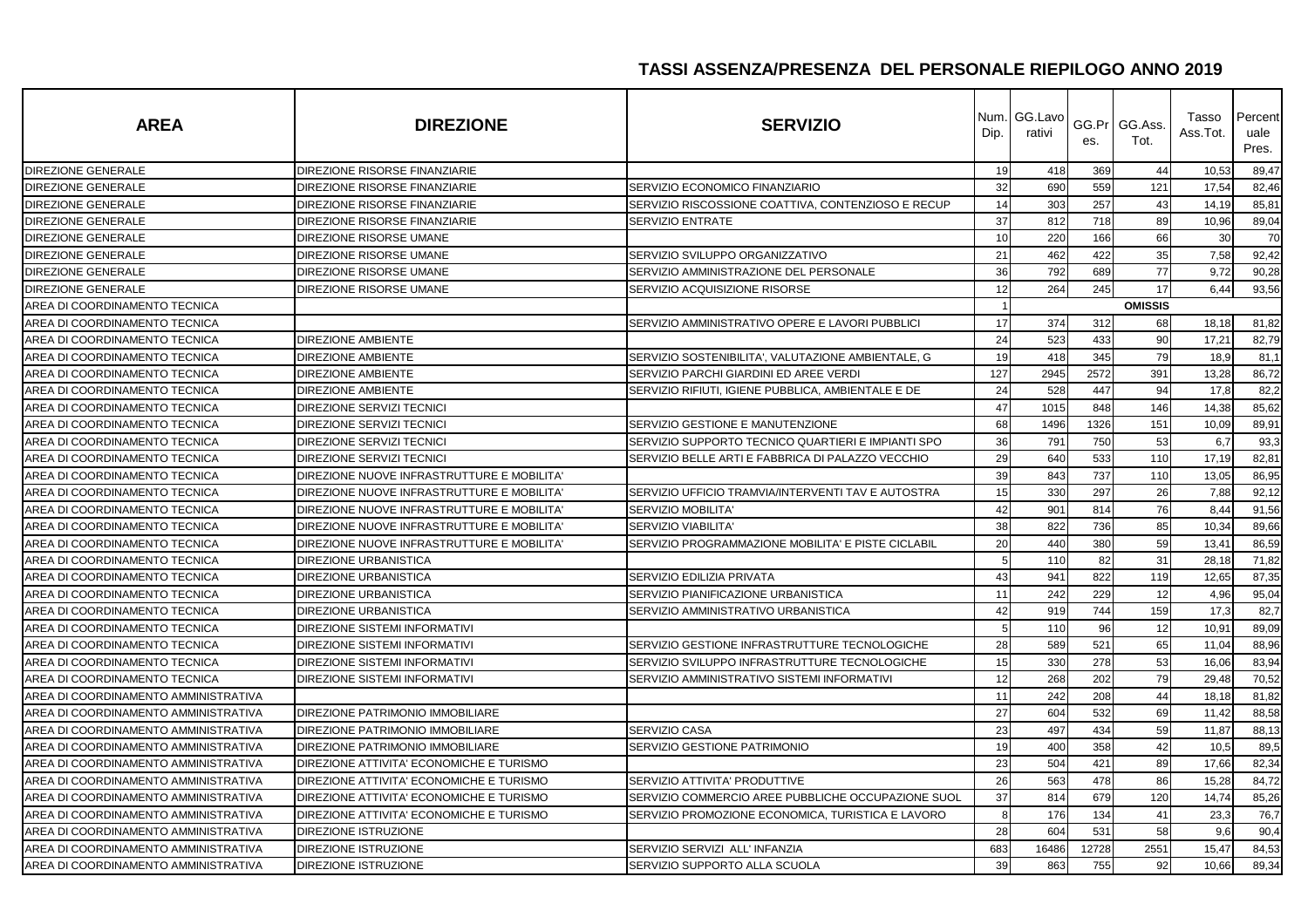| <b>AREA</b>                          | <b>DIREZIONE</b>                 | <b>SERVIZIO</b>                                  | Dip.      | Num. GG.Lavo<br>rativi | es.  | GG.Pr GG.Ass.<br>Tot. | Tasso<br>Ass.Tot. | Percent<br>uale<br>Pres. |
|--------------------------------------|----------------------------------|--------------------------------------------------|-----------|------------------------|------|-----------------------|-------------------|--------------------------|
| AREA DI COORDINAMENTO AMMINISTRATIVA | <b>DIREZIONE ISTRUZIONE</b>      | SERVIZIO ATTIVITA' EDUCATIVE E FORMATIVE         | 68I       | 1465                   | 1234 | 237                   | 16,18             | 83,82                    |
| AREA DI COORDINAMENTO AMMINISTRATIVA | <b>DIREZIONE CULTURA E SPORT</b> |                                                  | 231       | 497                    | 397  |                       | 15,9              | 84,1                     |
| AREA DI COORDINAMENTO AMMINISTRATIVA | <b>DIREZIONE CULTURA E SPORT</b> | SERVIZIO BIBLIOTECHE, ARCHIVI E POLITICHE GIOVAN | 101       | 2262                   | 1835 | 466                   | 20,6              | 79,4                     |
| AREA DI COORDINAMENTO AMMINISTRATIVA | <b>DIREZIONE CULTURA E SPORT</b> | SERVIZIO MUSEI COMUNALI ED ATTIVITA' CULTURALI   | <b>28</b> | 632                    | 528  | 122                   | 19,3              | 80,7                     |
| AREA DI COORDINAMENTO AMMINISTRATIVA | <b>DIREZIONE CULTURA E SPORT</b> | <b>SERVIZIO SPORT</b>                            | 75        | 1801                   | 1530 | 263                   | 14,6              | 85,4                     |
| AREA DI COORDINAMENTO AMMINISTRATIVA | <b>DIREZIONE SERVIZI SOCIALI</b> |                                                  | 271       | 583                    | 489  | 88                    | 15,09             | 84,91                    |
| AREA DI COORDINAMENTO AMMINISTRATIVA | <b>DIREZIONE SERVIZI SOCIALI</b> | SERVIZIO SOCIALE AMMINISTRATIVO                  | 108       | 2352                   | 1964 | 379                   | $16.1^{\circ}$    | 83,89                    |
| AREA DI COORDINAMENTO AMMINISTRATIVA | <b>DIREZIONE SERVIZI SOCIALI</b> | SERVIZIO SOCIALE PROFESSIONALE                   | 141       | 3051                   | 2539 | 525                   | 17,21             | 82,79                    |
| AREA DI COORDINAMENTO AMMINISTRATIVA | <b>DIREZIONE SERVIZI SOCIALI</b> | SERVIZIO SERVIZI CIMITERIALI                     | 741       | 1861                   | 1543 | 257                   | 13,81             | 86,19                    |

# **mese di giugno**

| <b>AREA</b>                | <b>DIREZIONE</b>                                   | <b>SERVIZIO</b>                                    | Num.<br>Dip. | tivi  |       | GG.Lavora GG.Pres GG.Ass.To Tasso | Ass.Tot. | Percentu<br>ale Pres. |
|----------------------------|----------------------------------------------------|----------------------------------------------------|--------------|-------|-------|-----------------------------------|----------|-----------------------|
|                            | DIREZIONE DEL CONSIGLIO                            |                                                    | 45           | 833   | 697   | 107                               | 12,85    | 87,15                 |
|                            | UFFICIO DEL SINDACO                                |                                                    | 38           | 759   | 606   | 133                               | 17,52    | 82,48                 |
|                            | UFFICIO DEL SINDACO                                | <b>UFFICIO DI GABINETTO</b>                        | 30           | 566   | 495   | 64                                | 11,31    | 88,69                 |
|                            | UFFICIO DEL SINDACO                                | PORTAVOCE DEL SINDACO E UFFICIO STAMPA             |              | 107   | 107   |                                   | 7,48     | 92,52                 |
|                            | UFFICIO DEL SINDACO                                | SERVIZIO CANALI DI COMUNICAZIONE                   | q            | 171   | 150   | 19                                | 11,11    | 88,89                 |
|                            | UFFICIO DEL SINDACO                                | SERVIZIO EVENTI E RELAZIONI INTERNAZIONALI         | 17           | 333   | 264   | 68                                | 20,42    | 79,58                 |
|                            | UFFICIO DEL SINDACO                                | SERVIZIO PROTEZIONE CIVILE                         | 18           | 361   | 313   | 36                                | 9,97     | 90,03                 |
|                            | DIREZIONE CORPO POLIZIA MUNICIPALE                 |                                                    | 804          | 18830 | 13594 | 4284                              | 22,75    | 77,25                 |
|                            | DIREZIONE CORPO POLIZIA MUNICIPALE                 | SERVIZIO SUPPORTO GIURIDICO AMMINISTRATIVO POLIZIA | 134          | 3061  | 2048  | 785                               | 25,65    | 74,35                 |
| <b>SEGRETARIO GENERALE</b> | <b>AVVOCATURA</b>                                  |                                                    | 15           | 277   | 211   | 77                                | 27,8     | 72,2                  |
| SEGRETARIO GENERALE        | <b>AVVOCATURA</b>                                  | SERVIZIO ECONOMICO, PATRIMONIALE E PUBBLICO IMPIEG |              | 57    | 51    |                                   | 8,77     | 91,23                 |
| <b>SEGRETARIO GENERALE</b> | <b>AVVOCATURA</b>                                  | SERVIZIO LAVORI PUBBLICI E ATTIVITA' CONTRATTUALI  | 3            | 57    | 52    |                                   | 8,77     | 91,23                 |
| <b>SEGRETARIO GENERALE</b> | UFFICIO SEGRETERIA GENERALE E AFFARI ISTITUZIONALI |                                                    | 38           | 707   | 623   | 84                                | 11,88    | 88,12                 |
| <b>SEGRETARIO GENERALE</b> | UFFICIO SEGRETERIA GENERALE E AFFARI ISTITUZIONALI | SERVIZIO CENTRALE ACQUISTI                         | 96           | 1834  | 1404  | 431                               | 23,5     | 76,5                  |
| SEGRETARIO GENERALE        | UFFICIO SEGRETERIA GENERALE E AFFARI ISTITUZIONALI | SERVIZIO ANTICORRUZIONE, TRASPARENZA E CONTROLLI   | 8            | 152   | 114   | 35                                | 23,03    | 76,97                 |
| <b>SEGRETARIO GENERALE</b> | UFFICIO SEGRETERIA GENERALE E AFFARI ISTITUZIONALI | SERVIZIO SOCIETA' PARTECIPATE, ASSOCIAZIONI E FOND |              | 102   | 79    | 22                                | 21,57    | 78,43                 |
| <b>DIREZIONE GENERALE</b>  |                                                    |                                                    | q            | 171   | 125   | 48                                | 28,07    | 71,93                 |
| DIREZIONE GENERALE         |                                                    | SERVIZIO EURO PROGETTAZIONE E RICERCA FINANZIAMEN  |              | 133   | 93    | 49                                | 36,84    | 63,16                 |
| <b>DIREZIONE GENERALE</b>  |                                                    | SERVIZIO PIANIFICAZIONE CONTROLLO E QUALITA'       | q            | 171   | 149   | 18                                | 10,53    | 89,47                 |
| <b>DIREZIONE GENERALE</b>  |                                                    | SERVIZIO PREVENZIONE E PROTEZIONE                  |              | 205   | 163   | 34                                | 16,59    | 83,41                 |
| <b>DIREZIONE GENERALE</b>  | DIREZIONE SERVIZI TERRITORIALI INTEGRATI           |                                                    | 11           | 209   | 141   | 64                                | 30,62    | 69,38                 |
| <b>DIREZIONE GENERALE</b>  | DIREZIONE SERVIZI TERRITORIALI INTEGRATI           | SERVIZIO SERVIZI DEMOGRAFICI                       | 126          | 2418  | 1813  | 560                               | 23,16    | 76,84                 |
| <b>DIREZIONE GENERALE</b>  | DIREZIONE SERVIZI TERRITORIALI INTEGRATI           | SERVIZIO QUARTIERI E SPORTELLI AL CITTADINO        | 68           | 1287  | 1021  | 246                               | 19,11    | 80,89                 |
| <b>DIREZIONE GENERALE</b>  | DIREZIONE SERVIZI TERRITORIALI INTEGRATI           | <b>ISERVIZIO STATISTICA E TOPONOMASTICA</b>        | 14           | 266   | 236   | 26                                | 9,77     | 90,23                 |
| <b>DIREZIONE GENERALE</b>  | DIREZIONE RISORSE FINANZIARIE                      |                                                    | 18           | 335   | 296   | 36                                | 10,75    | 89,25                 |
| <b>DIREZIONE GENERALE</b>  | DIREZIONE RISORSE FINANZIARIE                      | SERVIZIO ECONOMICO FINANZIARIO                     | 33           | 616   | 472   | 135                               | 21,92    | 78,08                 |
| <b>DIREZIONE GENERALE</b>  | DIREZIONE RISORSE FINANZIARIE                      | SERVIZIO RISCOSSIONE COATTIVA, CONTENZIOSO E RECUP | 15           | 281   | 211   | 67                                | 23,84    | 76,16                 |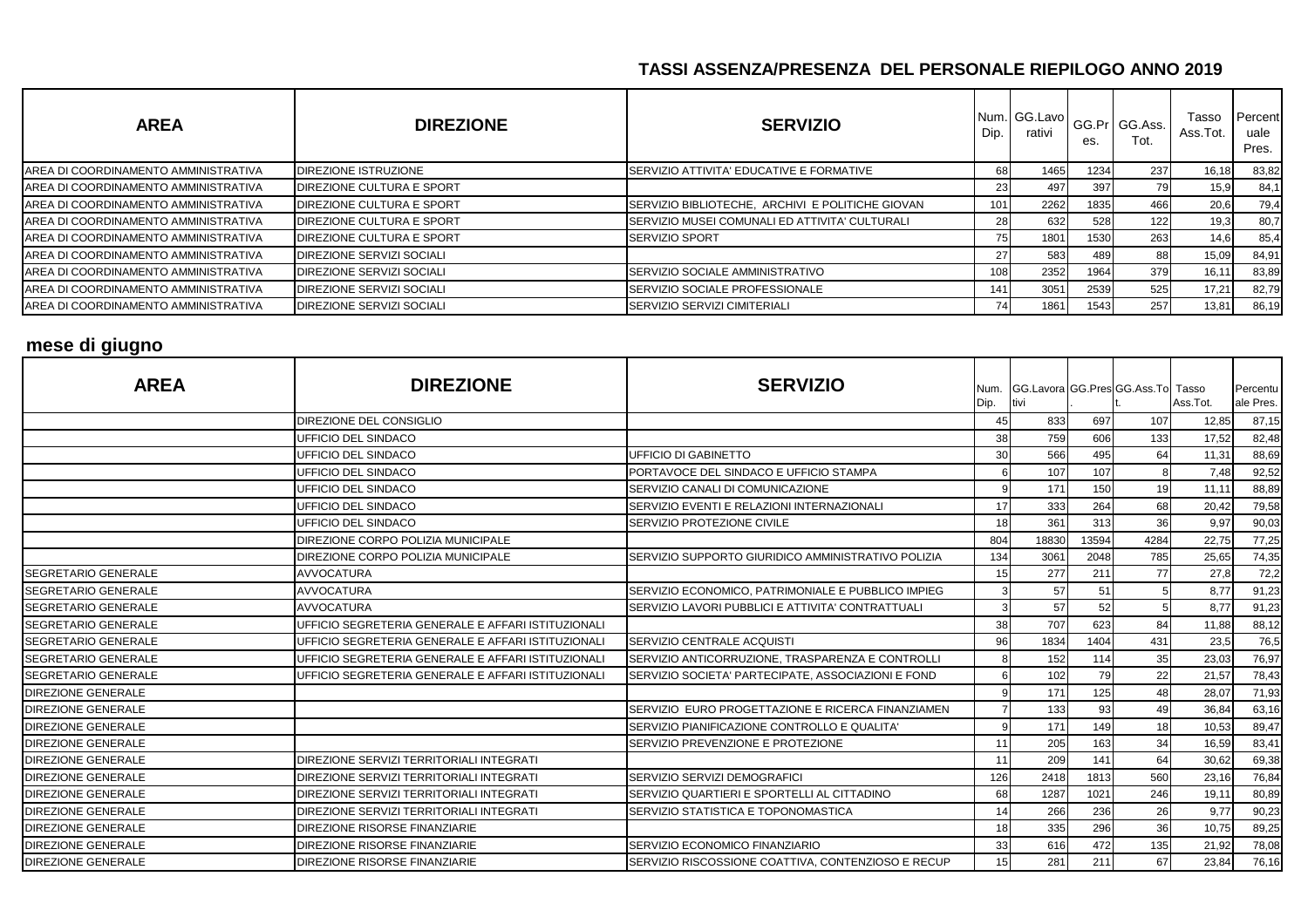| <b>AREA</b>                          | <b>DIREZIONE</b>                           | <b>SERVIZIO</b>                                    | Num.<br>Dip.   | GG.Lavo<br>rativi | GG.Pr<br>es. | GG.Ass.<br>Tot. | Tasso<br>Ass.Tot. | Percent<br>uale<br>Pres. |
|--------------------------------------|--------------------------------------------|----------------------------------------------------|----------------|-------------------|--------------|-----------------|-------------------|--------------------------|
| <b>DIREZIONE GENERALE</b>            | DIREZIONE RISORSE FINANZIARIE              | <b>SERVIZIO ENTRATE</b>                            | 37             | 703               | 556          | 130             | 18,49             | 81,51                    |
| DIREZIONE GENERALE                   | DIREZIONE RISORSE UMANE                    |                                                    | 10             | 190               | 120          | 82              | 43,16             | 56,84                    |
| DIREZIONE GENERALE                   | DIREZIONE RISORSE UMANE                    | SERVIZIO SVILUPPO ORGANIZZATIVO                    | 21             | 399               | 327          | 68              | 17,04             | 82,96                    |
| DIREZIONE GENERALE                   | DIREZIONE RISORSE UMANE                    | SERVIZIO AMMINISTRAZIONE DEL PERSONALE             | 36             | 684               | 543          | 123             | 17,98             | 82,02                    |
| DIREZIONE GENERALE                   | DIREZIONE RISORSE UMANE                    | SERVIZIO ACQUISIZIONE RISORSE                      | 12             | 225               | 188          | 37              | 16,44             | 83,56                    |
| AREA DI COORDINAMENTO TECNICA        |                                            |                                                    |                |                   |              | <b>OMISSIS</b>  |                   |                          |
| AREA DI COORDINAMENTO TECNICA        |                                            | SERVIZIO AMMINISTRATIVO OPERE E LAVORI PUBBLICI    | 17             | 323               | 233          | 81              | 25,08             | 74,92                    |
| AREA DI COORDINAMENTO TECNICA        | <b>DIREZIONE AMBIENTE</b>                  |                                                    | 25             | 469               | 393          | 76              | 16,2              | 83,8                     |
| AREA DI COORDINAMENTO TECNICA        | <b>DIREZIONE AMBIENTE</b>                  | SERVIZIO SOSTENIBILITA', VALUTAZIONE AMBIENTALE, G | 19             | 361               | 286          | 70              | 19,39             | 80,61                    |
| AREA DI COORDINAMENTO TECNICA        | <b>DIREZIONE AMBIENTE</b>                  | SERVIZIO PARCHI GIARDINI ED AREE VERDI             | 127            | 2577              | 2099         | 485             | 18,82             | 81,18                    |
| AREA DI COORDINAMENTO TECNICA        | <b>DIREZIONE AMBIENTE</b>                  | SERVIZIO RIFIUTI, IGIENE PUBBLICA, AMBIENTALE E DE | 24             | 456               | 366          | 105             | 23,03             | 76,97                    |
| AREA DI COORDINAMENTO TECNICA        | <b>DIREZIONE SERVIZI TECNICI</b>           |                                                    | 48             | 910               | 696          | 213             | 23,41             | 76,59                    |
| AREA DI COORDINAMENTO TECNICA        | <b>DIREZIONE SERVIZI TECNICI</b>           | SERVIZIO GESTIONE E MANUTENZIONE                   | 67             | 1272              | 1037         | 218             | 17,14             | 82,86                    |
| AREA DI COORDINAMENTO TECNICA        | DIREZIONE SERVIZI TECNICI                  | SERVIZIO SUPPORTO TECNICO QUARTIERI E IMPIANTI SPO | 37             | 704               | 618          | 86              | 12,22             | 87,78                    |
| AREA DI COORDINAMENTO TECNICA        | DIREZIONE SERVIZI TECNICI                  | SERVIZIO BELLE ARTI E FABBRICA DI PALAZZO VECCHIO  | 29             | 554               | 439          | 129             | 23,29             | 76,71                    |
| AREA DI COORDINAMENTO TECNICA        | DIREZIONE NUOVE INFRASTRUTTURE E MOBILITA' |                                                    | 41             | 778               | 630          | 139             | 17,87             | 82,13                    |
| AREA DI COORDINAMENTO TECNICA        | DIREZIONE NUOVE INFRASTRUTTURE E MOBILITA' | SERVIZIO UFFICIO TRAMVIA/INTERVENTI TAV E AUTOSTRA | 15             | 285               | 226          | 54              | 18,95             | 81,05                    |
| AREA DI COORDINAMENTO TECNICA        | DIREZIONE NUOVE INFRASTRUTTURE E MOBILITA' | <b>SERVIZIO MOBILITA</b>                           | 42             | 779               | 648          | 121             | 15,53             | 84,47                    |
| AREA DI COORDINAMENTO TECNICA        | DIREZIONE NUOVE INFRASTRUTTURE E MOBILITA' | <b>SERVIZIO VIABILITA</b>                          | 38             | 702               | 567          | 123             | 17,52             | 82,48                    |
| AREA DI COORDINAMENTO TECNICA        | DIREZIONE NUOVE INFRASTRUTTURE E MOBILITA' | SERVIZIO PROGRAMMAZIONE MOBILITA' E PISTE CICLABIL | 19             | 366               | 305          | 57              | 15,57             | 84,43                    |
| AREA DI COORDINAMENTO TECNICA        | <b>DIREZIONE URBANISTICA</b>               |                                                    | 5              | 86                | 71           | 16              | 18,6              | 81,4                     |
| AREA DI COORDINAMENTO TECNICA        | <b>DIREZIONE URBANISTICA</b>               | SERVIZIO EDILIZIA PRIVATA                          | 45             | 849               | 660          | 194             | 22,85             | 77,15                    |
| AREA DI COORDINAMENTO TECNICA        | <b>DIREZIONE URBANISTICA</b>               | SERVIZIO PIANIFICAZIONE URBANISTICA                | 11             | 209               | 180          | 26              | 12,44             | 87,56                    |
| AREA DI COORDINAMENTO TECNICA        | <b>DIREZIONE URBANISTICA</b>               | SERVIZIO AMMINISTRATIVO URBANISTICA                | 42             | 803               | 605          | 183             | 22,79             | 77,21                    |
| AREA DI COORDINAMENTO TECNICA        | DIREZIONE SISTEMI INFORMATIVI              |                                                    | 6              | 101               | 82           | 17              | 16,83             | 83,17                    |
| AREA DI COORDINAMENTO TECNICA        | <b>DIREZIONE SISTEMI INFORMATIVI</b>       | SERVIZIO GESTIONE INFRASTRUTTURE TECNOLOGICHE      | 32             | 587               | 495          | 89              | 15,16             | 84,84                    |
| AREA DI COORDINAMENTO TECNICA        | <b>DIREZIONE SISTEMI INFORMATIVI</b>       | SERVIZIO SVILUPPO INFRASTRUTTURE TECNOLOGICHE      | 15             | 285               | 259          | 22              | 7,72              | 92,28                    |
| AREA DI COORDINAMENTO TECNICA        | <b>DIREZIONE SISTEMI INFORMATIVI</b>       | SERVIZIO AMMINISTRATIVO SISTEMI INFORMATIVI        | 8              | 154               | 88           | 72              | 46,75             | 53,25                    |
| AREA DI COORDINAMENTO AMMINISTRATIVA |                                            |                                                    | 11             | 209               | 171          | 41              | 19,62             | 80,38                    |
| AREA DI COORDINAMENTO AMMINISTRATIVA | DIREZIONE PATRIMONIO IMMOBILIARE           |                                                    | 28             | 535               | 450          | 82              | 15,33             | 84,67                    |
| AREA DI COORDINAMENTO AMMINISTRATIVA | DIREZIONE PATRIMONIO IMMOBILIARE           | SERVIZIO CASA                                      | 23             | 427               | 352          | 63              | 14,75             | 85,25                    |
| AREA DI COORDINAMENTO AMMINISTRATIVA | DIREZIONE PATRIMONIO IMMOBILIARE           | SERVIZIO GESTIONE PATRIMONIO                       | 19             | 334               | 278          | 52              | 15,57             | 84,43                    |
| AREA DI COORDINAMENTO AMMINISTRATIVA | DIREZIONE ATTIVITA' ECONOMICHE E TURISMO   |                                                    | 23             | 429               | 362          | 73              | 17,02             | 82,98                    |
| AREA DI COORDINAMENTO AMMINISTRATIVA | DIREZIONE ATTIVITA' ECONOMICHE E TURISMO   | SERVIZIO ATTIVITA' PRODUTTIVE                      | 26             | 486               | 409          | 78              | 16,05             | 83,95                    |
| AREA DI COORDINAMENTO AMMINISTRATIVA | DIREZIONE ATTIVITA' ECONOMICHE E TURISMO   | SERVIZIO COMMERCIO AREE PUBBLICHE OCCUPAZIONE SUOL | 37             | 703               | 568          | 139             | 19,77             | 80,23                    |
| AREA DI COORDINAMENTO AMMINISTRATIVA | DIREZIONE ATTIVITA' ECONOMICHE E TURISMO   | SERVIZIO PROMOZIONE ECONOMICA, TURISTICA E LAVORO  | $\overline{7}$ | 133               | 105          | 24              | 18,05             | 81,95                    |
| AREA DI COORDINAMENTO AMMINISTRATIVA | DIREZIONE ISTRUZIONE                       |                                                    | 30             | 551               | 403          | 136             | 24,68             | 75,32                    |
| AREA DI COORDINAMENTO AMMINISTRATIVA | <b>DIREZIONE ISTRUZIONE</b>                | SERVIZIO SERVIZI ALL' INFANZIA                     | 679            | 14739             | 10621        | 2739            | 18,58             | 81,42                    |
| AREA DI COORDINAMENTO AMMINISTRATIVA | <b>DIREZIONE ISTRUZIONE</b>                | SERVIZIO SUPPORTO ALLA SCUOLA                      | 39             | 739               | 604          | 122             | 16,51             | 83,49                    |
| AREA DI COORDINAMENTO AMMINISTRATIVA | <b>DIREZIONE ISTRUZIONE</b>                | SERVIZIO ATTIVITA' EDUCATIVE E FORMATIVE           | 68             | 1267              | 957          | 332             | 26,2              | 73,8                     |
| AREA DI COORDINAMENTO AMMINISTRATIVA | DIREZIONE CULTURA E SPORT                  |                                                    | 22             | 400               | 323          | 66              | 16,5              | 83,5                     |
| AREA DI COORDINAMENTO AMMINISTRATIVA | DIREZIONE CULTURA E SPORT                  | SERVIZIO BIBLIOTECHE. ARCHIVI E POLITICHE GIOVAN   | 100            | 1978              | 1589         | 407             | 20,58             | 79,42                    |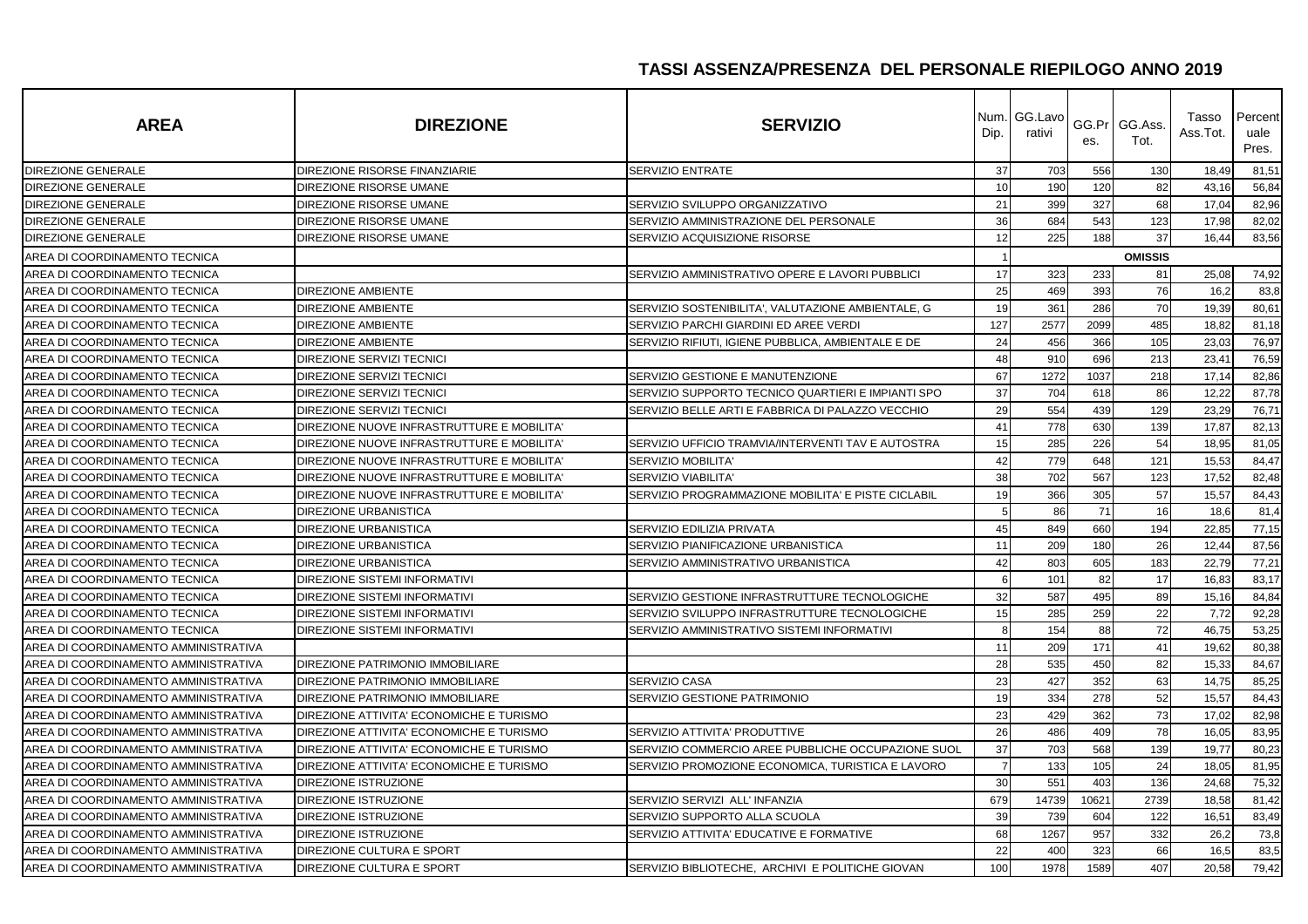| <b>AREA</b>                                  | <b>DIREZIONE</b>          | <b>SERVIZIO</b>                                | Dip. | Num. GG.Lavo<br>rativi | es.  | GG.Pr GG.Ass.<br>Tot. | Tasso<br>Ass.Tot. | Percent<br>uale<br>Pres. |
|----------------------------------------------|---------------------------|------------------------------------------------|------|------------------------|------|-----------------------|-------------------|--------------------------|
| AREA DI COORDINAMENTO AMMINISTRATIVA         | DIREZIONE CULTURA E SPORT | SERVIZIO MUSEI COMUNALI ED ATTIVITA' CULTURALI |      | 598                    | 477  | 139                   | 23,24             | 76,76                    |
| AREA DI COORDINAMENTO AMMINISTRATIVA         | DIREZIONE CULTURA E SPORT | <b>SERVIZIO SPORT</b>                          |      | 1648                   | 1367 | 292                   | 17,72             | 82,28                    |
| AREA DI COORDINAMENTO AMMINISTRATIVA         | DIREZIONE SERVIZI SOCIALI |                                                |      | 453                    | 341  | 115                   | 25,39             | 74,61                    |
| AREA DI COORDINAMENTO AMMINISTRATIVA         | DIREZIONE SERVIZI SOCIALI | SERVIZIO SOCIALE AMMINISTRATIVO                | 109. | 2051                   | 1605 | 468                   | 22,82             | 77,18                    |
| AREA DI COORDINAMENTO AMMINISTRATIVA         | DIREZIONE SERVIZI SOCIALI | <b>SERVIZIO SOCIALE PROFESSIONALE</b>          |      | 2655                   | 2017 | 691                   | 26,03             | 73,97                    |
| <b>JAREA DI COORDINAMENTO AMMINISTRATIVA</b> | DIREZIONE SERVIZI SOCIALI | <b>ISERVIZIO SERVIZI CIMITERIALI</b>           |      | 1706                   | 1375 | 303                   | 17,76             | 82,24                    |

# **mese di luglio**

| <b>AREA</b>                | <b>DIREZIONE</b>                                   | <b>SERVIZIO</b>                                    | Dip. | Num. GG.Lavora GG.Pres GG.Ass.To<br>tivi |       |                | Tasso<br>Ass.Tot. | Percentu<br>ale Pres. |
|----------------------------|----------------------------------------------------|----------------------------------------------------|------|------------------------------------------|-------|----------------|-------------------|-----------------------|
|                            | DIREZIONE DEL CONSIGLIO                            |                                                    | 44   | 980                                      | 795   | 176            | 17,96             | 82,04                 |
|                            | UFFICIO DEL SINDACO                                |                                                    | 39   | 920                                      | 600   | 287            | 31,2              | 68,8                  |
|                            | UFFICIO DEL SINDACO                                | <b>UFFICIO DI GABINETTO</b>                        | 11   | 269                                      | 235   | 36             | 13,38             | 86,62                 |
|                            | UFFICIO DEL SINDACO                                | PORTAVOCE DEL SINDACO E UFFICIO STAMPA             | 9    | 199                                      | 175   | 27             | 13,57             | 86,43                 |
|                            | UFFICIO DEL SINDACO                                | SEGRETERIA DEL SINDACO E DEGLI ASSESSORI E SUPPORT | 25   | 564                                      | 401   | 145            | 25,71             | 74,29                 |
|                            | UFFICIO DEL SINDACO                                | PIANIFICAZIONE STRATEGICA E ATTUAZIONE DEL PROGRAM |      |                                          |       | <b>OMISSIS</b> |                   |                       |
|                            | UFFICIO DEL SINDACO                                | <b>RELAZIONI POLITICO-ISTITUZIONALI</b>            |      | 81                                       | 57    | 25             | 30,86             | 69,14                 |
|                            | UFFICIO DEL SINDACO                                | SERVIZIO CANALI DI COMUNICAZIONE                   | 8    | 184                                      | 146   | 33             | 17,93             | 82,07                 |
|                            | UFFICIO DEL SINDACO                                | SERVIZIO EVENTI E RELAZIONI INTERNAZIONALI         | 17   | 396                                      | 298   | 75             | 18,94             | 81,06                 |
|                            | UFFICIO DEL SINDACO                                | SERVIZIO PROTEZIONE CIVILE                         | 18   | 431                                      | 315   | 103            | 23,9              | 76,1                  |
|                            | DIREZIONE CORPO POLIZIA MUNICIPALE                 |                                                    | 798  | 21253                                    | 13282 | 6115           | 28.77             | 71,23                 |
|                            | DIREZIONE CORPO POLIZIA MUNICIPALE                 | SERVIZIO SUPPORTO GIURIDICO AMMINISTRATIVO POLIZIA | 136  | 3515                                     | 1983  | 1188           | 33,8              | 66,2                  |
| <b>SEGRETARIO GENERALE</b> | <b>AVVOCATURA</b>                                  |                                                    | 15   | 336                                      | 246   | 89             | 26,49             | 73,51                 |
| <b>SEGRETARIO GENERALE</b> | <b>AVVOCATURA</b>                                  | SERVIZIO ECONOMICO, PATRIMONIALE E PUBBLICO IMPIEG | 3    | 69                                       | 57    | 11             | 15,94             | 84,06                 |
| <b>SEGRETARIO GENERALE</b> | <b>AVVOCATURA</b>                                  | SERVIZIO LAVORI PUBBLICI E ATTIVITA' CONTRATTUALI  |      | 69                                       | 47    | 21             | 30,43             | 69,57                 |
| <b>SEGRETARIO GENERALE</b> | UFFICIO SEGRETERIA GENERALE E AFFARI ISTITUZIONALI |                                                    | 36   | 819                                      | 585   | 217            | 26,5              | 73,5                  |
| <b>SEGRETARIO GENERALE</b> | UFFICIO SEGRETERIA GENERALE E AFFARI ISTITUZIONALI | <b>SERVIZIO CENTRALE ACQUISTI</b>                  | 94   | 2171                                     | 1408  | 647            | 29,8              | 70,2                  |
| <b>SEGRETARIO GENERALE</b> | UFFICIO SEGRETERIA GENERALE E AFFARI ISTITUZIONALI | SERVIZIO ANTICORRUZIONE, TRASPARENZA E CONTROLLI   | 8    | 184                                      | 128   | 52             | 28,26             | 71,74                 |
| <b>SEGRETARIO GENERALE</b> | UFFICIO SEGRETERIA GENERALE E AFFARI ISTITUZIONALI | SERVIZIO SOCIETA' PARTECIPATE, ASSOCIAZIONI E FOND | 6    | 129                                      | 77    | 48             | 37,21             | 62,79                 |
| <b>DIREZIONE GENERALE</b>  |                                                    |                                                    |      | 207                                      | 157   | 46             | 22,22             | 77,78                 |
| <b>DIREZIONE GENERALE</b>  |                                                    | SERVIZIO EURO PROGETTAZIONE E RICERCA FINANZIAMEN  |      | 161                                      | 128   | 30             | 18,63             | 81,37                 |
| <b>DIREZIONE GENERALE</b>  |                                                    | SERVIZIO PIANIFICAZIONE CONTROLLO E QUALITA'       | 9    | 207                                      | 136   | 68             | 32,85             | 67,15                 |
| <b>DIREZIONE GENERALE</b>  |                                                    | SERVIZIO PREVENZIONE E PROTEZIONE                  | 11   | 253                                      | 190   | 55             | 21,74             | 78,26                 |
| <b>DIREZIONE GENERALE</b>  | DIREZIONE SERVIZI TERRITORIALI INTEGRATI           |                                                    | 11   | 253                                      | 182   | 59             | 23,32             | 76,68                 |
| <b>DIREZIONE GENERALE</b>  | DIREZIONE SERVIZI TERRITORIALI INTEGRATI           | SERVIZIO SERVIZI DEMOGRAFICI                       | 124  | 2851                                     | 1975  | 817            | 28,66             | 71,34                 |
| <b>DIREZIONE GENERALE</b>  | DIREZIONE SERVIZI TERRITORIALI INTEGRATI           | SERVIZIO QUARTIERI E SPORTELLI AL CITTADINO        | 69   | 1574                                     | 1078  | 465            | 29,54             | 70,46                 |
| <b>DIREZIONE GENERALE</b>  | DIREZIONE SERVIZI TERRITORIALI INTEGRATI           | SERVIZIO STATISTICA E TOPONOMASTICA                | 13   | 309                                      | 211   | 89             | 28,8              | 71,2                  |
| <b>DIREZIONE GENERALE</b>  | <b>DIREZIONE RISORSE FINANZIARIE</b>               |                                                    | 18   | 407                                      | 332   | 68             | 16,71             | 83,29                 |
| <b>DIREZIONE GENERALE</b>  | DIREZIONE RISORSE FINANZIARIE                      | SERVIZIO ECONOMICO FINANZIARIO                     | 36   | 812                                      | 628   | 171            | 21,06             | 78,94                 |
| <b>DIREZIONE GENERALE</b>  | <b>DIREZIONE RISORSE FINANZIARIE</b>               | SERVIZIO RISCOSSIONE COATTIVA, CONTENZIOSO E RECUP | 14   | 319                                      | 175   | 143            | 44,83             | 55,17                 |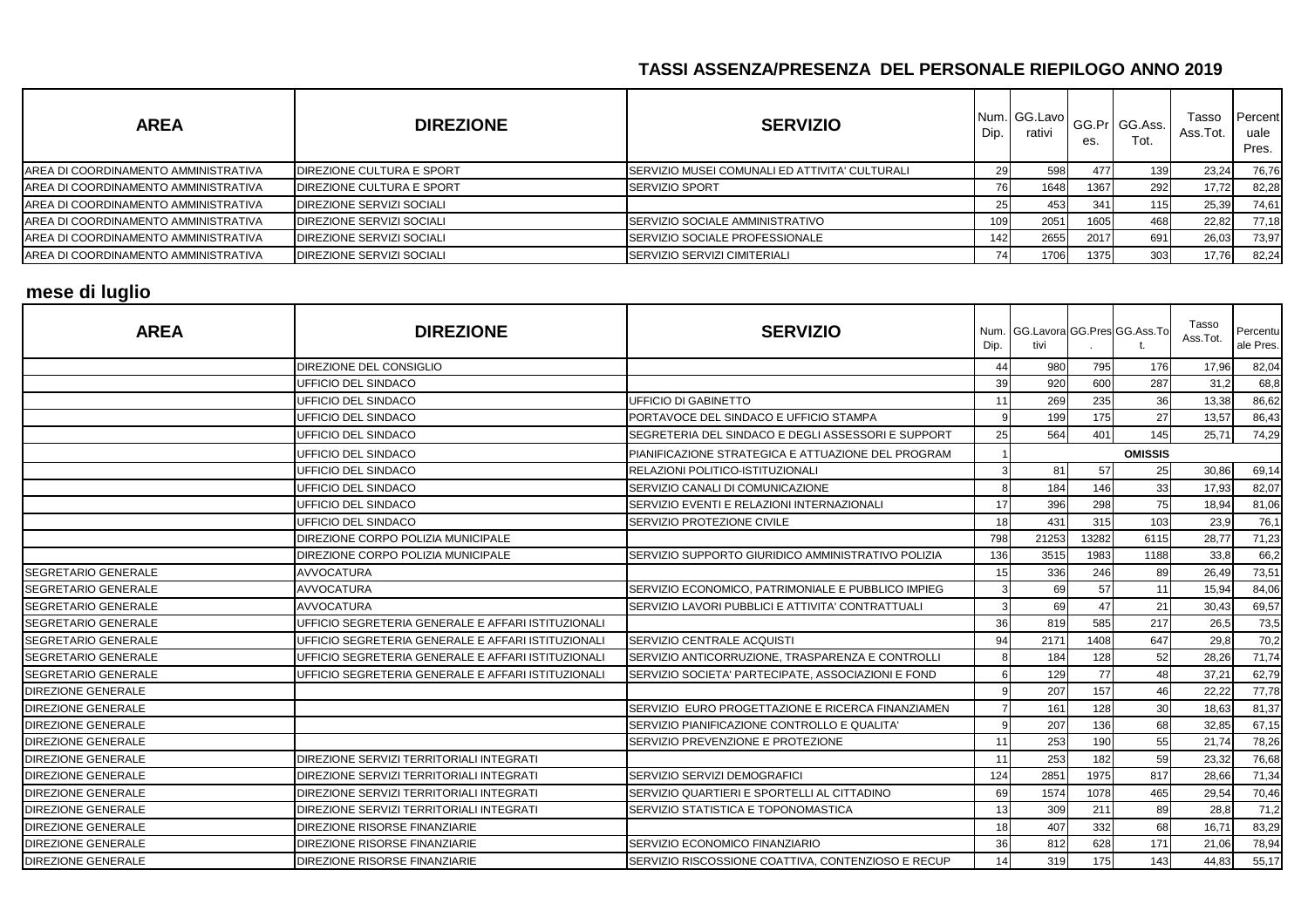| <b>AREA</b>                          | <b>DIREZIONE</b>                           | <b>SERVIZIO</b>                                    | Dip.           | Num. GG.Lavo<br>rativi | GG.Pr<br>es. | GG.Ass.<br>Tot. | Tasso<br>Ass.Tot. | Percent<br>uale<br>Pres. |
|--------------------------------------|--------------------------------------------|----------------------------------------------------|----------------|------------------------|--------------|-----------------|-------------------|--------------------------|
| DIREZIONE GENERALE                   | DIREZIONE RISORSE FINANZIARIE              | <b>SERVIZIO ENTRATE</b>                            | 37             | 847                    | 585          | 241             | 28,45             | 71,55                    |
| <b>DIREZIONE GENERALE</b>            | DIREZIONE RISORSE UMANE                    |                                                    | 9              | 207                    | 140          | 71              | 34.3              | 65,7                     |
| DIREZIONE GENERALE                   | DIREZIONE RISORSE UMANE                    | SERVIZIO SVILUPPO ORGANIZZATIVO                    | 21             | 483                    | 335          | 145             | 30,02             | 69,98                    |
| DIREZIONE GENERALE                   | DIREZIONE RISORSE UMANE                    | SERVIZIO AMMINISTRAZIONE DEL PERSONALE             | 36             | 828                    | 646          | 170             | 20,53             | 79,47                    |
| <b>DIREZIONE GENERALE</b>            | DIREZIONE RISORSE UMANE                    | SERVIZIO ACQUISIZIONE RISORSE                      | 12             | 276                    | 200          | 72              | 26,09             | 73,91                    |
| AREA DI COORDINAMENTO TECNICA        |                                            |                                                    |                |                        |              | <b>OMISSIS</b>  |                   |                          |
| AREA DI COORDINAMENTO TECNICA        |                                            | SERVIZIO AMMINISTRATIVO OPERE E LAVORI PUBBLICI    | 17             | 391                    | 248          | 138             | 35,29             | 64,71                    |
| AREA DI COORDINAMENTO TECNICA        | <b>DIREZIONE AMBIENTE</b>                  |                                                    | 25             | 569                    | 432          | 137             | 24,08             | 75,92                    |
| AREA DI COORDINAMENTO TECNICA        | <b>DIREZIONE AMBIENTE</b>                  | SERVIZIO SOSTENIBILITA', VALUTAZIONE AMBIENTALE, G | 19             | 437                    | 298          | 128             | 29,29             | 70,71                    |
| AREA DI COORDINAMENTO TECNICA        | <b>DIREZIONE AMBIENTE</b>                  | SERVIZIO PARCHI GIARDINI ED AREE VERDI             | 128            | 3093                   | 2156         | 945             | 30,55             | 69,45                    |
| AREA DI COORDINAMENTO TECNICA        | <b>DIREZIONE AMBIENTE</b>                  | SERVIZIO RIFIUTI, IGIENE PUBBLICA, AMBIENTALE E DE | 24             | 552                    | 333          | 205             | 37,14             | 62,86                    |
| AREA DI COORDINAMENTO TECNICA        | DIREZIONE SERVIZI TECNICI                  |                                                    | 47             | 1074                   | 780          | 280             | 26,07             | 73,93                    |
| AREA DI COORDINAMENTO TECNICA        | DIREZIONE SERVIZI TECNICI                  | SERVIZIO GESTIONE E MANUTENZIONE                   | 69             | 1586                   | 1191         | 373             | 23,52             | 76,48                    |
| AREA DI COORDINAMENTO TECNICA        | DIREZIONE SERVIZI TECNICI                  | SERVIZIO SUPPORTO TECNICO QUARTIERI E IMPIANTI SPO | 36             | 825                    | 617          | 196             | 23,76             | 76,24                    |
| AREA DI COORDINAMENTO TECNICA        | <b>DIREZIONE SERVIZI TECNICI</b>           | SERVIZIO BELLE ARTI E FABBRICA DI PALAZZO VECCHIO  | 29             | 669                    | 517          | 147             | 21,97             | 78,03                    |
| AREA DI COORDINAMENTO TECNICA        | DIREZIONE NUOVE INFRASTRUTTURE E MOBILITA' |                                                    | 46             | 1050                   | 821          | 215             | 20,48             | 79,52                    |
| AREA DI COORDINAMENTO TECNICA        | DIREZIONE NUOVE INFRASTRUTTURE E MOBILITA' | SERVIZIO UFFICIO TRAMVIA/INTERVENTI TAV E AUTOSTRA | 15             | 345                    | 234          | 106             | 30,72             | 69,28                    |
| AREA DI COORDINAMENTO TECNICA        | DIREZIONE NUOVE INFRASTRUTTURE E MOBILITA' | SERVIZIO MOBILITA'                                 | 42             | 944                    | 649          | 281             | 29,77             | 70,23                    |
| AREA DI COORDINAMENTO TECNICA        | DIREZIONE NUOVE INFRASTRUTTURE E MOBILITA' | <b>SERVIZIO VIABILITA'</b>                         | 37             | 838                    | 643          | 175             | 20,88             | 79,12                    |
| AREA DI COORDINAMENTO TECNICA        | DIREZIONE NUOVE INFRASTRUTTURE E MOBILITA' | SERVIZIO PROGRAMMAZIONE MOBILITA' E PISTE CICLABIL | 18             | 414                    | 284          | 119             | 28,74             | 71,26                    |
| AREA DI COORDINAMENTO TECNICA        | <b>DIREZIONE URBANISTICA</b>               |                                                    |                | 92                     | 43           | 56              | 60,87             | 39,13                    |
| AREA DI COORDINAMENTO TECNICA        | <b>DIREZIONE URBANISTICA</b>               | SERVIZIO EDILIZIA PRIVATA                          | 47             | 1077                   | 822          | 251             | 23,31             | 76,69                    |
| AREA DI COORDINAMENTO TECNICA        | <b>DIREZIONE URBANISTICA</b>               | SERVIZIO PIANIFICAZIONE URBANISTICA                | 11             | 253                    | 200          | 49              | 19,3              | 80,63                    |
| AREA DI COORDINAMENTO TECNICA        | <b>DIREZIONE URBANISTICA</b>               | SERVIZIO AMMINISTRATIVO URBANISTICA                | 43             | 985                    | 723          | 269             | 27,3'             | 72,69                    |
| AREA DI COORDINAMENTO TECNICA        | DIREZIONE SISTEMI INFORMATIVI              |                                                    | 5              | 115                    | 81           | 31              | 26,96             | 73,04                    |
| AREA DI COORDINAMENTO TECNICA        | DIREZIONE SISTEMI INFORMATIVI              | SERVIZIO GESTIONE INFRASTRUTTURE TECNOLOGICHE      | 32             | 711                    | 468          | 239             | 33,61             | 66,39                    |
| AREA DI COORDINAMENTO TECNICA        | <b>DIREZIONE SISTEMI INFORMATIVI</b>       | SERVIZIO SVILUPPO INFRASTRUTTURE TECNOLOGICHE      | 15             | 345                    | 232          | 107             | 31,01             | 68,99                    |
| AREA DI COORDINAMENTO TECNICA        | <b>DIREZIONE SISTEMI INFORMATIVI</b>       | SERVIZIO AMMINISTRATIVO SISTEMI INFORMATIVI        | 8              | 186                    | 87           | 95              | 51,08             | 48,92                    |
| AREA DI COORDINAMENTO AMMINISTRATIVA |                                            |                                                    | 11             | 253                    | 192          | 57              | 22,53             | 77,47                    |
| AREA DI COORDINAMENTO AMMINISTRATIVA | DIREZIONE PATRIMONIO IMMOBILIARE           |                                                    | 28             | 644                    | 463          | 169             | 26,24             | 73,76                    |
| AREA DI COORDINAMENTO AMMINISTRATIVA | DIREZIONE PATRIMONIO IMMOBILIARE           | SERVIZIO CASA                                      | 23             | 520                    | 349          | 152             | 29,23             | 70,77                    |
| AREA DI COORDINAMENTO AMMINISTRATIVA | DIREZIONE PATRIMONIO IMMOBILIARE           | SERVIZIO GESTIONE PATRIMONIO                       | 19             | 419                    | 320          | 80              | 19,09             | 80,91                    |
| AREA DI COORDINAMENTO AMMINISTRATIVA | DIREZIONE ATTIVITA' ECONOMICHE E TURISMO   |                                                    | 23             | 520                    | 399          | 125             | 24,04             | 75,96                    |
| AREA DI COORDINAMENTO AMMINISTRATIVA | DIREZIONE ATTIVITA' ECONOMICHE E TURISMO   | SERVIZIO ATTIVITA' PRODUTTIVE                      | 26             | 589                    | 436          | 153             | 25,98             | 74,02                    |
| AREA DI COORDINAMENTO AMMINISTRATIVA | DIREZIONE ATTIVITA' ECONOMICHE E TURISMO   | SERVIZIO COMMERCIO AREE PUBBLICHE OCCUPAZIONE SUOL | 36             | 828                    | 569          | 243             | 29,35             | 70,65                    |
| AREA DI COORDINAMENTO AMMINISTRATIVA | DIREZIONE ATTIVITA' ECONOMICHE E TURISMO   | SERVIZIO PROMOZIONE ECONOMICA, TURISTICA E LAVORO  | $\overline{7}$ | 161                    | 115          | 42              | 26,09             | 73,91                    |
| AREA DI COORDINAMENTO AMMINISTRATIVA | <b>DIREZIONE ISTRUZIONE</b>                |                                                    | 30             | 667                    | 405          | 250             | 37,48             | 62,52                    |
| AREA DI COORDINAMENTO AMMINISTRATIVA | DIREZIONE ISTRUZIONE                       | SERVIZIO SERVIZI ALL' INFANZIA                     | 679            | 17061                  | 7964         | 7556            | 44,29             | 55,71                    |
| AREA DI COORDINAMENTO AMMINISTRATIVA | DIREZIONE ISTRUZIONE                       | SERVIZIO SUPPORTO ALLA SCUOLA                      | 39             | 892                    | 651          | 234             | 26,23             | 73,77                    |
| AREA DI COORDINAMENTO AMMINISTRATIVA | <b>DIREZIONE ISTRUZIONE</b>                | SERVIZIO ATTIVITA' EDUCATIVE E FORMATIVE           | 68             | 1536                   | 969          | 590             | 38,41             | 61,59                    |
| AREA DI COORDINAMENTO AMMINISTRATIVA | DIREZIONE CULTURA E SPORT                  |                                                    | 20             | 451                    | 335          | 109             | 24,17             | 75,83                    |
| AREA DI COORDINAMENTO AMMINISTRATIVA | DIREZIONE CULTURA E SPORT                  | SERVIZIO BIBLIOTECHE, ARCHIVI E POLITICHE GIOVAN   | 101            | 2373                   | 1652         | 732             | 30,85             | 69,15                    |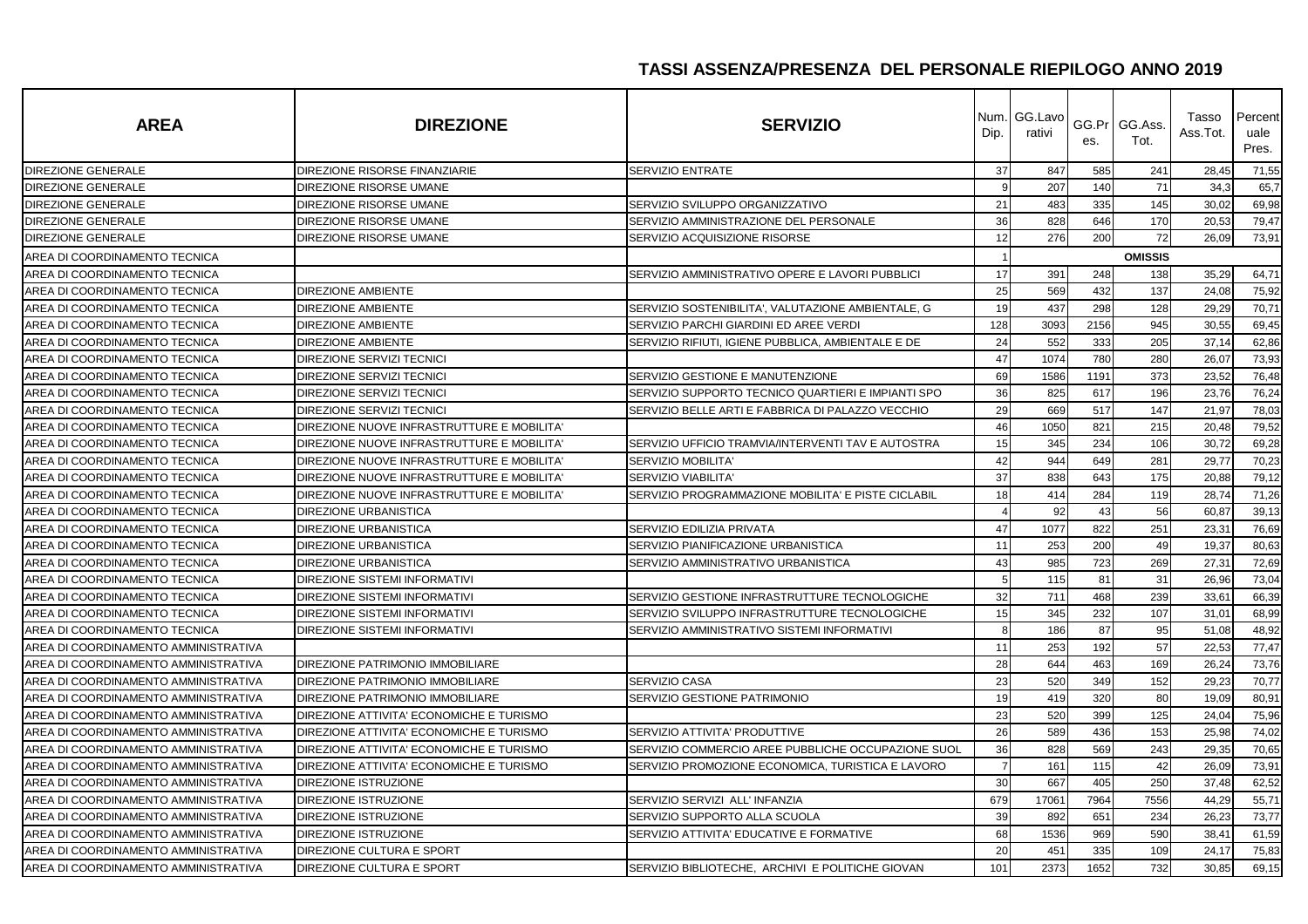| <b>AREA</b>                          | <b>DIREZIONE</b>          | <b>SERVIZIO</b>                                | Dip. | Num. GG.Lavo<br>rativi | es.  | GG.Pr GG.Ass.<br>Tot. | Tasso<br>Ass.Tot. | Percent<br>uale<br>Pres. |
|--------------------------------------|---------------------------|------------------------------------------------|------|------------------------|------|-----------------------|-------------------|--------------------------|
| AREA DI COORDINAMENTO AMMINISTRATIVA | DIREZIONE CULTURA E SPORT | SERVIZIO MUSEI COMUNALI ED ATTIVITA' CULTURALI |      | 708I                   | 517  | 184                   | 25,99             | 74,01                    |
| AREA DI COORDINAMENTO AMMINISTRATIVA | DIREZIONE CULTURA E SPORT | <b>SERVIZIO SPORT</b>                          |      | 1912                   | 1395 | 480                   | 25,1              | 74,9                     |
| AREA DI COORDINAMENTO AMMINISTRATIVA | DIREZIONE SERVIZI SOCIALI |                                                |      | 561                    | 379  | 178                   | 31,73             | 68,27                    |
| AREA DI COORDINAMENTO AMMINISTRATIVA | DIREZIONE SERVIZI SOCIALI | SERVIZIO SOCIALE AMMINISTRATIVO                | 1111 | 2528                   | 1747 | 736                   | 29,1              | 70,89                    |
| AREA DI COORDINAMENTO AMMINISTRATIVA | DIREZIONE SERVIZI SOCIALI | <b>SERVIZIO SOCIALE PROFESSIONALE</b>          | 141  | 3195                   | 2052 | 1146                  | 35,87             | 64,13                    |
| AREA DI COORDINAMENTO AMMINISTRATIVA | DIREZIONE SERVIZI SOCIALI | SERVIZIO SERVIZI CIMITERIALI                   |      | 1948                   | 1352 | 561                   | 28,8              | 71,2                     |

#### **mese di agosto**

| <b>AREA</b>                | <b>DIREZIONE</b>                                   | <b>PRESIDIO</b>                                    | Dip.            | Num. GG.Lavor GG.Pre GG.Ass.T Tasso<br>ativi | ls.   | lot. | Ass.Tot. | <b>Percent</b><br>uale<br>Pres. |
|----------------------------|----------------------------------------------------|----------------------------------------------------|-----------------|----------------------------------------------|-------|------|----------|---------------------------------|
|                            | DIREZIONE DEL CONSIGLIO                            |                                                    | 46              | 936                                          | 496   | 405  | 43,27    | 56,73                           |
|                            | <b>UFFICIO DEL SINDACO</b>                         |                                                    | 34              | 750                                          | 409   | 315  | 42       | 58                              |
|                            | UFFICIO DEL SINDACO                                | UFFICIO DI GABINETTO                               | 10 <sup>1</sup> | 210                                          | 112   | 86   | 40,95    | 59,05                           |
|                            | UFFICIO DEL SINDACO                                | PORTAVOCE DEL SINDACO E UFFICIO STAMPA             | 10              | 210                                          | 143   | 63   | 30       | 70                              |
|                            | UFFICIO DEL SINDACO                                | SEGRETERIA DEL SINDACO E DEGLI ASSESSORI E SUPPORT | 31              | 652                                          | 344   | 268  | 41,1     | 58,9                            |
|                            | UFFICIO DEL SINDACO                                | PIANIFICAZIONE STRATEGICA E ATTUAZIONE DEL PROGRAM | $\mathcal{P}$   | 42                                           | 29    | 12   | 28,57    | 71,43                           |
|                            | UFFICIO DEL SINDACO                                | RELAZIONI POLITICO-ISTITUZIONALI                   | 8               | 168                                          | 65    | 107  | 63,69    | 36,31                           |
|                            | UFFICIO DEL SINDACO                                | SERVIZIO CANALI DI COMUNICAZIONE                   | 8               | 168                                          | 114   | 48   | 28,57    | 71,43                           |
|                            | UFFICIO DEL SINDACO                                | SERVIZIO EVENTI E RELAZIONI INTERNAZIONALI         | 16              | 347                                          | 216   | 115  | 33,14    | 66,86                           |
|                            | UFFICIO DEL SINDACO                                | SERVIZIO PROTEZIONE CIVILE                         | 19              | 417                                          | 240   | 182  | 43,65    | 56,35                           |
|                            | DIREZIONE CORPO POLIZIA MUNICIPALE                 |                                                    | 790             | 20233                                        | 12358 | 6341 | 31,34    | 68,66                           |
|                            | DIREZIONE CORPO POLIZIA MUNICIPALE                 | SERVIZIO SUPPORTO GIURIDICO AMMINISTRATIVO POLIZIA | 136             | 3382                                         | 1956  | 1194 | 35,3     | 64,7                            |
| <b>SEGRETARIO GENERALE</b> | <b>AVVOCATURA</b>                                  |                                                    | 14              | 294                                          | 185   | 102  | 34,69    | 65,31                           |
| <b>SEGRETARIO GENERALE</b> | <b>AVVOCATURA</b>                                  | SERVIZIO ECONOMICO, PATRIMONIALE E PUBBLICO IMPIEG |                 | 63                                           | 33    | 30   | 47,62    | 52,38                           |
| <b>SEGRETARIO GENERALE</b> | <b>AVVOCATURA</b>                                  | SERVIZIO LAVORI PUBBLICI E ATTIVITA' CONTRATTUALI  | 3               | 63                                           | 25    | 36   | 57,14    | 42,86                           |
| <b>SEGRETARIO GENERALE</b> | UFFICIO SEGRETERIA GENERALE E AFFARI ISTITUZIONALI |                                                    | 37              | 769                                          | 464   | 273  | 35,5     | 64,5                            |
| <b>SEGRETARIO GENERALE</b> | UFFICIO SEGRETERIA GENERALE E AFFARI ISTITUZIONALI | SERVIZIO CENTRALE ACQUISTI                         | 92              | 1929                                         | 978   | 803  | 41,63    | 58,37                           |
| <b>SEGRETARIO GENERALE</b> | UFFICIO SEGRETERIA GENERALE E AFFARI ISTITUZIONALI | SERVIZIO ANTICORRUZIONE, TRASPARENZA E CONTROLLI   | 8               | 168                                          | 105   | 60   | 35,71    | 64,29                           |
| <b>SEGRETARIO GENERALE</b> | UFFICIO SEGRETERIA GENERALE E AFFARI ISTITUZIONALI | SERVIZIO SOCIETA' PARTECIPATE, ASSOCIAZIONI E FOND |                 | 118                                          | 69    | 46   | 38,98    | 61,02                           |
| <b>DIREZIONE GENERALE</b>  |                                                    |                                                    | 9               | 189                                          | 128   | 55   | 29,1     | 70,9                            |
| <b>DIREZIONE GENERALE</b>  |                                                    | SERVIZIO EURO PROGETTAZIONE E RICERCA FINANZIAMEN  |                 | 147                                          | 47    | 111  | 75,51    | 24,49                           |
| <b>DIREZIONE GENERALE</b>  |                                                    | SERVIZIO PIANIFICAZIONE CONTROLLO E QUALITA'       |                 | 189                                          | 115   | 67   | 35,45    | 64,55                           |
| <b>DIREZIONE GENERALE</b>  |                                                    | SERVIZIO PREVENZIONE E PROTEZIONE                  | 11              | 231                                          | 135   | 86   | 37,23    | 62,77                           |
| <b>DIREZIONE GENERALE</b>  | <b>DIREZIONE SERVIZI TERRITORIALI INTEGRATI</b>    |                                                    | 11              | 232                                          | 135   | 88   | 37,93    | 62,07                           |
| <b>DIREZIONE GENERALE</b>  | DIREZIONE SERVIZI TERRITORIALI INTEGRATI           | SERVIZIO SERVIZI DEMOGRAFICI                       | 123             | 2590                                         | 1643  | 887  | 34,25    | 65,75                           |
| <b>DIREZIONE GENERALE</b>  | DIREZIONE SERVIZI TERRITORIALI INTEGRATI           | SERVIZIO QUARTIERI E SPORTELLI AL CITTADINO        | 68              | 1424                                         | 774   | 644  | 45,22    | 54,78                           |
| <b>DIREZIONE GENERALE</b>  | DIREZIONE SERVIZI TERRITORIALI INTEGRATI           | SERVIZIO STATISTICA E TOPONOMASTICA                | 13              | 273                                          | 151   | 111  | 40,66    | 59,34                           |
| <b>DIREZIONE GENERALE</b>  | <b>DIREZIONE RISORSE FINANZIARIE</b>               |                                                    | 18              | 369                                          | 217   | 135  | 36,59    | 63,41                           |
| <b>DIREZIONE GENERALE</b>  | DIREZIONE RISORSE FINANZIARIE                      | SERVIZIO ECONOMICO FINANZIARIO                     | 35              | 722                                          | 402   | 292  | 40,44    | 59,56                           |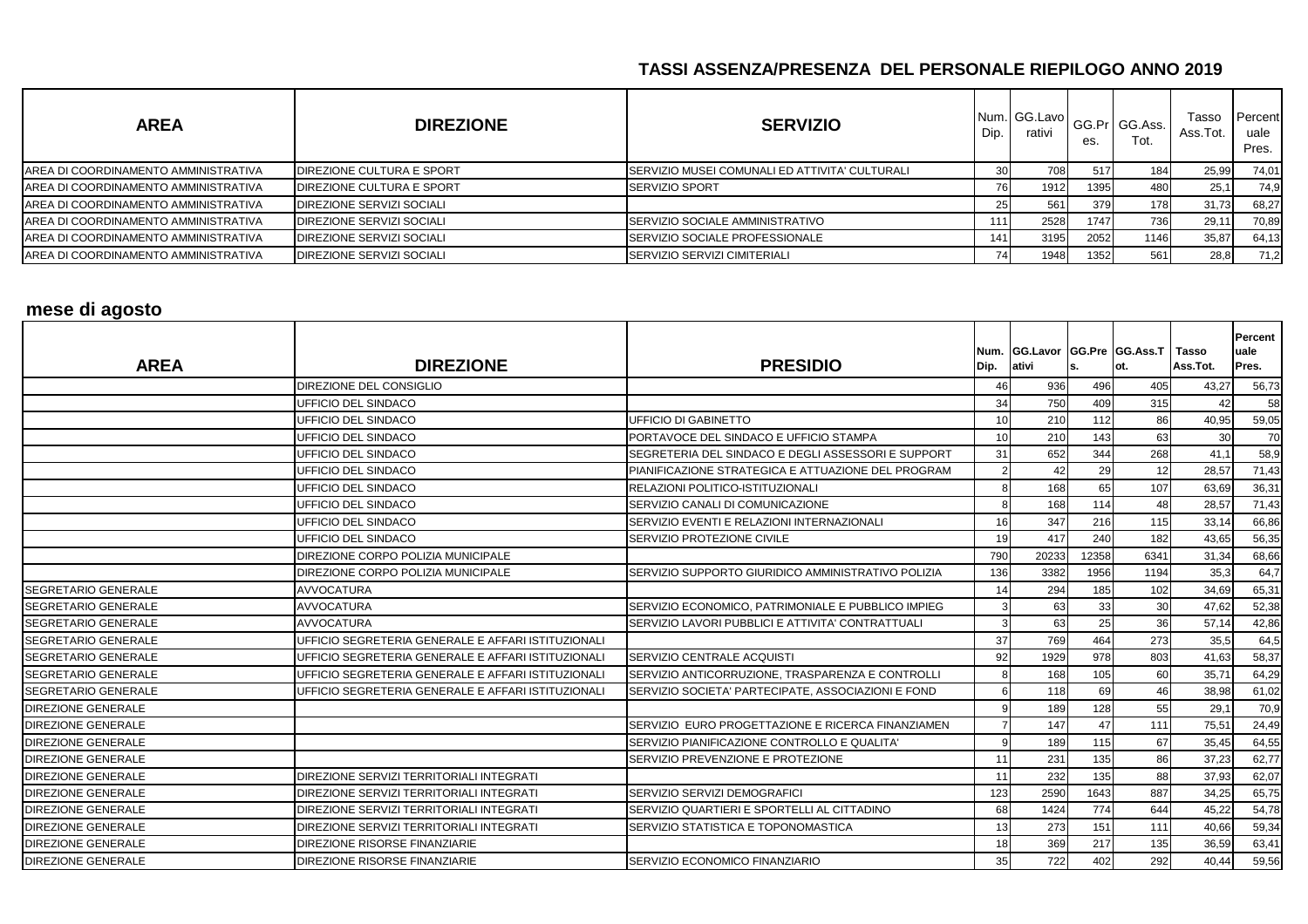| <b>AREA</b>                          | <b>DIREZIONE</b>                           | <b>SERVIZIO</b>                                    | Dip.           | Num. GG.Lavo<br>rativi | es.  | GG.Pr GG.Ass.<br>Tot. | Tasso<br>Ass.Tot. | Percent<br>uale<br>Pres. |
|--------------------------------------|--------------------------------------------|----------------------------------------------------|----------------|------------------------|------|-----------------------|-------------------|--------------------------|
| <b>DIREZIONE GENERALE</b>            | DIREZIONE RISORSE FINANZIARIE              | SERVIZIO RISCOSSIONE COATTIVA, CONTENZIOSO E RECUP | 14             | 289                    | 160  | 122                   | 42,21             | 57,79                    |
| <b>DIREZIONE GENERALE</b>            | DIREZIONE RISORSE FINANZIARIE              | SERVIZIO ENTRATE                                   | 36             | 756                    | 418  | 307                   | 40,61             | 59,39                    |
| DIREZIONE GENERALE                   | DIREZIONE RISORSE UMANE                    |                                                    | 9              | 189                    | 96   | 97                    | 51,32             | 48,68                    |
| <b>DIREZIONE GENERALE</b>            | DIREZIONE RISORSE UMANE                    | SERVIZIO SVILUPPO ORGANIZZATIVO                    | 21             | 441                    | 268  | 162                   | 36,73             | 63,27                    |
| DIREZIONE GENERALE                   | DIREZIONE RISORSE UMANE                    | SERVIZIO AMMINISTRAZIONE DEL PERSONALE             | 36             | 756                    | 463  | 270                   | 35,71             | 64,29                    |
| DIREZIONE GENERALE                   | DIREZIONE RISORSE UMANE                    | SERVIZIO ACQUISIZIONE RISORSE                      | 12             | 252                    | 146  | 95                    | 37,7              | 62,3                     |
| AREA DI COORDINAMENTO TECNICA        |                                            |                                                    |                |                        |      | <b>OMISSIS</b>        |                   |                          |
| AREA DI COORDINAMENTO TECNICA        |                                            | SERVIZIO AMMINISTRATIVO OPERE E LAVORI PUBBLICI    | 16             | 336                    | 206  | 118                   | 35,12             | 64,88                    |
| AREA DI COORDINAMENTO TECNICA        | <b>DIREZIONE AMBIENTE</b>                  |                                                    | 25             | 522                    | 331  | 186                   | 35,63             | 64,37                    |
| AREA DI COORDINAMENTO TECNICA        | <b>DIREZIONE AMBIENTE</b>                  | SERVIZIO SOSTENIBILITA', VALUTAZIONE AMBIENTALE, G | 19             | 399                    | 220  | 175                   | 43,86             | 56,14                    |
| AREA DI COORDINAMENTO TECNICA        | <b>DIREZIONE AMBIENTE</b>                  | SERVIZIO PARCHI GIARDINI ED AREE VERDI             | 126            | 2896                   | 1857 | 1038                  | 35,84             | 64,16                    |
| AREA DI COORDINAMENTO TECNICA        | <b>DIREZIONE AMBIENTE</b>                  | SERVIZIO RIFIUTI, IGIENE PUBBLICA, AMBIENTALE E DE | 21             | 441                    | 260  | 176                   | 39,91             | 60,09                    |
| AREA DI COORDINAMENTO TECNICA        | DIREZIONE SERVIZI TECNICI                  |                                                    | 47             | 978                    | 543  | 399                   | 40,8              | 59,2                     |
| AREA DI COORDINAMENTO TECNICA        | <b>DIREZIONE SERVIZI TECNICI</b>           | SERVIZIO GESTIONE E MANUTENZIONE                   | 69             | 1460                   | 869  | 551                   | 37,74             | 62,26                    |
| AREA DI COORDINAMENTO TECNICA        | <b>DIREZIONE SERVIZI TECNICI</b>           | SERVIZIO SUPPORTO TECNICO QUARTIERI E IMPIANTI SPO | 36             | 756                    | 501  | 250                   | 33,07             | 66,93                    |
| AREA DI COORDINAMENTO TECNICA        | DIREZIONE SERVIZI TECNICI                  | SERVIZIO BELLE ARTI E FABBRICA DI PALAZZO VECCHIO  | 29             | 611                    | 323  | 266                   | 43,54             | 56,46                    |
| AREA DI COORDINAMENTO TECNICA        | DIREZIONE NUOVE INFRASTRUTTURE E MOBILITA' |                                                    | 36             | 746                    | 419  | 316                   | 42,36             | 57,64                    |
| AREA DI COORDINAMENTO TECNICA        | DIREZIONE NUOVE INFRASTRUTTURE E MOBILITA' | SERVIZIO UFFICIO TRAMVIA/INTERVENTI TAV E AUTOSTRA | 16             | 345                    | 190  | 147                   | 42,61             | 57,39                    |
| AREA DI COORDINAMENTO TECNICA        | DIREZIONE NUOVE INFRASTRUTTURE E MOBILITA' | SERVIZIO MOBILITA'                                 | 41             | 839                    | 552  | 270                   | 32,18             | 67,82                    |
| AREA DI COORDINAMENTO TECNICA        | DIREZIONE NUOVE INFRASTRUTTURE E MOBILITA' | SERVIZIO VIABILITA'                                | 42             | 866                    | 550  | 276                   | 31,87             | 68,13                    |
| AREA DI COORDINAMENTO TECNICA        | DIREZIONE NUOVE INFRASTRUTTURE E MOBILITA' | SERVIZIO PROGRAMMAZIONE MOBILITA' E PISTE CICLABIL | 21             | 438                    | 213  | 204                   | 46,58             | 53,42                    |
| AREA DI COORDINAMENTO TECNICA        | <b>DIREZIONE URBANISTICA</b>               |                                                    | $\overline{4}$ | 84                     | 29   | 73                    | 86,9              | 13,1                     |
| AREA DI COORDINAMENTO TECNICA        | <b>DIREZIONE URBANISTICA</b>               | SERVIZIO EDILIZIA PRIVATA                          | 45             | 941                    | 559  | 368                   | 39,11             | 60,89                    |
| AREA DI COORDINAMENTO TECNICA        | <b>DIREZIONE URBANISTICA</b>               | SERVIZIO PIANIFICAZIONE URBANISTICA                | 11             | 231                    | 137  | 84                    | 36,36             | 63,64                    |
| AREA DI COORDINAMENTO TECNICA        | <b>DIREZIONE URBANISTICA</b>               | SERVIZIO AMMINISTRATIVO URBANISTICA                | 43             | 898                    | 548  | 339                   | 37,75             | 62,25                    |
| AREA DI COORDINAMENTO TECNICA        | DIREZIONE SISTEMI INFORMATIVI              |                                                    | -5             | 105                    | 74   | 27                    | 25,71             | 74,29                    |
| AREA DI COORDINAMENTO TECNICA        | DIREZIONE SISTEMI INFORMATIVI              | SERVIZIO GESTIONE INFRASTRUTTURE TECNOLOGICHE      | 32             | 642                    | 379  | 254                   | 39,56             | 60,44                    |
| AREA DI COORDINAMENTO TECNICA        | <b>DIREZIONE SISTEMI INFORMATIVI</b>       | SERVIZIO SVILUPPO INFRASTRUTTURE TECNOLOGICHE      | 15             | 315                    | 211  | 101                   | 32,06             | 67,94                    |
| AREA DI COORDINAMENTO TECNICA        | DIREZIONE SISTEMI INFORMATIVI              | SERVIZIO AMMINISTRATIVO SISTEMI INFORMATIVI        | 8              | 171                    | 84   | 96                    | 56,14             | 43,86                    |
| AREA DI COORDINAMENTO AMMINISTRATIVA |                                            |                                                    | 11             | 231                    | 136  | 89                    | 38,53             | 61,47                    |
| AREA DI COORDINAMENTO AMMINISTRATIVA | DIREZIONE PATRIMONIO IMMOBILIARE           |                                                    | 27             | 567                    | 338  | 219                   | 38,62             | 61,38                    |
| AREA DI COORDINAMENTO AMMINISTRATIVA | DIREZIONE PATRIMONIO IMMOBILIARE           | SERVIZIO CASA                                      | 23             | 475                    | 280  | 187                   | 39,37             | 60,63                    |
| AREA DI COORDINAMENTO AMMINISTRATIVA | DIREZIONE PATRIMONIO IMMOBILIARE           | SERVIZIO GESTIONE PATRIMONIO                       | 19             | 382                    | 229  | 143                   | 37,43             | 62,57                    |
| AREA DI COORDINAMENTO AMMINISTRATIVA | DIREZIONE ATTIVITA' ECONOMICHE E TURISMO   |                                                    | 22             | 454                    | 259  | 196                   | 43,17             | 56,83                    |
| AREA DI COORDINAMENTO AMMINISTRATIVA | DIREZIONE ATTIVITA' ECONOMICHE E TURISMO   | SERVIZIO ATTIVITA' PRODUTTIVE                      | 26             | 538                    | 310  | 217                   | 40,33             | 59,67                    |
| AREA DI COORDINAMENTO AMMINISTRATIVA | DIREZIONE ATTIVITA' ECONOMICHE E TURISMO   | SERVIZIO COMMERCIO AREE PUBBLICHE OCCUPAZIONE SUOL | 36             | 756                    | 432  | 307                   | 40,61             | 59,39                    |
| AREA DI COORDINAMENTO AMMINISTRATIVA | DIREZIONE ATTIVITA' ECONOMICHE E TURISMO   | SERVIZIO PROMOZIONE ECONOMICA, TURISTICA E LAVORO  | 6              | 126                    | 75   | 49                    | 38,89             | 61,11                    |
| AREA DI COORDINAMENTO AMMINISTRATIVA | DIREZIONE ISTRUZIONE                       |                                                    | 29             | 588                    | 294  | 285                   | 48,47             | 51,53                    |
| AREA DI COORDINAMENTO AMMINISTRATIVA | <b>DIREZIONE ISTRUZIONE</b>                | SERVIZIO SERVIZI ALL' INFANZIA                     | 675            | 15994                  | 3029 | 12466                 | 77,94             | 22,06                    |
| AREA DI COORDINAMENTO AMMINISTRATIVA | DIREZIONE ISTRUZIONE                       | SERVIZIO SUPPORTO ALLA SCUOLA                      | 39             | 815                    | 386  | 409                   | 50,18             | 49,82                    |
| AREA DI COORDINAMENTO AMMINISTRATIVA | DIREZIONE ISTRUZIONE                       | SERVIZIO ATTIVITA' EDUCATIVE E FORMATIVE           | 65             | 1347                   | 468  | 859                   | 63,77             | 36,23                    |
| AREA DI COORDINAMENTO AMMINISTRATIVA | DIREZIONE CULTURA E SPORT                  |                                                    | 20             | 412                    | 222  | 174                   | 42,23             | 57,77                    |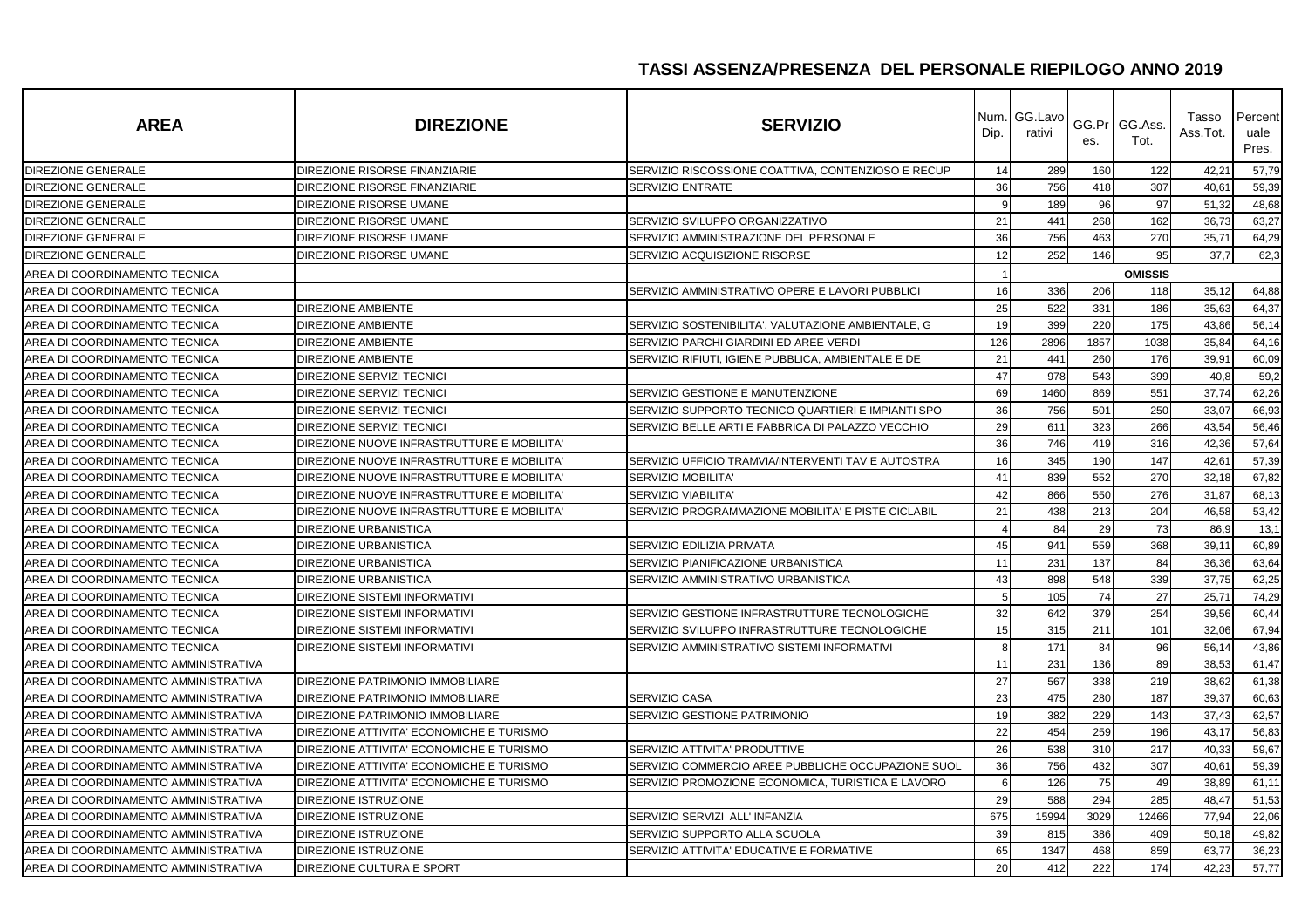| <b>AREA</b>                                  | <b>DIREZIONE</b>          | <b>SERVIZIO</b>                                  | Dip.             | Num. GG.Lavo<br>rativi | es.               | GG.Pr GG.Ass.<br>Tot. | Tasso<br>Ass.Tot. | Percent<br>uale<br>Pres. |
|----------------------------------------------|---------------------------|--------------------------------------------------|------------------|------------------------|-------------------|-----------------------|-------------------|--------------------------|
| <b>JAREA DI COORDINAMENTO AMMINISTRATIVA</b> | DIREZIONE CULTURA E SPORT | SERVIZIO BIBLIOTECHE, ARCHIVI E POLITICHE GIOVAN | 100 <sub>1</sub> | 2173                   | 1051 <sub>1</sub> | 1085                  | 49,93             | 50,07                    |
| AREA DI COORDINAMENTO AMMINISTRATIVA         | DIREZIONE CULTURA E SPORT | SERVIZIO MUSEI COMUNALI ED ATTIVITA' CULTURALI   | 29               | 646                    | 373               | 266                   | 41,18             | 58,82                    |
| AREA DI COORDINAMENTO AMMINISTRATIVA         | DIREZIONE CULTURA E SPORT | <b>ISERVIZIO SPORT</b>                           | 77               | 1823                   | 1102              | 678                   | 37,19             | 62,81                    |
| AREA DI COORDINAMENTO AMMINISTRATIVA         | DIREZIONE SERVIZI SOCIALI |                                                  | 25               | 508                    | 294               | 192                   | 37,8              | 62,2                     |
| AREA DI COORDINAMENTO AMMINISTRATIVA         | DIREZIONE SERVIZI SOCIALI | <b>SERVIZIO SOCIALE AMMINISTRATIVO</b>           | 110              | 2287                   | 1414              | 824                   | 36,03             | 63,97                    |
| AREA DI COORDINAMENTO AMMINISTRATIVA         | DIREZIONE SERVIZI SOCIALI | <b>ISERVIZIO SOCIALE PROFESSIONALE</b>           | 141.             | 2913                   | 1622              | 1311                  | 45,01             | 54,99                    |
| AREA DI COORDINAMENTO AMMINISTRATIVA         | DIREZIONE SERVIZI SOCIALI | <b>SERVIZIO SERVIZI CIMITERIALI</b>              | 73               | 1840                   | 1138              | 690                   | 37,5              | 62,5                     |

#### **mese di settembre**

| <b>AREA</b>                | <b>DIREZIONE</b>                                   | <b>SERVIZIO</b>                                    | Num.<br>Dip.    | GG.Lavora GG.Pres GG.Ass.To Tasso<br>tivi |       |      | Ass.Tot. | Percentu<br>ale Pres. |
|----------------------------|----------------------------------------------------|----------------------------------------------------|-----------------|-------------------------------------------|-------|------|----------|-----------------------|
|                            | <b>DIREZIONE DEL CONSIGLIO</b>                     |                                                    | 46              | 943                                       | 741   | 183  | 19,41    | 80,59                 |
|                            | UFFICIO DEL SINDACO                                |                                                    | 32              | 692                                       | 589   | 102  | 14,74    | 85,26                 |
|                            | <b>UFFICIO DEL SINDACO</b>                         | UFFICIO DI GABINETTO                               | 11              | 225                                       | 203   |      | 3,56     | 96,44                 |
|                            | UFFICIO DEL SINDACO                                | PORTAVOCE DEL SINDACO E UFFICIO STAMPA             | 12              | 250                                       | 224   | 31   | 12,4     | 87,6                  |
|                            | <b>UFFICIO DEL SINDACO</b>                         | SEGRETERIA DEL SINDACO E DEGLI ASSESSORI E SUPPORT | 32              | 678                                       | 602   | 68   | 10,03    | 89,97                 |
|                            | UFFICIO DEL SINDACO                                | PIANIFICAZIONE STRATEGICA E ATTUAZIONE DEL PROGRAM |                 | 42                                        | 40    |      | 4,76     | 95,24                 |
|                            | UFFICIO DEL SINDACO                                | RELAZIONI POLITICO-ISTITUZIONALI                   |                 | 174                                       | 131   | 48   | 27,59    | 72,41                 |
|                            | UFFICIO DEL SINDACO                                | SERVIZIO CANALI DI COMUNICAZIONE                   | 8               | 168                                       | 134   | 31   | 18,45    | 81,55                 |
|                            | <b>UFFICIO DEL SINDACO</b>                         | SERVIZIO EVENTI E RELAZIONI INTERNAZIONALI         | 16              | 338                                       | 291   | 61   | 18,05    | 81,95                 |
|                            | UFFICIO DEL SINDACO                                | SERVIZIO PROTEZIONE CIVILE                         | 19              | 414                                       | 349   | 81   | 19,57    | 80,43                 |
|                            | DIREZIONE CORPO POLIZIA MUNICIPALE                 |                                                    | 781             | 19274                                     | 14434 | 3077 | 15,96    | 84,04                 |
|                            | DIREZIONE CORPO POLIZIA MUNICIPALE                 | SERVIZIO SUPPORTO GIURIDICO AMMINISTRATIVO POLIZIA | 135             | 3251                                      | 2330  | 737  | 22,67    | 77,33                 |
| <b>SEGRETARIO GENERALE</b> | <b>AVVOCATURA</b>                                  |                                                    | 14              | 294                                       | 236   | 56   | 19,05    | 80,95                 |
| <b>SEGRETARIO GENERALE</b> | <b>AVVOCATURA</b>                                  | SERVIZIO ECONOMICO, PATRIMONIALE E PUBBLICO IMPIEG |                 | 63                                        | 59    |      | 7,94     | 92,06                 |
| <b>SEGRETARIO GENERALE</b> | <b>AVVOCATURA</b>                                  | SERVIZIO LAVORI PUBBLICI E ATTIVITA' CONTRATTUALI  |                 | 63                                        | 62    |      | 1,59     | 98,41                 |
| <b>SEGRETARIO GENERALE</b> | UFFICIO SEGRETERIA GENERALE E AFFARI ISTITUZIONALI |                                                    | 37              | 769                                       | 677   | 93   | 12,09    | 87,91                 |
| <b>SEGRETARIO GENERALE</b> | UFFICIO SEGRETERIA GENERALE E AFFARI ISTITUZIONALI | SERVIZIO CENTRALE ACQUISTI                         | 90              | 1892                                      | 1413  | 448  | 23,68    | 76,32                 |
| <b>SEGRETARIO GENERALE</b> | UFFICIO SEGRETERIA GENERALE E AFFARI ISTITUZIONALI | SERVIZIO ANTICORRUZIONE, TRASPARENZA E CONTROLLI   |                 | 168                                       | 152   | 14   | 8,33     | 91,67                 |
| <b>SEGRETARIO GENERALE</b> | UFFICIO SEGRETERIA GENERALE E AFFARI ISTITUZIONALI | SERVIZIO SOCIETA' PARTECIPATE, ASSOCIAZIONI E FOND |                 | 118                                       | 84    | 31   | 26,27    | 73,73                 |
| <b>DIREZIONE GENERALE</b>  |                                                    |                                                    |                 | 189                                       | 174   | 15   | 7,94     | 92,06                 |
| <b>DIREZIONE GENERALE</b>  |                                                    | SERVIZIO EURO PROGETTAZIONE E RICERCA FINANZIAMEN  |                 | 147                                       | 139   |      | 6,12     | 93,88                 |
| <b>DIREZIONE GENERALE</b>  |                                                    | SERVIZIO PIANIFICAZIONE CONTROLLO E QUALITA'       | 9               | 189                                       | 174   | 14   | 7,41     | 92,59                 |
| <b>DIREZIONE GENERALE</b>  |                                                    | SERVIZIO PREVENZIONE E PROTEZIONE                  | 10              | 210                                       | 179   | 28   | 13,33    | 86,67                 |
| <b>DIREZIONE GENERALE</b>  | <b>DIREZIONE SERVIZI TERRITORIALI INTEGRATI</b>    |                                                    | 11              | 231                                       | 200   | 27   | 11,69    | 88,31                 |
| <b>DIREZIONE GENERALE</b>  | DIREZIONE SERVIZI TERRITORIALI INTEGRATI           | SERVIZIO SERVIZI DEMOGRAFICI                       | 119             | 2505                                      | 2004  | 483  | 19,28    | 80,72                 |
| <b>DIREZIONE GENERALE</b>  | DIREZIONE SERVIZI TERRITORIALI INTEGRATI           | SERVIZIO QUARTIERI E SPORTELLI AL CITTADINO        | 68              | 1405                                      | 1066  | 335  | 23,84    | 76,16                 |
| <b>DIREZIONE GENERALE</b>  | DIREZIONE SERVIZI TERRITORIALI INTEGRATI           | SERVIZIO STATISTICA E TOPONOMASTICA                | 12 <sup>1</sup> | 252                                       | 216   | 33   | 13,1     | 86,9                  |
| <b>DIREZIONE GENERALE</b>  | <b>DIREZIONE RISORSE FINANZIARIE</b>               |                                                    | 18              | 369                                       | 314   | 51   | 13,82    | 86,18                 |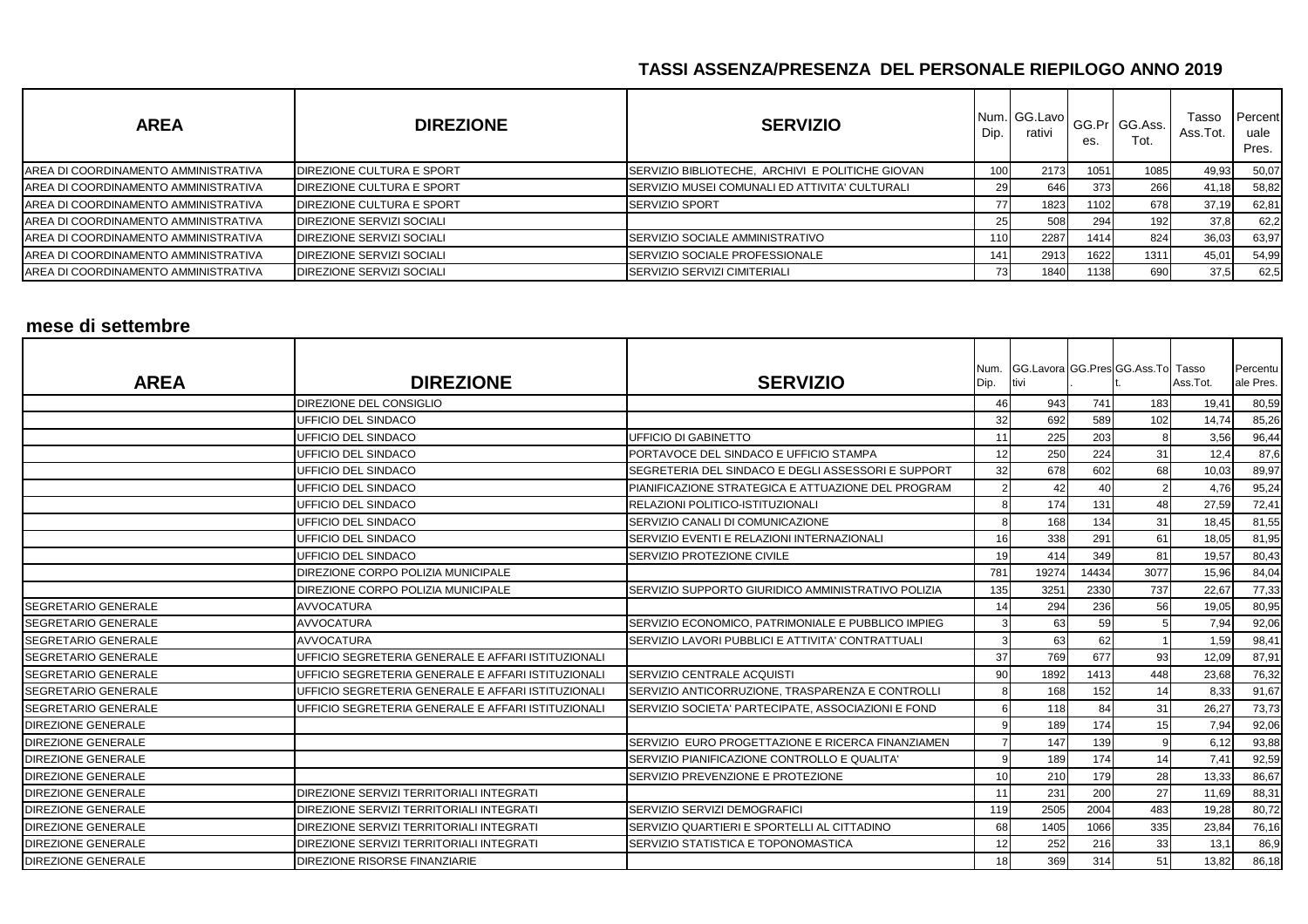| <b>AREA</b>                          | <b>DIREZIONE</b>                           | <b>SERVIZIO</b>                                    | Num.<br>Dip. | GG.Lavo<br>rativi | es.   | GG.Pr GG.Ass.<br>Tot. | Tasso<br>Ass.Tot. | Percent<br>uale<br>Pres. |
|--------------------------------------|--------------------------------------------|----------------------------------------------------|--------------|-------------------|-------|-----------------------|-------------------|--------------------------|
| <b>DIREZIONE GENERALE</b>            | DIREZIONE RISORSE FINANZIARIE              | SERVIZIO ECONOMICO FINANZIARIO                     | 34           | 701               | 540   | 160                   | 22,82             | 77,18                    |
| DIREZIONE GENERALE                   | DIREZIONE RISORSE FINANZIARIE              | SERVIZIO RISCOSSIONE COATTIVA, CONTENZIOSO E RECUP | 14           | 290               | 190   | 101                   | 34,83             | 65,17                    |
| DIREZIONE GENERALE                   | DIREZIONE RISORSE FINANZIARIE              | SERVIZIO ENTRATE                                   | 35           | 735               | 595   | 135                   | 18,37             | 81,63                    |
| <b>DIREZIONE GENERALE</b>            | DIREZIONE RISORSE UMANE                    |                                                    | 9            | 189               | 133   | 58                    | 30,69             | 69,31                    |
| DIREZIONE GENERALE                   | DIREZIONE RISORSE UMANE                    | SERVIZIO SVILUPPO ORGANIZZATIVO                    | 22           | 452               | 371   | 84                    | 18,58             | 81,42                    |
| DIREZIONE GENERALE                   | DIREZIONE RISORSE UMANE                    | SERVIZIO AMMINISTRAZIONE DEL PERSONALE             | 36           | 756               | 631   | 116                   | 15,34             | 84,66                    |
| <b>DIREZIONE GENERALE</b>            | DIREZIONE RISORSE UMANE                    | SERVIZIO ACQUISIZIONE RISORSE                      | 12           | 250               | 220   | 29                    | 11,6              | 88,4                     |
| AREA DI COORDINAMENTO TECNICA        |                                            |                                                    |              | 22                | 22    |                       |                   | 100                      |
| AREA DI COORDINAMENTO TECNICA        |                                            | SERVIZIO AMMINISTRATIVO OPERE E LAVORI PUBBLICI    | 17           | 354               | 284   | 62                    | 17,51             | 82,49                    |
| AREA DI COORDINAMENTO TECNICA        | <b>DIREZIONE AMBIENTE</b>                  |                                                    | 25           | 520               | 408   | 99                    | 19,04             | 80,96                    |
| AREA DI COORDINAMENTO TECNICA        | <b>DIREZIONE AMBIENTE</b>                  | SERVIZIO SOSTENIBILITA', VALUTAZIONE AMBIENTALE, G | 18           | 378               | 327   | 49                    | 12,96             | 87,04                    |
| AREA DI COORDINAMENTO TECNICA        | <b>DIREZIONE AMBIENTE</b>                  | SERVIZIO PARCHI GIARDINI ED AREE VERDI             | 125          | 2771              | 2298  | 472                   | 17,03             | 82,97                    |
| AREA DI COORDINAMENTO TECNICA        | <b>DIREZIONE AMBIENTE</b>                  | SERVIZIO RIFIUTI, IGIENE PUBBLICA, AMBIENTALE E DE | 21           | 441               | 410   | 40                    | 9,07              | 90,93                    |
| AREA DI COORDINAMENTO TECNICA        | <b>DIREZIONE SERVIZI TECNICI</b>           |                                                    | 47           | 978               | 837   | 128                   | 13,09             | 86,91                    |
| AREA DI COORDINAMENTO TECNICA        | <b>DIREZIONE SERVIZI TECNICI</b>           | SERVIZIO GESTIONE E MANUTENZIONE                   | 68           | 1432              | 1158  | 286                   | 19,97             | 80,03                    |
| AREA DI COORDINAMENTO TECNICA        | <b>DIREZIONE SERVIZI TECNICI</b>           | SERVIZIO SUPPORTO TECNICO QUARTIERI E IMPIANTI SPO | 36           | 753               | 591   | 166                   | 22,05             | 77,95                    |
| AREA DI COORDINAMENTO TECNICA        | <b>DIREZIONE SERVIZI TECNICI</b>           | SERVIZIO BELLE ARTI E FABBRICA DI PALAZZO VECCHIO  | 29           | 611               | 507   | 105                   | 17,18             | 82,82                    |
| AREA DI COORDINAMENTO TECNICA        | DIREZIONE NUOVE INFRASTRUTTURE E MOBILITA' |                                                    | 31           | 643               | 543   | 96                    | 14,93             | 85,07                    |
| AREA DI COORDINAMENTO TECNICA        | DIREZIONE NUOVE INFRASTRUTTURE E MOBILITA' | SERVIZIO UFFICIO TRAMVIA/INTERVENTI TAV E AUTOSTRA | 17           | 357               | 280   | 77                    | 21,57             | 78,43                    |
| AREA DI COORDINAMENTO TECNICA        | DIREZIONE NUOVE INFRASTRUTTURE E MOBILITA' | SERVIZIO MOBILITA'                                 | 41           | 840               | 709   | 123                   | 14,64             | 85,36                    |
| AREA DI COORDINAMENTO TECNICA        | DIREZIONE NUOVE INFRASTRUTTURE E MOBILITA' | <b>SERVIZIO VIABILITA'</b>                         | 44           | 920               | 785   | 121                   | 13,15             | 86,85                    |
| AREA DI COORDINAMENTO TECNICA        | DIREZIONE NUOVE INFRASTRUTTURE E MOBILITA' | SERVIZIO PROGRAMMAZIONE MOBILITA' E PISTE CICLABIL | 22           | 462               | 430   | 29                    | 6,28              | 93,72                    |
| AREA DI COORDINAMENTO TECNICA        | <b>DIREZIONE URBANISTICA</b>               |                                                    |              | 82                | 50    | 38                    | 46,34             | 53,66                    |
| AREA DI COORDINAMENTO TECNICA        | <b>DIREZIONE URBANISTICA</b>               | SERVIZIO EDILIZIA PRIVATA                          | 44           | 920               | 809   | 95                    | 10,33             | 89,67                    |
| AREA DI COORDINAMENTO TECNICA        | <b>DIREZIONE URBANISTICA</b>               | SERVIZIO PIANIFICAZIONE URBANISTICA                | 11           | 231               | 198   | 31                    | 13,42             | 86,58                    |
| AREA DI COORDINAMENTO TECNICA        | DIREZIONE URBANISTICA                      | SERVIZIO AMMINISTRATIVO URBANISTICA                | 43           | 897               | 745   | 148                   | 16,5              | 83,5                     |
| AREA DI COORDINAMENTO TECNICA        | <b>DIREZIONE SISTEMI INFORMATIVI</b>       |                                                    | 5            | 105               | 79    | 23                    | 21,9              | 78,1                     |
| AREA DI COORDINAMENTO TECNICA        | <b>DIREZIONE SISTEMI INFORMATIVI</b>       | SERVIZIO GESTIONE INFRASTRUTTURE TECNOLOGICHE      | 32           | 642               | 559   | 80                    | 12,46             | 87,54                    |
| AREA DI COORDINAMENTO TECNICA        | <b>DIREZIONE SISTEMI INFORMATIVI</b>       | SERVIZIO SVILUPPO INFRASTRUTTURE TECNOLOGICHE      | 15           | 309               | 278   | 29                    | 9,39              | 90,61                    |
| AREA DI COORDINAMENTO TECNICA        | <b>DIREZIONE SISTEMI INFORMATIVI</b>       | SERVIZIO AMMINISTRATIVO SISTEMI INFORMATIVI        | 8            | 170               | 119   | 54                    | 31,76             | 68,24                    |
| AREA DI COORDINAMENTO AMMINISTRATIVA |                                            |                                                    | 11           | 231               | 208   | 26                    | 11,26             | 88,74                    |
| AREA DI COORDINAMENTO AMMINISTRATIVA | DIREZIONE PATRIMONIO IMMOBILIARE           |                                                    | 26           | 546               | 451   | 96                    | 17,58             | 82,42                    |
| AREA DI COORDINAMENTO AMMINISTRATIVA | DIREZIONE PATRIMONIO IMMOBILIARE           | <b>SERVIZIO CASA</b>                               | 21           | 433               | 374   | 53                    | 12,24             | 87,76                    |
| AREA DI COORDINAMENTO AMMINISTRATIVA | DIREZIONE PATRIMONIO IMMOBILIARE           | SERVIZIO GESTIONE PATRIMONIO                       | 19           | 383               | 328   | 50                    | 13,05             | 86,95                    |
| AREA DI COORDINAMENTO AMMINISTRATIVA | DIREZIONE ATTIVITA' ECONOMICHE E TURISMO   |                                                    | 22           | 445               | 375   | 73                    | 16,4              | 83,6                     |
| AREA DI COORDINAMENTO AMMINISTRATIVA | DIREZIONE ATTIVITA' ECONOMICHE E TURISMO   | SERVIZIO ATTIVITA' PRODUTTIVE                      | 26           | 538               | 456   | 77                    | 14,31             | 85,69                    |
| AREA DI COORDINAMENTO AMMINISTRATIVA | DIREZIONE ATTIVITA' ECONOMICHE E TURISMO   | SERVIZIO COMMERCIO AREE PUBBLICHE OCCUPAZIONE SUOL | 36           | 756               | 617   | 152                   | 20,11             | 79,89                    |
| AREA DI COORDINAMENTO AMMINISTRATIVA | DIREZIONE ATTIVITA' ECONOMICHE E TURISMO   | SERVIZIO PROMOZIONE ECONOMICA. TURISTICA E LAVORO  | 6            | 126               | 85    | 46                    | 36,51             | 63,49                    |
| AREA DI COORDINAMENTO AMMINISTRATIVA | <b>DIREZIONE ISTRUZIONE</b>                |                                                    | 27           | 546               | 478   | 73                    | 13,37             | 86,63                    |
| AREA DI COORDINAMENTO AMMINISTRATIVA | DIREZIONE ISTRUZIONE                       | SERVIZIO SERVIZI ALL' INFANZIA                     | 701          | 16242             | 12811 | 2180                  | 13,42             | 86,58                    |
| AREA DI COORDINAMENTO AMMINISTRATIVA | DIREZIONE ISTRUZIONE                       | SERVIZIO SUPPORTO ALLA SCUOLA                      | 38           | 793               | 701   | 79                    | 9,96              | 90,04                    |
| AREA DI COORDINAMENTO AMMINISTRATIVA | <b>DIREZIONE ISTRUZIONE</b>                | SERVIZIO ATTIVITA' EDUCATIVE E FORMATIVE           | 65           | 1345              | 1104  | 242                   | 17,99             | 82,01                    |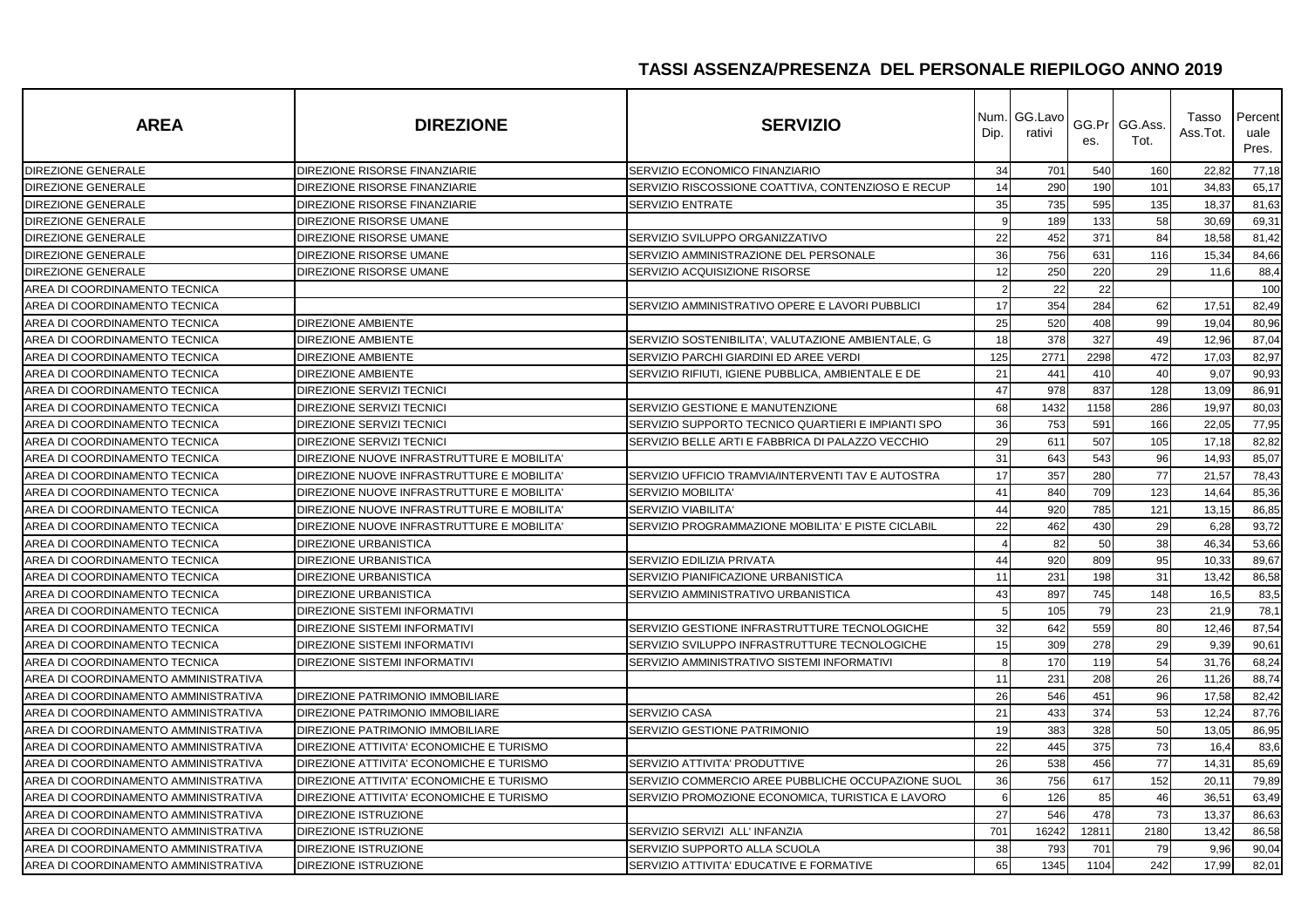| <b>AREA</b>                          | <b>DIREZIONE</b>          | <b>SERVIZIO</b>                                  | Dip.       | Num. GG.Lavo<br>rativi | es.  | GG.Pr GG.Ass.<br>Tot. | Tasso<br>Ass.Tot. | Percent<br>uale<br>Pres. |
|--------------------------------------|---------------------------|--------------------------------------------------|------------|------------------------|------|-----------------------|-------------------|--------------------------|
| AREA DI COORDINAMENTO AMMINISTRATIVA | DIREZIONE CULTURA E SPORT |                                                  | 20.        | 412                    | 348  | 60                    | 14,56             | 85,44                    |
| AREA DI COORDINAMENTO AMMINISTRATIVA | DIREZIONE CULTURA E SPORT | SERVIZIO BIBLIOTECHE. ARCHIVI E POLITICHE GIOVAN | 98         | 2105                   | 1750 | 357                   | 16,96             | 83,04                    |
| AREA DI COORDINAMENTO AMMINISTRATIVA | DIREZIONE CULTURA E SPORT | SERVIZIO MUSEI COMUNALI ED ATTIVITA' CULTURALI   | 29.        | 637                    | 547  | 78                    | 12,24             | 87,76                    |
| AREA DI COORDINAMENTO AMMINISTRATIVA | DIREZIONE CULTURA E SPORT | <b>SERVIZIO SPORT</b>                            | 75         | 1730                   | 1473 | 228                   | 13,18             | 86,82                    |
| AREA DI COORDINAMENTO AMMINISTRATIVA | DIREZIONE SERVIZI SOCIALI |                                                  | <b>261</b> | 521                    | 429  | 88                    | 16,89             | 83,11                    |
| AREA DI COORDINAMENTO AMMINISTRATIVA | DIREZIONE SERVIZI SOCIALI | ISERVIZIO SOCIALE AMMINISTRATIVO                 | 109        | 2262                   | 1851 | 390                   | 17,24             | 82,76                    |
| AREA DI COORDINAMENTO AMMINISTRATIVA | DIREZIONE SERVIZI SOCIALI | <b>ISERVIZIO SOCIALE PROFESSIONALE</b>           | 140        | 2890                   | 2183 | 712                   | 24,64             | 75,36                    |
| AREA DI COORDINAMENTO AMMINISTRATIVA | DIREZIONE SERVIZI SOCIALI | SERVIZIO SERVIZI CIMITERIALI                     | 71         | 1728                   | 1321 | 379                   | 21,93             | 78,07                    |

#### **mese di ottobre**

| <b>AREA</b>                | <b>DIREZIONE</b>                                   | <b>SERVIZIO</b>                                    | Dip.         | Num. GG.Lavora GG.Pres GG.Ass.To<br>tivi |                 |                | Tasso<br>Ass.Tot. | Percentu<br>ale Pres. |
|----------------------------|----------------------------------------------------|----------------------------------------------------|--------------|------------------------------------------|-----------------|----------------|-------------------|-----------------------|
|                            | DIREZIONE DEL CONSIGLIO                            |                                                    | 45           | 1012                                     | 873             | 134            | 13,24             | 86,76                 |
|                            | UFFICIO DEL SINDACO                                |                                                    | 31           | 741                                      | 657             | 76             | 10,26             | 89,74                 |
|                            | UFFICIO DEL SINDACO                                | <b>UFFICIO DI GABINETTO</b>                        |              | 46                                       | 30 <sup>1</sup> |                | 8,7               | 91,3                  |
|                            | UFFICIO DEL SINDACO                                | PORTAVOCE DEL SINDACO E UFFICIO STAMPA             | 14           | 333                                      | 330             | 18             | 5,41              | 94,59                 |
|                            | UFFICIO DEL SINDACO                                | SEGRETERIA DEL SINDACO E DEGLI ASSESSORI E SUPPORT | 42           | 977                                      | 880             | 78             | 7,98              | 92,02                 |
|                            | <b>UFFICIO DEL SINDACO</b>                         | PIANIFICAZIONE STRATEGICA E ATTUAZIONE DEL PROGRAM | 3            | 69                                       | 72              |                |                   | 100                   |
|                            | UFFICIO DEL SINDACO                                | RELAZIONI POLITICO-ISTITUZIONALI                   | 10           | 221                                      | 187             | 39             | 17,65             | 82,35                 |
|                            | UFFICIO DEL SINDACO                                | PROGETTO COMUNICAZIONE                             | 8            | 184                                      | 175             |                | 4,89              | 95,11                 |
|                            | UFFICIO DEL SINDACO                                | SERVIZIO EVENTI. MANIFESTAZIONI CITTADINE E CERIMO | 16           | 368                                      | 355             | 21             | 5,71              | 94,29                 |
|                            | UFFICIO DEL SINDACO                                | SERVIZIO PROTEZIONE CIVILE                         | 19           | 453                                      | 413             | 58             | 12,8              | 87,2                  |
|                            | DIREZIONE CORPO POLIZIA MUNICIPALE                 |                                                    | 768          | 20503                                    | 16342           | 2033           | 9,92              | 90,08                 |
|                            | DIREZIONE CORPO POLIZIA MUNICIPALE                 | SERVIZIO SUPPORTO GIURIDICO AMMINISTRATIVO POLIZIA | 136          | 3550                                     | 2742            | 574            | 16,17             | 83,83                 |
| <b>SEGRETARIO GENERALE</b> |                                                    |                                                    |              |                                          |                 | <b>OMISSIS</b> |                   |                       |
| <b>SEGRETARIO GENERALE</b> | <b>AVVOCATURA</b>                                  |                                                    | 15           | 338                                      | 281             | 52             | 15,38             | 84,62                 |
| SEGRETARIO GENERALE        | <b>AVVOCATURA</b>                                  | SERVIZIO ECONOMICO, PATRIMONIALE E PUBBLICO IMPIEG |              | 69                                       | 60              |                | 13,04             | 86,96                 |
| SEGRETARIO GENERALE        | <b>AVVOCATURA</b>                                  | SERVIZIO LAVORI PUBBLICI E ATTIVITA' CONTRATTUALI  |              | 69                                       | 69              |                |                   | 100                   |
| SEGRETARIO GENERALE        | UFFICIO SEGRETERIA GENERALE E AFFARI ISTITUZIONALI |                                                    | 38           | 874                                      | 820             | 57             | 6,52              | 93,48                 |
| SEGRETARIO GENERALE        | UFFICIO SEGRETERIA GENERALE E AFFARI ISTITUZIONALI | SERVIZIO AMMINISTRATIVO BENI E SERVIZI             | 90           | 2071                                     | 1812            | 341            | 16,47             | 83,53                 |
| <b>SEGRETARIO GENERALE</b> | UFFICIO SEGRETERIA GENERALE E AFFARI ISTITUZIONALI | SERVIZIO ANTICORRUZIONE, TRASPARENZA E CONTROLLI   | $\mathsf{R}$ | 184                                      | 167             | 15             | 8,15              | 91,85                 |
| <b>SEGRETARIO GENERALE</b> | UFFICIO SEGRETERIA GENERALE E AFFARI ISTITUZIONALI | SERVIZIO SOCIETA' PARTECIPATE, ASSOCIAZIONI E FOND |              | 128                                      | 99              | 27             | 21,09             | 78,91                 |
| <b>DIREZIONE GENERALE</b>  |                                                    |                                                    | -9           | 207                                      | 192             | 15             | 7,25              | 92,75                 |
| <b>DIREZIONE GENERALE</b>  |                                                    | SERVIZIO PIANIFICAZIONE, CONTROLLO E STATISTICA    | q            | 207                                      | 181             | 17             | 8,21              | 91,79                 |
| <b>DIREZIONE GENERALE</b>  |                                                    | SERVIZIO PREVENZIONE E PROTEZIONE                  | 10           | 230                                      | 210             | 18             | 7,83              | 92,17                 |
| <b>DIREZIONE GENERALE</b>  |                                                    | SERVIZIO RICERCA FINANZIAMENTI E PON METRO         |              | 161                                      | 155             |                | 3,73              | 96,27                 |
| <b>DIREZIONE GENERALE</b>  | DIREZIONE SERVIZI TERRITORIALI E PROTEZIONE CIVILE |                                                    |              | 255                                      | 238             | 14             | 5,49              | 94,51                 |
| <b>DIREZIONE GENERALE</b>  | DIREZIONE SERVIZI TERRITORIALI E PROTEZIONE CIVILE | SERVIZIO SERVIZI DEMOGRAFICI                       | 120          | 2771                                     | 2375            | 378            | 13,64             | 86,36                 |
| <b>DIREZIONE GENERALE</b>  | DIREZIONE SERVIZI TERRITORIALI E PROTEZIONE CIVILE | SERVIZIO AMMINISTRATIVO E QUARTIERI                | 66           | 1504                                     | 1259            | 237            | 15,76             | 84,24                 |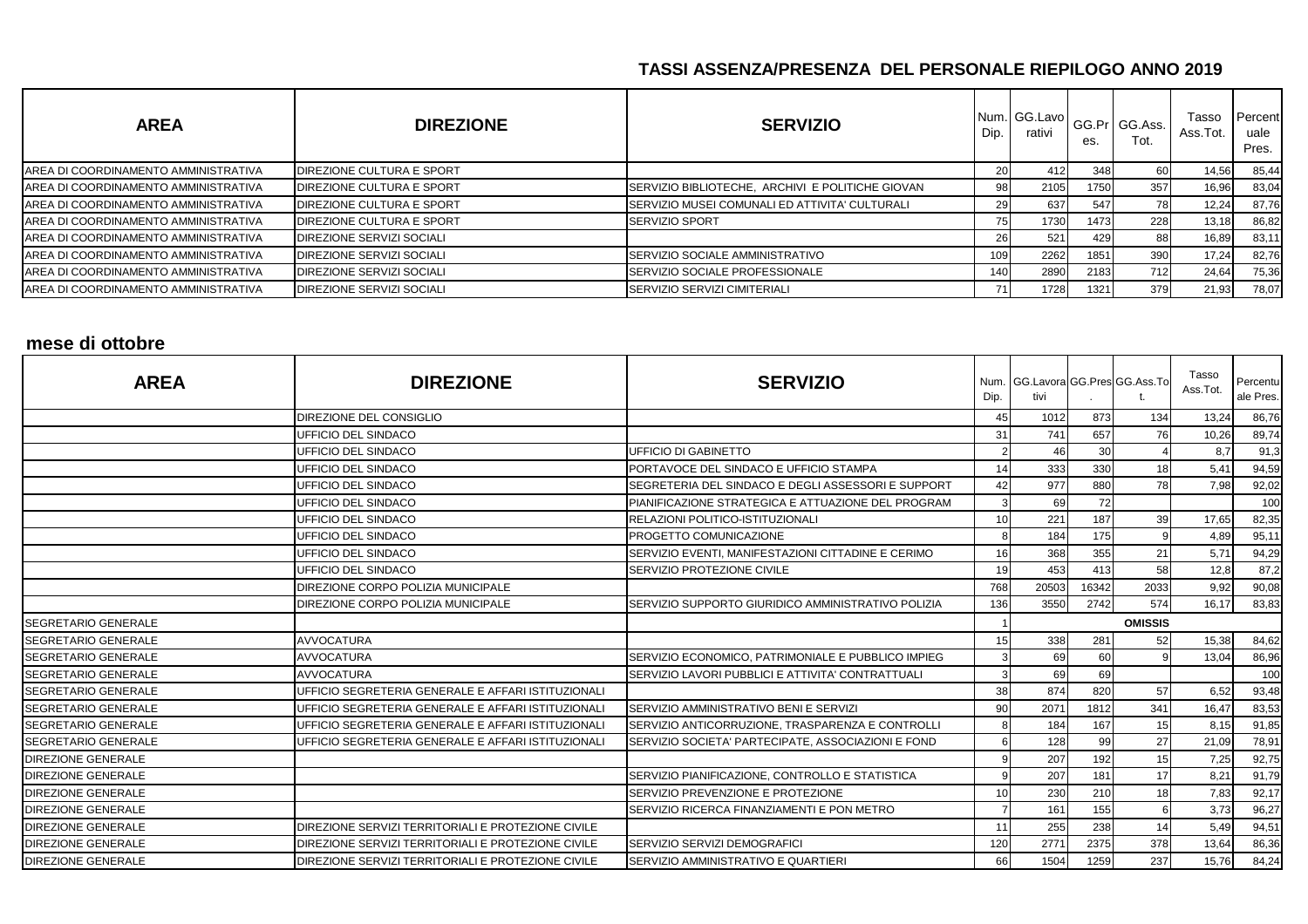| <b>AREA</b>                          | <b>DIREZIONE</b>                                   | <b>SERVIZIO</b>                                    | Dip. | Num. GG.Lavo<br>rativi | es.   | GG.Pr GG.Ass.<br>Tot. | Tasso<br>Ass.Tot. | Percent<br>uale<br>Pres. |
|--------------------------------------|----------------------------------------------------|----------------------------------------------------|------|------------------------|-------|-----------------------|-------------------|--------------------------|
| <b>DIREZIONE GENERALE</b>            | DIREZIONE SERVIZI TERRITORIALI E PROTEZIONE CIVILE | SERVIZIO STATISTICA E TOPONOMASTICA                | 12   | 276                    | 261   | 14                    | 5,07              | 94,93                    |
| <b>DIREZIONE GENERALE</b>            | DIREZIONE RISORSE FINANZIARIE                      |                                                    | 18   | 406                    | 375   | 29                    | 7,14              | 92,86                    |
| <b>DIREZIONE GENERALE</b>            | DIREZIONE RISORSE FINANZIARIE                      | SERVIZIO ECONOMICO FINANZIARIO                     | 33   | 746                    | 596   | 147                   | 19,71             | 80,29                    |
| <b>DIREZIONE GENERALE</b>            | DIREZIONE RISORSE FINANZIARIE                      | SERVIZIO RISCOSSIONE COATTIVA, CONTENZIOSO E RECUP | 14   | 318                    | 256   | 65                    | 20,44             | 79,56                    |
| DIREZIONE GENERALE                   | DIREZIONE RISORSE FINANZIARIE                      | SERVIZIO ENTRATE E RECUPERO EVASIONE               | 34   | 782                    | 694   | 90                    | 11,51             | 88,49                    |
| <b>DIREZIONE GENERALE</b>            | DIREZIONE RISORSE UMANE                            |                                                    | 9    | 207                    | 167   | 41                    | 19,81             | 80,19                    |
| <b>DIREZIONE GENERALE</b>            | DIREZIONE RISORSE UMANE                            | SERVIZIO SVILUPPO ORGANIZZATIVO                    | 20   | 460                    | 419   | 41                    | 8,91              | 91,09                    |
| DIREZIONE GENERALE                   | DIREZIONE RISORSE UMANE                            | SERVIZIO AMMINISTRAZIONE DEL PERSONALE             | 35   | 809                    | 724   | 80                    | 9,89              | 90,11                    |
| DIREZIONE GENERALE                   | DIREZIONE RISORSE UMANE                            | SERVIZIO ACQUISIZIONE RISORSE                      | 11   | 254                    | 245   | $\overline{7}$        | 2,76              | 97,24                    |
| AREA DI COORDINAMENTO TECNICA        |                                                    |                                                    |      |                        |       | <b>OMISSIS</b>        |                   |                          |
| AREA DI COORDINAMENTO TECNICA        |                                                    | SERVIZIO AMMINISTRATIVO OPERE E LAVORI PUBBLICI    | 16   | 368                    | 324   | 41                    | 11,14             | 88,86                    |
| AREA DI COORDINAMENTO TECNICA        | <b>DIREZIONE AMBIENTE</b>                          |                                                    | 24   | 545                    | 478   | 65                    | 11,93             | 88,07                    |
| AREA DI COORDINAMENTO TECNICA        | <b>DIREZIONE AMBIENTE</b>                          | SERVIZIO SOSTENIBILITA', VALUTAZIONE AMBIENTALE, G | 20   | 460                    | 401   | 40                    | 8,7               | 91,3                     |
| AREA DI COORDINAMENTO TECNICA        | <b>DIREZIONE AMBIENTE</b>                          | SERVIZIO PARCHI GIARDINI ED AREE VERDI             | 123  | 2971                   | 2507  | 460                   | 15,48             | 84,52                    |
| AREA DI COORDINAMENTO TECNICA        | <b>DIREZIONE AMBIENTE</b>                          | SERVIZIO RIFIUTI, IGIENE PUBBLICA, AMBIENTALE E DE | 21   | 481                    | 465   | 33                    | 6,86              | 93,14                    |
| AREA DI COORDINAMENTO TECNICA        | <b>DIREZIONE SERVIZI TECNICI</b>                   |                                                    | 48   | 1089                   | 926   | 159                   | 14,6              | 85,4                     |
| AREA DI COORDINAMENTO TECNICA        | DIREZIONE SERVIZI TECNICI                          | SERVIZIO GESTIONE E MANUTENZIONE                   | 68   | 1564                   | 1405  | 176                   | 11,25             | 88,75                    |
| AREA DI COORDINAMENTO TECNICA        | <b>DIREZIONE SERVIZI TECNICI</b>                   | SERVIZIO SUPPORTO TECNICO QUARTIERI E IMPIANTI SPO | 34   | 776                    | 680   | 101                   | 13,02             | 86,98                    |
| AREA DI COORDINAMENTO TECNICA        | DIREZIONE SERVIZI TECNICI                          | SERVIZIO BELLE ARTI E FABBRICA DI PALAZZO VECCHIO  | 29   | 669                    | 545   | 130                   | 19,43             | 80,57                    |
| AREA DI COORDINAMENTO TECNICA        | DIREZIONE NUOVE INFRASTRUTTURE E MOBILITA'         |                                                    | 31   | 701                    | 642   | 51                    | 7,28              | 92,72                    |
| AREA DI COORDINAMENTO TECNICA        | DIREZIONE NUOVE INFRASTRUTTURE E MOBILITA'         | SERVIZIO UFFICIO TRAMVIA/INTERVENTI TAV E AUTOSTRA | 16   | 368                    | 306   | 63                    | 17,12             | 82,88                    |
| AREA DI COORDINAMENTO TECNICA        | DIREZIONE NUOVE INFRASTRUTTURE E MOBILITA'         | SERVIZIO MOBILITA'                                 | 41   | 921                    | 807   | 89                    | 9,66              | 90,34                    |
| AREA DI COORDINAMENTO TECNICA        | DIREZIONE NUOVE INFRASTRUTTURE E MOBILITA'         | <b>SERVIZIO VIABILITA'</b>                         | 44   | 1008                   | 931   | 67                    | 6,65              | 93,35                    |
| AREA DI COORDINAMENTO TECNICA        | DIREZIONE NUOVE INFRASTRUTTURE E MOBILITA'         | SERVIZIO PROGRAMMAZIONE MOBILITA' E PISTE CICLABIL | 22   | 506                    | 482   | 21                    | 4,15              | 95,85                    |
| AREA DI COORDINAMENTO TECNICA        | <b>DIREZIONE URBANISTICA</b>                       |                                                    |      | 90                     | 74    | 17                    | 18,89             | 81,11                    |
| AREA DI COORDINAMENTO TECNICA        | <b>DIREZIONE URBANISTICA</b>                       | SERVIZIO EDILIZIA PRIVATA                          | 44   | 1016                   | 894   | 133                   | 13,09             | 86,91                    |
| AREA DI COORDINAMENTO TECNICA        | <b>DIREZIONE URBANISTICA</b>                       | SERVIZIO PIANIFICAZIONE URBANISTICA                | 10   | 230                    | 193   | 42                    | 18,26             | 81,74                    |
| AREA DI COORDINAMENTO TECNICA        | <b>DIREZIONE URBANISTICA</b>                       | SERVIZIO AMMINISTRATIVO URBANISTICA                | 42   | 953                    | 838   | 113                   | 11,86             | 88,14                    |
| AREA DI COORDINAMENTO TECNICA        | <b>DIREZIONE SISTEMI INFORMATIVI</b>               |                                                    | 6    | 131                    | 119   | 12                    | 9,16              | 90,84                    |
| AREA DI COORDINAMENTO TECNICA        | <b>DIREZIONE SISTEMI INFORMATIVI</b>               | SERVIZIO GESTIONE INFRASTRUTTURE TECNOLOGICHE      | 32   | 698                    | 613   | 93                    | 13,32             | 86,68                    |
| AREA DI COORDINAMENTO TECNICA        | <b>DIREZIONE SISTEMI INFORMATIVI</b>               | SERVIZIO SVILUPPO INFRASTRUTTURE TECNOLOGICHE      | 14   | 322                    | 294   | 26                    | 8,07              | 91,93                    |
| AREA DI COORDINAMENTO TECNICA        | <b>DIREZIONE SISTEMI INFORMATIVI</b>               | SERVIZIO AMMINISTRATIVO SISTEMI INFORMATIVI        | 8    | 186                    | 122   | 68                    | 36,56             | 63,44                    |
| AREA DI COORDINAMENTO AMMINISTRATIVA |                                                    |                                                    | 11   | 253                    | 232   | 22                    | 8,7               | 91,3                     |
| AREA DI COORDINAMENTO AMMINISTRATIVA | DIREZIONE PATRIMONIO IMMOBILIARE                   |                                                    | 28   | 642                    | 559   | 84                    | 13,08             | 86,92                    |
| AREA DI COORDINAMENTO AMMINISTRATIVA | DIREZIONE PATRIMONIO IMMOBILIARE                   | SERVIZIO CASA                                      | 20   | 461                    | 429   | 32                    | 6,94              | 93,06                    |
| AREA DI COORDINAMENTO AMMINISTRATIVA | DIREZIONE PATRIMONIO IMMOBILIARE                   | SERVIZIO GESTIONE PATRIMONIO                       | 19   | 418                    | 378   | 39                    | 9,33              | 90,67                    |
| AREA DI COORDINAMENTO AMMINISTRATIVA | DIREZIONE ATTIVITA' ECONOMICHE E TURISMO           |                                                    | 20   | 450                    | 389   | 60                    | 13,33             | 86,67                    |
| AREA DI COORDINAMENTO AMMINISTRATIVA | DIREZIONE ATTIVITA' ECONOMICHE E TURISMO           | SERVIZIO ATTIVITA' PRODUTTIVE                      | 26   | 588                    | 542   | 42                    | 7,14              | 92,86                    |
| AREA DI COORDINAMENTO AMMINISTRATIVA | DIREZIONE ATTIVITA' ECONOMICHE E TURISMO           | SERVIZIO COMMERCIO AREE PUBBLICHE OCCUPAZIONE SUOL | 36   | 828                    | 704   | 128                   | 15,46             | 84,54                    |
| AREA DI COORDINAMENTO AMMINISTRATIVA | DIREZIONE ATTIVITA' ECONOMICHE E TURISMO           | SERVIZIO PROMOZIONE ECONOMICA. TURISTICA E LAVORO  | 6    | 138                    | 112   | 32                    | 23,19             | 76,81                    |
| AREA DI COORDINAMENTO AMMINISTRATIVA | DIREZIONE ISTRUZIONE                               |                                                    | 24   | 543                    | 481   | 62                    | 11,42             | 88,58                    |
| AREA DI COORDINAMENTO AMMINISTRATIVA | DIREZIONE ISTRUZIONE                               | SERVIZIO SERVIZI ALL' INFANZIA                     | 709  | 17819                  | 14078 | 2411                  | 13,53             | 86,47                    |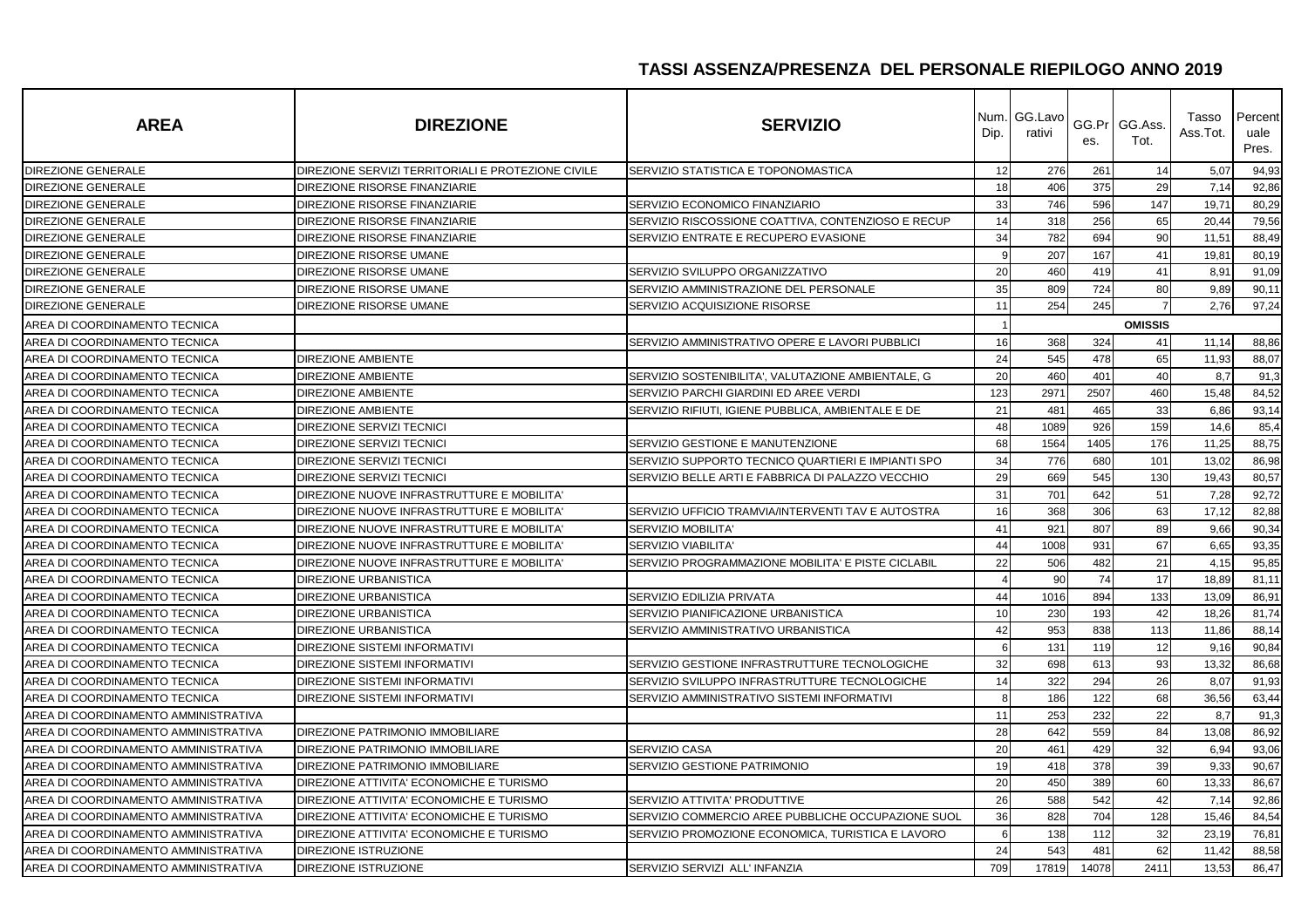| <b>AREA</b>                          | <b>DIREZIONE</b>                 | <b>SERVIZIO</b>                                  | Dip. | Num. GG.Lavo<br>rativi | es.  | GG.Pr GG.Ass.<br>Tot. | Tasso<br>Ass.Tot. | Percent<br>uale<br>Pres. |
|--------------------------------------|----------------------------------|--------------------------------------------------|------|------------------------|------|-----------------------|-------------------|--------------------------|
| AREA DI COORDINAMENTO AMMINISTRATIVA | <b>DIREZIONE ISTRUZIONE</b>      | ISERVIZIO SUPPORTO ALLA SCUOLA                   | 37   | 840                    | 746  | 81                    | 9,64              | 90,36                    |
| AREA DI COORDINAMENTO AMMINISTRATIVA | <b>DIREZIONE ISTRUZIONE</b>      | SERVIZIO ATTIVITA' EDUCATIVE E FORMATIVE         | 66   | 1486                   | 1274 | 216                   | 14,54             | 85,46                    |
| AREA DI COORDINAMENTO AMMINISTRATIVA | DIREZIONE CULTURA E SPORT        |                                                  | 20   | 453                    | 387  | 64                    | 14,13             | 85,87                    |
| AREA DI COORDINAMENTO AMMINISTRATIVA | DIREZIONE CULTURA E SPORT        | SERVIZIO BIBLIOTECHE, ARCHIVI E POLITICHE GIOVAN | 96I  | 2249                   | 1898 | 351                   | 15,61             | 84,39                    |
| AREA DI COORDINAMENTO AMMINISTRATIVA | DIREZIONE CULTURA E SPORT        | SERVIZIO MUSEI COMUNALI ED ATTIVITA' CULTURALI   | 29 I | 676                    | 590  | 66                    | 9,76              | 90,24                    |
| AREA DI COORDINAMENTO AMMINISTRATIVA | DIREZIONE CULTURA E SPORT        | <b>SERVIZIO SPORT</b>                            | 741  | 1835                   | 1573 | 214                   | 11,66             | 88,34                    |
| AREA DI COORDINAMENTO AMMINISTRATIVA | DIREZIONE SERVIZI SOCIALI        |                                                  | 22   | 486                    | 448  | 35                    | 7.2               | 92,8                     |
| AREA DI COORDINAMENTO AMMINISTRATIVA | <b>DIREZIONE SERVIZI SOCIALI</b> | SERVIZIO SOCIALE AMMINISTRATIVO                  | 111  | 2532                   | 2147 | 339                   | 13,39             | 86,61                    |
| AREA DI COORDINAMENTO AMMINISTRATIVA | <b>DIREZIONE SERVIZI SOCIALI</b> | <b>SERVIZIO SOCIALE PROFESSIONALE</b>            | 139  | 3147                   | 2685 | 479                   | 15,22             | 84,78                    |
| AREA DI COORDINAMENTO AMMINISTRATIVA | <b>DIREZIONE SERVIZI SOCIALI</b> | SERVIZIO SERVIZI CIMITERIALI                     | 731  | 1916                   | 1668 | 209                   | 10,91             | 89,09                    |

# **mese di novembre**

| <b>AREA</b>                | <b>DIREZIONE</b>                                   | <b>SERVIZIO</b>                                    | Dip.           | Num. GG.Lavo GG.Pr GG.Ass.<br>rativi | les.  | Tot.           | Tasso<br>Ass.Tot. | <b>Percent</b><br>uale<br>Pres. |
|----------------------------|----------------------------------------------------|----------------------------------------------------|----------------|--------------------------------------|-------|----------------|-------------------|---------------------------------|
|                            |                                                    | <b>UFFICIO DI GABINETTO</b>                        | $\overline{2}$ | 40                                   | 19    |                | 2,5               | 97,5                            |
|                            | <b>DIREZIONE CORPO POLIZIA MUNICIPALE</b>          |                                                    | 788            | 19458                                | 15290 | 2543           | 13,07             | 86,93                           |
|                            | <b>DIREZIONE CORPO POLIZIA MUNICIPALE</b>          | SERVIZIO SUPPORTO GIURIDICO AMMINISTRATIVO POLIZIA | 138            | 3312                                 | 2670  | 507            | 15,31             | 84,69                           |
| <b>SEGRETARIO GENERALE</b> |                                                    |                                                    |                |                                      |       | <b>OMISSIS</b> |                   |                                 |
| <b>SEGRETARIO GENERALE</b> | UFFICIO SEGRETERIA GENERALE E AFFARI ISTITUZIONALI |                                                    | 37             | 732                                  | 685   | 47             | 6,42              | 93,58                           |
| SEGRETARIO GENERALE        | UFFICIO SEGRETERIA GENERALE E AFFARI ISTITUZIONALI | SERVIZIO ANTICORRUZIONE, TRASPARENZA E CONTROLLI   | 8              | 160                                  | 149   | 10             | 6,25              | 93,75                           |
| <b>SEGRETARIO GENERALE</b> | <b>AVVOCATURA</b>                                  |                                                    | 15             | 300                                  | 241   | 59             | 19,67             | 80,33                           |
| SEGRETARIO GENERALE        | <b>AVVOCATURA</b>                                  | SERVIZIO ECONOMICO, PATRIMONIALE E PUBBLICO IMPIEG | 3              | 60                                   | 54    |                | 11,67             | 88,33                           |
| <b>SEGRETARIO GENERALE</b> | <b>AVVOCATURA</b>                                  | SERVIZIO LAVORI PUBBLICI E ATTIVITA' CONTRATTUALI  |                | 60                                   | 58    |                | 3,33              | 96,67                           |
| <b>SEGRETARIO GENERALE</b> | DIREZIONE DEL CONSIGLIO                            |                                                    | 45             | 878                                  | 727   | 140            | 15,95             | 84,05                           |
| <b>DIREZIONE GENERALE</b>  | UFFICIO DEL SINDACO                                |                                                    |                | 223                                  | 187   | 43             | 19,28             | 80,72                           |
| <b>DIREZIONE GENERALE</b>  | UFFICIO DEL SINDACO                                | PORTAVOCE DEL SINDACO E UFFICIO STAMPA             | 15             | 300                                  | 293   | 13             | 4,33              | 95,67                           |
| <b>DIREZIONE GENERALE</b>  | <b>UFFICIO DEL SINDACO</b>                         | SEGRETERIA DEL SINDACO E DEGLI ASSESSORI E SUPPORT | 46             | 923                                  | 839   | 83             | 8,99              | 91,01                           |
| <b>DIREZIONE GENERALE</b>  | UFFICIO DEL SINDACO                                | PIANIFICAZIONE STRATEGICA E ATTUAZIONE DEL PROGRAM | 3              | 60                                   | 60    |                | 1,67              | 98,33                           |
| <b>DIREZIONE GENERALE</b>  | UFFICIO DEL SINDACO                                | RELAZIONI POLITICO-ISTITUZIONALI                   | 10             | 200                                  | 156   | 43             | 21,5              | 78,5                            |
| <b>DIREZIONE GENERALE</b>  | UFFICIO DEL SINDACO                                | PROGETTO COMUNICAZIONE                             | 16             | 320                                  | 290   | 27             | 8,44              | 91,56                           |
| <b>DIREZIONE GENERALE</b>  | UFFICIO DEL SINDACO                                | SERVIZIO EVENTI, MANIFESTAZIONI CITTADINE E CERIMO | 24             | 511                                  | 448   | 59             | 11,55             | 88,45                           |
| <b>DIREZIONE GENERALE</b>  | <b>UFFICIO DEL SINDACO</b>                         | SERVIZIO AMMINISTRATIVO E QUARTIERI                | 84             | 1687                                 | 1427  | 250            | 14,82             | 85,18                           |
| DIREZIONE GENERALE         |                                                    |                                                    | q              | 180                                  | 138   | 49             | 27,22             | 72,78                           |
| <b>DIREZIONE GENERALE</b>  |                                                    | SERVIZIO PIANIFICAZIONE, CONTROLLO E STATISTICA    | 21             | 425                                  | 361   | 52             | 12,24             | 87,76                           |
| <b>DIREZIONE GENERALE</b>  |                                                    | SERVIZIO PREVENZIONE E PROTEZIONE                  | 10             | 205                                  | 184   | 18             | 8,78              | 91,22                           |
| <b>DIREZIONE GENERALE</b>  |                                                    | SERVIZIO RICERCA FINANZIAMENTI E PON METRO         |                | 140                                  | 125   | 21             | 15                | 85                              |
| <b>DIREZIONE GENERALE</b>  | <b>DIREZIONE RISORSE FINANZIARIE</b>               |                                                    | 18             | 352                                  | 331   | 18             | 5,11              | 94,89                           |
| <b>DIREZIONE GENERALE</b>  | <b>DIREZIONE RISORSE FINANZIARIE</b>               | SERVIZIO ECONOMICO FINANZIARIO                     | 33             | 648                                  | 518   | 108            | 16,67             | 83,33                           |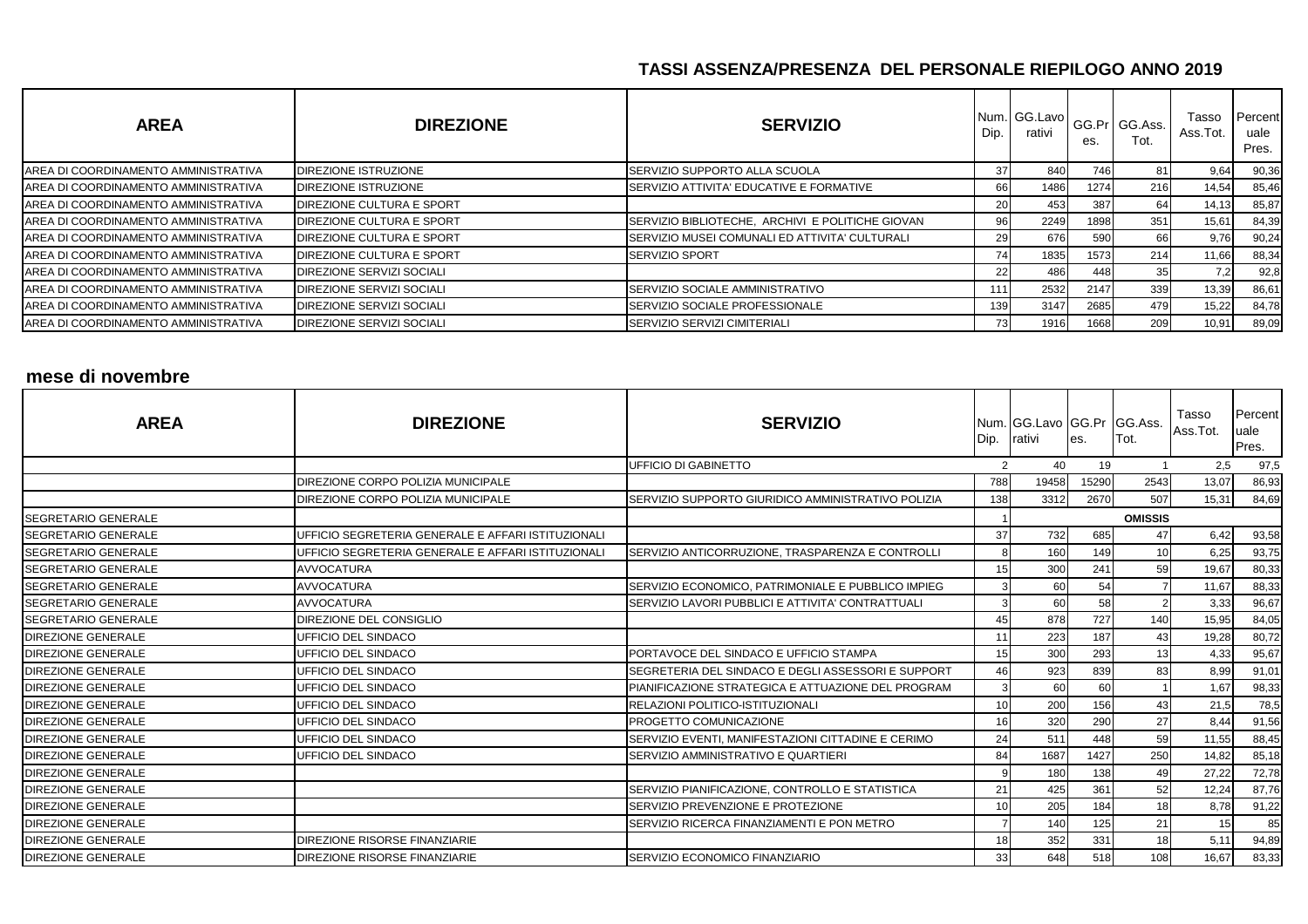| <b>AREA</b>               | <b>DIREZIONE</b>                                   | <b>SERVIZIO</b>                                    | Num.l<br>Dip. | GG.Lavo<br>rativi | es.   | GG.Pr   GG.Ass.<br>Tot. | Tasso<br>Ass.Tot. | Percent<br>uale<br>Pres. |
|---------------------------|----------------------------------------------------|----------------------------------------------------|---------------|-------------------|-------|-------------------------|-------------------|--------------------------|
| <b>DIREZIONE GENERALE</b> | DIREZIONE RISORSE FINANZIARIE                      | SERVIZIO ENTRATE E RECUPERO EVASIONE               | 48            | 966               | 827   | 141                     | 14,6              | 85,4                     |
| <b>DIREZIONE GENERALE</b> | DIREZIONE RISORSE UMANE                            |                                                    | 24            | 489               | 422   | 67                      | 13,7              | 86,3                     |
| DIREZIONE GENERALE        | DIREZIONE RISORSE UMANE                            | SERVIZIO AMMINISTRAZIONE DEL PERSONALE             | 30            | 580               | 514   | 60                      | 10,34             | 89,66                    |
| <b>DIREZIONE GENERALE</b> | DIREZIONE RISORSE UMANE                            | SERVIZIO ACQUISIZIONE RISORSE                      | 23            | 481               | 430   | 27                      | 5,61              | 94,39                    |
| DIREZIONE GENERALE        | DIREZIONE SERVIZI TERRITORIALI E PROTEZIONE CIVILE |                                                    | 11            | 222               | 200   | 19                      | 8,56              | 91,44                    |
| DIREZIONE GENERALE        | DIREZIONE SERVIZI TERRITORIALI E PROTEZIONE CIVILE | SERVIZIO SERVIZI DEMOGRAFICI                       | 120           | 2423              | 2059  | 361                     | 14,9              | 85,1                     |
| <b>DIREZIONE GENERALE</b> | DIREZIONE SERVIZI TERRITORIALI E PROTEZIONE CIVILE | <b>SERVIZIO PROTEZIONE CIVILE</b>                  | 19            | 401               | 340   | 74                      | 18,45             | 81,55                    |
| DIREZIONE GENERALE        | <b>DIREZIONE AMBIENTE</b>                          |                                                    | 24            | 469               | 409   | 52                      | 11,09             | 88,91                    |
| <b>DIREZIONE GENERALE</b> | <b>DIREZIONE AMBIENTE</b>                          | SERVIZIO SOSTENIBILITA', VALUTAZIONE AMBIENTALE, G | 20            | 400               | 333   | 37                      | 9,25              | 90,75                    |
| <b>DIREZIONE GENERALE</b> | <b>DIREZIONE AMBIENTE</b>                          | SERVIZIO PARCHI GIARDINI ED AREE VERDI             | 122           | 2583              | 2248  | 307                     | 11,89             | 88,11                    |
| DIREZIONE GENERALE        | <b>DIREZIONE AMBIENTE</b>                          | SERVIZIO RIFIUTI. IGIENE PUBBLICA. AMBIENTALE E DE | 21            | 420               | 382   | 45                      | 10,71             | 89,29                    |
| <b>DIREZIONE GENERALE</b> | DIREZIONE SERVIZI TECNICI                          |                                                    | 50            | 990               | 879   | 104                     | 10,51             | 89,49                    |
| <b>DIREZIONE GENERALE</b> | <b>DIREZIONE SERVIZI TECNICI</b>                   | SERVIZIO GESTIONE E MANUTENZIONE                   | 69            | 1376              | 1213  | 179                     | 13,01             | 86,99                    |
| DIREZIONE GENERALE        | <b>DIREZIONE SERVIZI TECNICI</b>                   | SERVIZIO SUPPORTO TECNICO QUARTIERI E IMPIANTI SPO | 33            | 667               | 610   | 65                      | 9,75              | 90,25                    |
| DIREZIONE GENERALE        | DIREZIONE SERVIZI TECNICI                          | SERVIZIO BELLE ARTI E FABBRICA DI PALAZZO VECCHIO  | 30            | 602               | 538   | 61                      | 10,13             | 89,87                    |
| DIREZIONE GENERALE        | DIREZIONE NUOVE INFRASTRUTTURE E MOBILITA'         |                                                    | 32            | 642               | 600   | 38                      | 5,92              | 94,08                    |
| <b>DIREZIONE GENERALE</b> | DIREZIONE NUOVE INFRASTRUTTURE E MOBILITA'         | SERVIZIO UFFICIO TRAMVIA/INTERVENTI TAV E AUTOSTRA | 17            | 335               | 293   | 38                      | 11,34             | 88,66                    |
| DIREZIONE GENERALE        | DIREZIONE NUOVE INFRASTRUTTURE E MOBILITA'         | SERVIZIO MOBILITA'                                 | 40            | 780               | 699   | 77                      | 9,87              | 90,13                    |
| DIREZIONE GENERALE        | DIREZIONE NUOVE INFRASTRUTTURE E MOBILITA'         | <b>SERVIZIO VIABILITA</b>                          | 42            | 834               | 751   | 76                      | 9,11              | 90,89                    |
| DIREZIONE GENERALE        | DIREZIONE NUOVE INFRASTRUTTURE E MOBILITA'         | SERVIZIO PROGRAMMAZIONE MOBILITA' E PISTE CICLABIL | 22            | 440               | 408   | 28                      | 6,36              | 93,64                    |
| DIREZIONE GENERALE        | <b>DIREZIONE URBANISTICA</b>                       |                                                    | 5             | 111               | 91    | 18                      | 16,22             | 83,78                    |
| DIREZIONE GENERALE        | <b>DIREZIONE URBANISTICA</b>                       | SERVIZIO EDILIZIA PRIVATA                          | 43            | 855               | 721   | 146                     | 17,08             | 82,92                    |
| DIREZIONE GENERALE        | DIREZIONE URBANISTICA                              | SERVIZIO PIANIFICAZIONE URBANISTICA                | 10            | 200               | 157   | 45                      | 22,5              | 77,5                     |
| DIREZIONE GENERALE        | <b>DIREZIONE URBANISTICA</b>                       | SERVIZIO AMMINISTRATIVO URBANISTICA                | 41            | 825               | 709   | 117                     | 14,18             | 85,82                    |
| <b>DIREZIONE GENERALE</b> | DIREZIONE SISTEMI INFORMATIVI                      |                                                    | 14            | 292               | 231   | 64                      | 21,92             | 78,08                    |
| DIREZIONE GENERALE        | <b>DIREZIONE SISTEMI INFORMATIVI</b>               | SERVIZIO GESTIONE INFRASTRUTTURE TECNOLOGICHE      | 32            | 621               | 551   | 75                      | 12,08             | 87,92                    |
| DIREZIONE GENERALE        | <b>DIREZIONE SISTEMI INFORMATIVI</b>               | SERVIZIO SVILUPPO INFRASTRUTTURE TECNOLOGICHE      | 14            | 305               | 275   | 12                      | 3,93              | 96,07                    |
| <b>DIREZIONE GENERALE</b> | DIREZIONE GARE, APPALTI E PARTECIPATE              |                                                    |               |                   |       | <b>OMISSIS</b>          |                   |                          |
| <b>DIREZIONE GENERALE</b> | DIREZIONE GARE, APPALTI E PARTECIPATE              | SERVIZIO SOCIETA' PARTECIPATE, ASSOCIAZIONI E FOND | 6             | 112               | 96    | 15                      | 13,39             | 86,61                    |
| DIREZIONE GENERALE        | DIREZIONE GARE, APPALTI E PARTECIPATE              | SERVIZIO AMMINISTRATIVO OPERE E LAVORI PUBBLICI    | 17            | 340               | 303   | 38                      | 11,18             | 88,82                    |
| <b>DIREZIONE GENERALE</b> | DIREZIONE GARE, APPALTI E PARTECIPATE              | SERVIZIO AMMINISTRATIVO BENI E SERVIZI             | 34            | 668               | 525   | 170                     | 25,45             | 74,55                    |
| DIREZIONE GENERALE        | <b>DIREZIONE PATRIMONIO IMMOBILIARE</b>            |                                                    | 77            | 1557              | 1465  | 133                     | 8,54              | 91,46                    |
| DIREZIONE GENERALE        | DIREZIONE PATRIMONIO IMMOBILIARE                   | SERVIZIO SERVIZI CIMITERIALI                       | 74            | 1784              | 1576  | 204                     | 11,43             | 88,57                    |
| DIREZIONE GENERALE        | DIREZIONE PATRIMONIO IMMOBILIARE                   | SERVIZIO GESTIONE PATRIMONIO                       | 19            | 364               | 326   | 35                      | 9,62              | 90,38                    |
| DIREZIONE GENERALE        | DIREZIONE ATTIVITA' ECONOMICHE E TURISMO           |                                                    | 20            | 397               | 363   | 32                      | 8,06              | 91,94                    |
| <b>DIREZIONE GENERALE</b> | DIREZIONE ATTIVITA' ECONOMICHE E TURISMO           | SERVIZIO ATTIVITA' PRODUTTIVE                      | 25            | 501               | 434   | 69                      | 13,77             | 86,23                    |
| DIREZIONE GENERALE        | DIREZIONE ATTIVITA' ECONOMICHE E TURISMO           | SERVIZIO COMMERCIO AREE PUBBLICHE OCCUPAZIONE SUOL | 36            | 720               | 626   | 108                     | 15                | 85                       |
| <b>DIREZIONE GENERALE</b> | DIREZIONE ATTIVITA' ECONOMICHE E TURISMO           | SERVIZIO PROMOZIONE ECONOMICA, TURISTICA E LAVORO  | 6             | 120               | 94    | 34                      | 28,33             | 71,67                    |
| <b>DIREZIONE GENERALE</b> | DIREZIONE ISTRUZIONE                               |                                                    | 28            | 560               | 506   | 62                      | 11,07             | 88,93                    |
| DIREZIONE GENERALE        | <b>DIREZIONE ISTRUZIONE</b>                        | SERVIZIO SERVIZI ALL' INFANZIA                     | 701           | 15925             | 11802 | 2502                    | 15,71             | 84,29                    |
| <b>DIREZIONE GENERALE</b> | DIREZIONE ISTRUZIONE                               | SERVIZIO SUPPORTO ALLA SCUOLA                      | 36            | 717               | 666   | 41                      | 5,72              | 94,28                    |
| <b>DIREZIONE GENERALE</b> | DIREZIONE ISTRUZIONE                               | SERVIZIO ATTIVITA' EDUCATIVE E FORMATIVE           | 65            | 1280              | 1090  | 208                     | 16,25             | 83,75                    |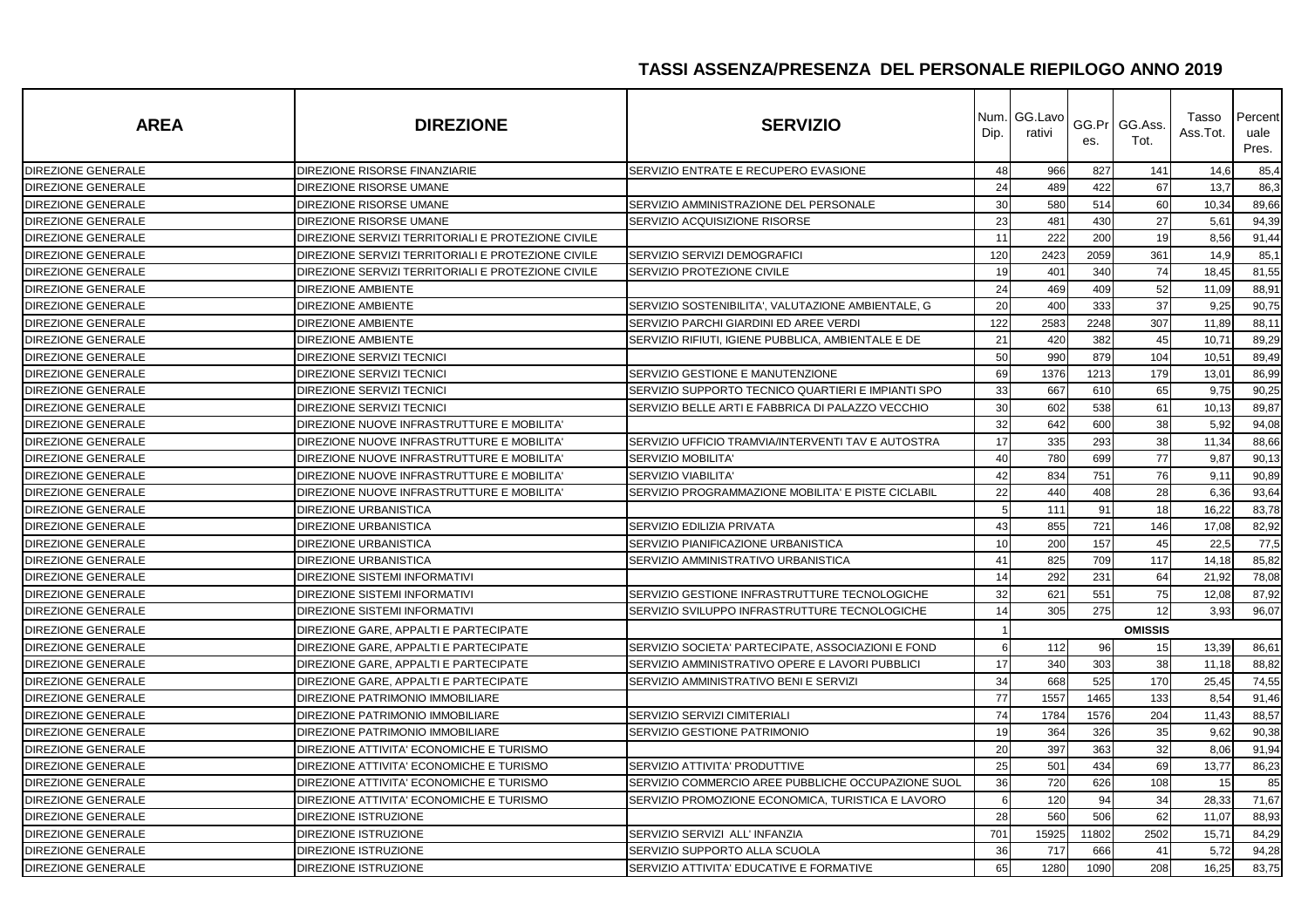| <b>AREA</b>               | <b>DIREZIONE</b>                 | <b>SERVIZIO</b>                                  | Dip. | Num. GG.Lavo<br>rativi | es.  | GG.Pr   GG.Ass.<br>Tot. | Tasso<br>Ass.Tot. | Percent<br>uale<br>Pres. |
|---------------------------|----------------------------------|--------------------------------------------------|------|------------------------|------|-------------------------|-------------------|--------------------------|
| <b>DIREZIONE GENERALE</b> | DIREZIONE CULTURA E SPORT        |                                                  | 23   | 447                    | 362  | 94 <sub>1</sub>         | 21,03             | 78,97                    |
| <b>DIREZIONE GENERALE</b> | DIREZIONE CULTURA E SPORT        | SERVIZIO BIBLIOTECHE, ARCHIVI E POLITICHE GIOVAN | 95   | 1964                   | 1673 | 326                     | 16,6              | 83,4                     |
| <b>DIREZIONE GENERALE</b> | <b>DIREZIONE CULTURA E SPORT</b> | SERVIZIO MUSEI COMUNALI ED ATTIVITA' CULTURALI   | 27   | 584                    | 544  |                         | 8,05              | 91,95                    |
| <b>DIREZIONE GENERALE</b> | <b>DIREZIONE CULTURA E SPORT</b> | <b>SERVIZIO SPORT</b>                            | 63   | 1415                   | 1228 | 167                     | 11,8              | 88,2                     |
| <b>DIREZIONE GENERALE</b> | DIREZIONE SERVIZI SOCIALI        |                                                  | 211  | 415                    | 390  | 26                      | 6,27              | 93,73                    |
| <b>DIREZIONE GENERALE</b> | DIREZIONE SERVIZI SOCIALI        | SERVIZIO SOCIALE AMMINISTRATIVO                  | 112  | 2222                   | 1924 | 285                     | 12,83             | 87,17                    |
| <b>DIREZIONE GENERALE</b> | DIREZIONE SERVIZI SOCIALI        | SERVIZIO SOCIALE PROFESSIONALE                   | 139  | 2730                   | 2320 | 423                     | 15,49             | 84,51                    |
| <b>DIREZIONE GENERALE</b> | DIREZIONE SERVIZI SOCIALI        | SERVIZIO CASA                                    | 211  | 412                    | 386  | 23 <sub>1</sub>         | 5,58              | 94,42                    |

# **mese di dicembre**

| <b>AREA</b>                | <b>DIREZIONE</b>                                   | <b>SERVIZIO</b>                                    | Dip. | Num. GG.Lavo GG.Pr GG.Ass.<br>rativi | es.   | Tot.           | Tasso<br>Ass.Tot. | Percent<br>uale<br>Pres. |
|----------------------------|----------------------------------------------------|----------------------------------------------------|------|--------------------------------------|-------|----------------|-------------------|--------------------------|
|                            |                                                    | <b>UFFICIO DI GABINETTO</b>                        |      |                                      |       | <b>OMISSIS</b> |                   |                          |
|                            | DIREZIONE CORPO POLIZIA MUNICIPALE                 |                                                    | 796  | 18855                                | 13463 | 4221           | 22,39             | 77,61                    |
|                            | DIREZIONE CORPO POLIZIA MUNICIPALE                 | SERVIZIO SUPPORTO GIURIDICO AMMINISTRATIVO POLIZIA | 140  | 3223                                 | 2209  | 792            | 24,57             | 75,43                    |
| <b>SEGRETARIO GENERALE</b> |                                                    |                                                    |      |                                      |       | <b>OMISSIS</b> |                   |                          |
| <b>SEGRETARIO GENERALE</b> | UFFICIO SEGRETERIA GENERALE E AFFARI ISTITUZIONALI |                                                    | 37   | 732                                  | 592   | 122            | 16,67             | 83,33                    |
| <b>SEGRETARIO GENERALE</b> | UFFICIO SEGRETERIA GENERALE E AFFARI ISTITUZIONALI | SERVIZIO ANTICORRUZIONE, TRASPARENZA E CONTROLLI   | 8    | 160                                  | 123   | 33             | 20,63             | 79,37                    |
| <b>SEGRETARIO GENERALE</b> | <b>AVVOCATURA</b>                                  |                                                    | 14   | 280                                  | 198   | 82             | 29,29             | 70,71                    |
| <b>SEGRETARIO GENERALE</b> | <b>AVVOCATURA</b>                                  | SERVIZIO ECONOMICO, PATRIMONIALE E PUBBLICO IMPIEG | 3    | 60                                   | 53    |                | 13,33             | 86,67                    |
| <b>SEGRETARIO GENERALE</b> | <b>AVVOCATURA</b>                                  | SERVIZIO LAVORI PUBBLICI E ATTIVITA' CONTRATTUALI  | 3    | 60                                   | 53    |                | 6,67              | 93,33                    |
| <b>SEGRETARIO GENERALE</b> | DIREZIONE DEL CONSIGLIO                            |                                                    | 45   | 874                                  | 609   | 246            | 28,15             | 71,85                    |
| <b>DIREZIONE GENERALE</b>  | UFFICIO DEL SINDACO                                |                                                    | 11   | 224                                  | 183   | 44             | 19,64             | 80,36                    |
| <b>DIREZIONE GENERALE</b>  | UFFICIO DEL SINDACO                                | PORTAVOCE DEL SINDACO E UFFICIO STAMPA             | 15   | 300                                  | 286   | 25             | 8,33              | 91,67                    |
| <b>DIREZIONE GENERALE</b>  | UFFICIO DEL SINDACO                                | SEGRETERIA DEL SINDACO E DEGLI ASSESSORI E SUPPORT | 46   | 929                                  | 713   | 176            | 18,95             | 81,05                    |
| <b>DIREZIONE GENERALE</b>  | UFFICIO DEL SINDACO                                | PIANIFICAZIONE STRATEGICA E ATTUAZIONE DEL PROGRAM | 3    | 60                                   | 51    |                | 13,33             | 86,67                    |
| <b>DIREZIONE GENERALE</b>  | UFFICIO DEL SINDACO                                | <b>RELAZIONI POLITICO-ISTITUZIONALI</b>            | 9    | 178                                  | 150   | 30             | 16,85             | 83,15                    |
| <b>DIREZIONE GENERALE</b>  | UFFICIO DEL SINDACO                                | PROGETTO COMUNICAZIONE                             | 16   | 320                                  | 244   | 70             | 21,88             | 78,12                    |
| <b>DIREZIONE GENERALE</b>  | UFFICIO DEL SINDACO                                | SERVIZIO EVENTI, MANIFESTAZIONI CITTADINE E CERIMO | 25   | 518                                  | 402   | 120            | 23,17             | 76,83                    |
| <b>DIREZIONE GENERALE</b>  | <b>UFFICIO DEL SINDACO</b>                         | SERVIZIO AMMINISTRATIVO E QUARTIERI                | 81   | 1638                                 | 1324  | 294            | 17,95             | 82,05                    |
| <b>DIREZIONE GENERALE</b>  |                                                    |                                                    | q    | 184                                  | 133   | 58             | 31,52             | 68,48                    |
| <b>DIREZIONE GENERALE</b>  |                                                    | SERVIZIO PIANIFICAZIONE, CONTROLLO E STATISTICA    | 22   | 440                                  | 353   | 82             | 18,64             | 81,36                    |
| <b>DIREZIONE GENERALE</b>  |                                                    | SERVIZIO PREVENZIONE E PROTEZIONE                  | 11   | 220                                  | 173   | 45             | 20,45             | 79,55                    |
| <b>DIREZIONE GENERALE</b>  |                                                    | SERVIZIO RICERCA FINANZIAMENTI E PON METRO         |      | 160                                  | 137   | 23             | 14,38             | 85,62                    |
| <b>DIREZIONE GENERALE</b>  | DIREZIONE RISORSE FINANZIARIE                      |                                                    | 18   | 351                                  | 285   | 56             | 15,95             | 84,05                    |
| <b>DIREZIONE GENERALE</b>  | DIREZIONE RISORSE FINANZIARIE                      | SERVIZIO ECONOMICO FINANZIARIO                     | 33   | 658                                  | 527   | 117            | 17,78             | 82,22                    |
| <b>DIREZIONE GENERALE</b>  | DIREZIONE RISORSE FINANZIARIE                      | SERVIZIO ENTRATE E RECUPERO EVASIONE               | 50   | 996                                  | 746   | 246            | 24,7              | 75,3                     |
| <b>DIREZIONE GENERALE</b>  | DIREZIONE RISORSE UMANE                            |                                                    | 25   | 503                                  | 345   | 160            | 31,81             | 68,19                    |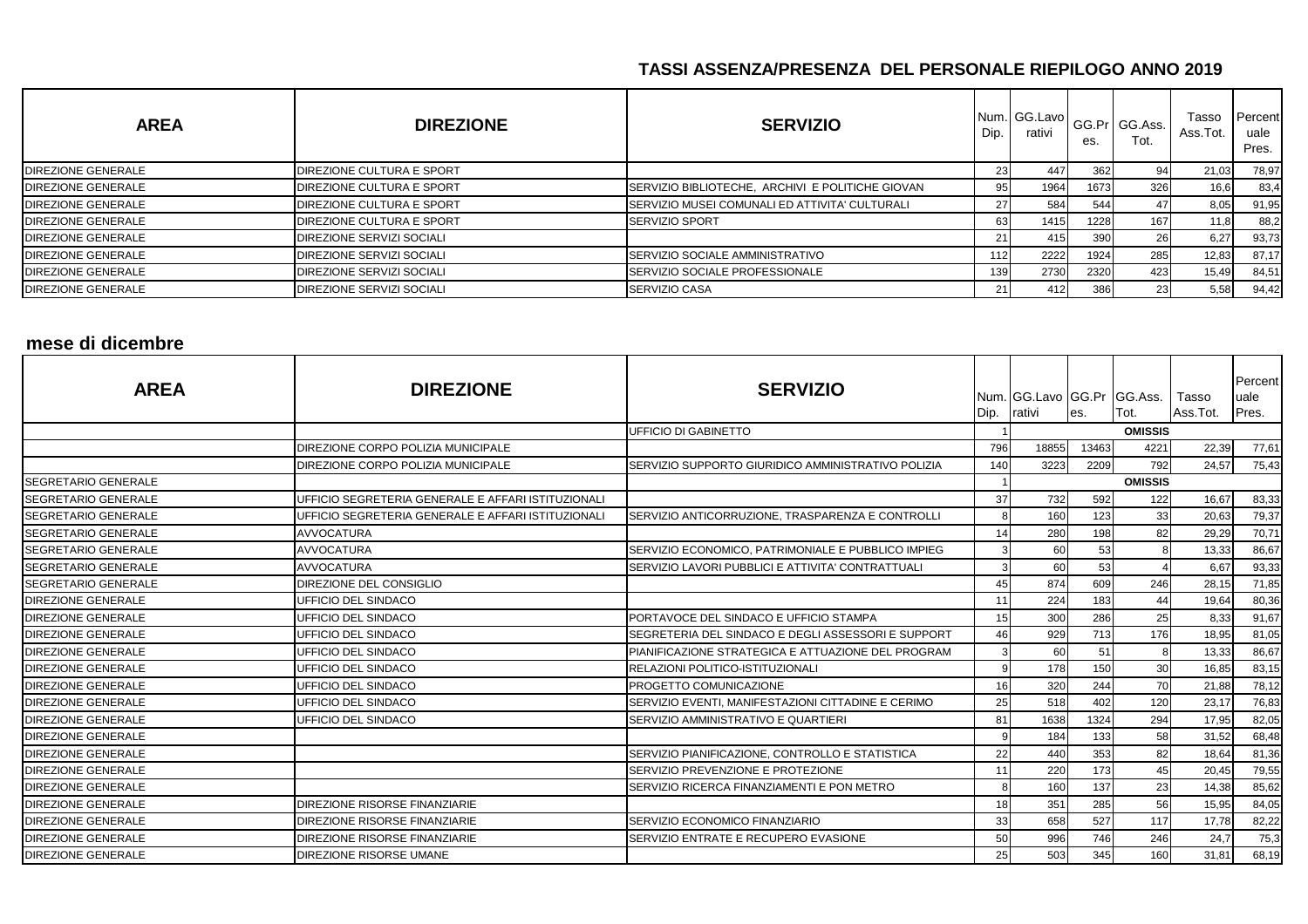| <b>AREA</b>               | <b>DIREZIONE</b>                                   | <b>SERVIZIO</b>                                    | Num.<br>Dip. | GG.Lavo<br>rativi | es.   | GG.Pr GG.Ass.<br>Tot. | Tasso<br>Ass.Tot. | Percent<br>uale<br>Pres. |
|---------------------------|----------------------------------------------------|----------------------------------------------------|--------------|-------------------|-------|-----------------------|-------------------|--------------------------|
| <b>DIREZIONE GENERALE</b> | DIREZIONE RISORSE UMANE                            | SERVIZIO AMMINISTRAZIONE DEL PERSONALE             | 30           | 593               | 470   | 110                   | 18,55             | 81,45                    |
| <b>DIREZIONE GENERALE</b> | DIREZIONE RISORSE UMANE                            | SERVIZIO ACQUISIZIONE RISORSE                      | 25           | 500               | 375   | 117                   | 23,4              | 76,6                     |
| <b>DIREZIONE GENERALE</b> | DIREZIONE SERVIZI TERRITORIALI E PROTEZIONE CIVILE |                                                    | 11           | 221               | 165   | 52                    | 23,53             | 76,47                    |
| <b>DIREZIONE GENERALE</b> | DIREZIONE SERVIZI TERRITORIALI E PROTEZIONE CIVILE | SERVIZIO SERVIZI DEMOGRAFICI                       | 122          | 2452              | 1853  | 611                   | 24,92             | 75,08                    |
| DIREZIONE GENERALE        | DIREZIONE SERVIZI TERRITORIALI E PROTEZIONE CIVILE | SERVIZIO PROTEZIONE CIVILE                         | 19           | 397               | 282   | 115                   | 28,97             | 71,03                    |
| DIREZIONE GENERALE        | <b>DIREZIONE AMBIENTE</b>                          |                                                    | 23           | 456               | 365   | 84                    | 18,42             | 81,58                    |
| <b>DIREZIONE GENERALE</b> | <b>DIREZIONE AMBIENTE</b>                          | SERVIZIO SOSTENIBILITA', VALUTAZIONE AMBIENTALE, G | 20           | 402               | 279   | 92                    | 22,89             | 77,11                    |
| DIREZIONE GENERALE        | <b>DIREZIONE AMBIENTE</b>                          | SERVIZIO PARCHI GIARDINI ED AREE VERDI             | 121          | 2570              | 2006  | 550                   | 21,4              | 78,6                     |
| <b>DIREZIONE GENERALE</b> | <b>DIREZIONE AMBIENTE</b>                          | SERVIZIO RIFIUTI. IGIENE PUBBLICA. AMBIENTALE E DE | 21           | 416               | 327   | 91                    | 21,88             | 78,12                    |
| DIREZIONE GENERALE        | DIREZIONE SERVIZI TECNICI                          |                                                    | 50           | 995               | 774   | 212                   | 21,31             | 78,69                    |
| DIREZIONE GENERALE        | <b>DIREZIONE SERVIZI TECNICI</b>                   | SERVIZIO GESTIONE E MANUTENZIONE                   | 69           | 1382              | 1104  | 263                   | 19,03             | 80,97                    |
| DIREZIONE GENERALE        | DIREZIONE SERVIZI TECNICI                          | SERVIZIO SUPPORTO TECNICO QUARTIERI E IMPIANTI SPO | 34           | 675               | 527   | 147                   | 21,78             | 78,22                    |
| <b>DIREZIONE GENERALE</b> | DIREZIONE SERVIZI TECNICI                          | SERVIZIO BELLE ARTI E FABBRICA DI PALAZZO VECCHIO  | 31           | 622               | 465   | 146                   | 23,47             | 76,53                    |
| DIREZIONE GENERALE        | DIREZIONE NUOVE INFRASTRUTTURE E MOBILITA'         |                                                    | 41           | 812               | 654   | 142                   | 17,49             | 82,51                    |
| DIREZIONE GENERALE        | DIREZIONE NUOVE INFRASTRUTTURE E MOBILITA'         | SERVIZIO UFFICIO TRAMVIA/INTERVENTI TAV E AUTOSTRA | 15           | 294               | 223   | 73                    | 24,83             | 75,17                    |
| DIREZIONE GENERALE        | DIREZIONE NUOVE INFRASTRUTTURE E MOBILITA'         | SERVIZIO MOBILITA                                  | 38           | 751               | 597   | 135                   | 17,98             | 82,02                    |
| <b>DIREZIONE GENERALE</b> | DIREZIONE NUOVE INFRASTRUTTURE E MOBILITA'         | <b>SERVIZIO VIABILITA'</b>                         | 41           | 808               | 620   | 175                   | 21,66             | 78,34                    |
| <b>DIREZIONE GENERALE</b> | DIREZIONE NUOVE INFRASTRUTTURE E MOBILITA'         | SERVIZIO PROGRAMMAZIONE MOBILITA' E PISTE CICLABIL | 22           | 438               | 343   | 87                    | 19,86             | 80,14                    |
| DIREZIONE GENERALE        | <b>DIREZIONE URBANISTICA</b>                       |                                                    | 6            | 124               | 107   | 17                    | 13,71             | 86,29                    |
| <b>DIREZIONE GENERALE</b> | <b>DIREZIONE URBANISTICA</b>                       | SERVIZIO EDILIZIA PRIVATA                          | 43           | 857               | 661   | 196                   | 22,87             | 77,13                    |
| DIREZIONE GENERALE        | <b>DIREZIONE URBANISTICA</b>                       | SERVIZIO PIANIFICAZIONE URBANISTICA                | 10           | 200               | 150   | 56                    | 28                | 72                       |
| <b>DIREZIONE GENERALE</b> | <b>DIREZIONE URBANISTICA</b>                       | SERVIZIO AMMINISTRATIVO URBANISTICA                | 43           | 856               | 656   | 182                   | 21,26             | 78,74                    |
| DIREZIONE GENERALE        | DIREZIONE SISTEMI INFORMATIVI                      |                                                    | 16           | 320               | 245   | 72                    | 22,5              | 77,5                     |
| DIREZIONE GENERALE        | <b>DIREZIONE SISTEMI INFORMATIVI</b>               | SERVIZIO GESTIONE INFRASTRUTTURE TECNOLOGICHE      | 35           | 670               | 529   | 136                   | 20.3              | 79,7                     |
| DIREZIONE GENERALE        | <b>DIREZIONE SISTEMI INFORMATIVI</b>               | SERVIZIO SVILUPPO INFRASTRUTTURE TECNOLOGICHE      | 21           | 430               | 368   | 57                    | 13,26             | 86,74                    |
| <b>DIREZIONE GENERALE</b> | DIREZIONE GARE, APPALTI E PARTECIPATE              |                                                    | $\mathbf 1$  |                   |       | <b>OMISSIS</b>        |                   |                          |
| <b>DIREZIONE GENERALE</b> | DIREZIONE GARE. APPALTI E PARTECIPATE              | SERVIZIO SOCIETA' PARTECIPATE. ASSOCIAZIONI E FOND | 6            | 112               | 87    | 23                    | 20,54             | 79,46                    |
| <b>DIREZIONE GENERALE</b> | DIREZIONE GARE, APPALTI E PARTECIPATE              | SERVIZIO AMMINISTRATIVO OPERE E LAVORI PUBBLICI    | 17           | 340               | 303   | 38                    | 11,18             | 88,82                    |
| DIREZIONE GENERALE        | DIREZIONE GARE, APPALTI E PARTECIPATE              | SERVIZIO AMMINISTRATIVO BENI E SERVIZI             | 32           | 630               | 416   | 227                   | 36,03             | 63,97                    |
| DIREZIONE GENERALE        | DIREZIONE PATRIMONIO IMMOBILIARE                   |                                                    | 77           | 1553              | 1161  | 383                   | 24,66             | 75,34                    |
| DIREZIONE GENERALE        | DIREZIONE PATRIMONIO IMMOBILIARE                   | SERVIZIO SERVIZI CIMITERIALI                       | 74           | 1717              | 1385  | 299                   | 17,41             | 82,59                    |
| <b>DIREZIONE GENERALE</b> | DIREZIONE PATRIMONIO IMMOBILIARE                   | SERVIZIO GESTIONE PATRIMONIO                       | 19           | 365               | 279   | 87                    | 23,84             | 76,16                    |
| DIREZIONE GENERALE        | DIREZIONE ATTIVITA' ECONOMICHE E TURISMO           |                                                    | 21           | 413               | 316   | 90                    | 21,79             | 78,21                    |
| DIREZIONE GENERALE        | DIREZIONE ATTIVITA' ECONOMICHE E TURISMO           | SERVIZIO ATTIVITA' PRODUTTIVE                      | 25           | 492               | 363   | 131                   | 26,63             | 73,37                    |
| DIREZIONE GENERALE        | DIREZIONE ATTIVITA' ECONOMICHE E TURISMO           | SERVIZIO COMMERCIO AREE PUBBLICHE OCCUPAZIONE SUOL | 36           | 720               | 540   | 195                   | 27,08             | 72,92                    |
| <b>DIREZIONE GENERALE</b> | DIREZIONE ATTIVITA' ECONOMICHE E TURISMO           | SERVIZIO PROMOZIONE ECONOMICA, TURISTICA E LAVORO  | 6            | 120               | 84    | 44                    | 36,67             | 63,33                    |
| <b>DIREZIONE GENERALE</b> | <b>DIREZIONE ISTRUZIONE</b>                        |                                                    | 28           | 552               | 429   | 114                   | 20,65             | 79,35                    |
| DIREZIONE GENERALE        | DIREZIONE ISTRUZIONE                               | SERVIZIO SERVIZI ALL' INFANZIA                     | 702          | 15567             | 10526 | 3681                  | 23,65             | 76,35                    |
| <b>DIREZIONE GENERALE</b> | <b>DIREZIONE ISTRUZIONE</b>                        | SERVIZIO SUPPORTO ALLA SCUOLA                      | 36           | 715               | 506   | 191                   | 26,71             | 73,29                    |
| DIREZIONE GENERALE        | <b>DIREZIONE ISTRUZIONE</b>                        | SERVIZIO ATTIVITA' EDUCATIVE E FORMATIVE           | 66           | 1294              | 896   | 399                   | 30,83             | 69,17                    |
| <b>DIREZIONE GENERALE</b> | DIREZIONE CULTURA E SPORT                          |                                                    | 23           | 456               | 326   | 124                   | 27,19             | 72,81                    |
| DIREZIONE GENERALE        | DIREZIONE CULTURA E SPORT                          | SERVIZIO BIBLIOTECHE, ARCHIVI E POLITICHE GIOVAN   | 96           | 1964              | 1372  | 564                   | 28,72             | 71,28                    |